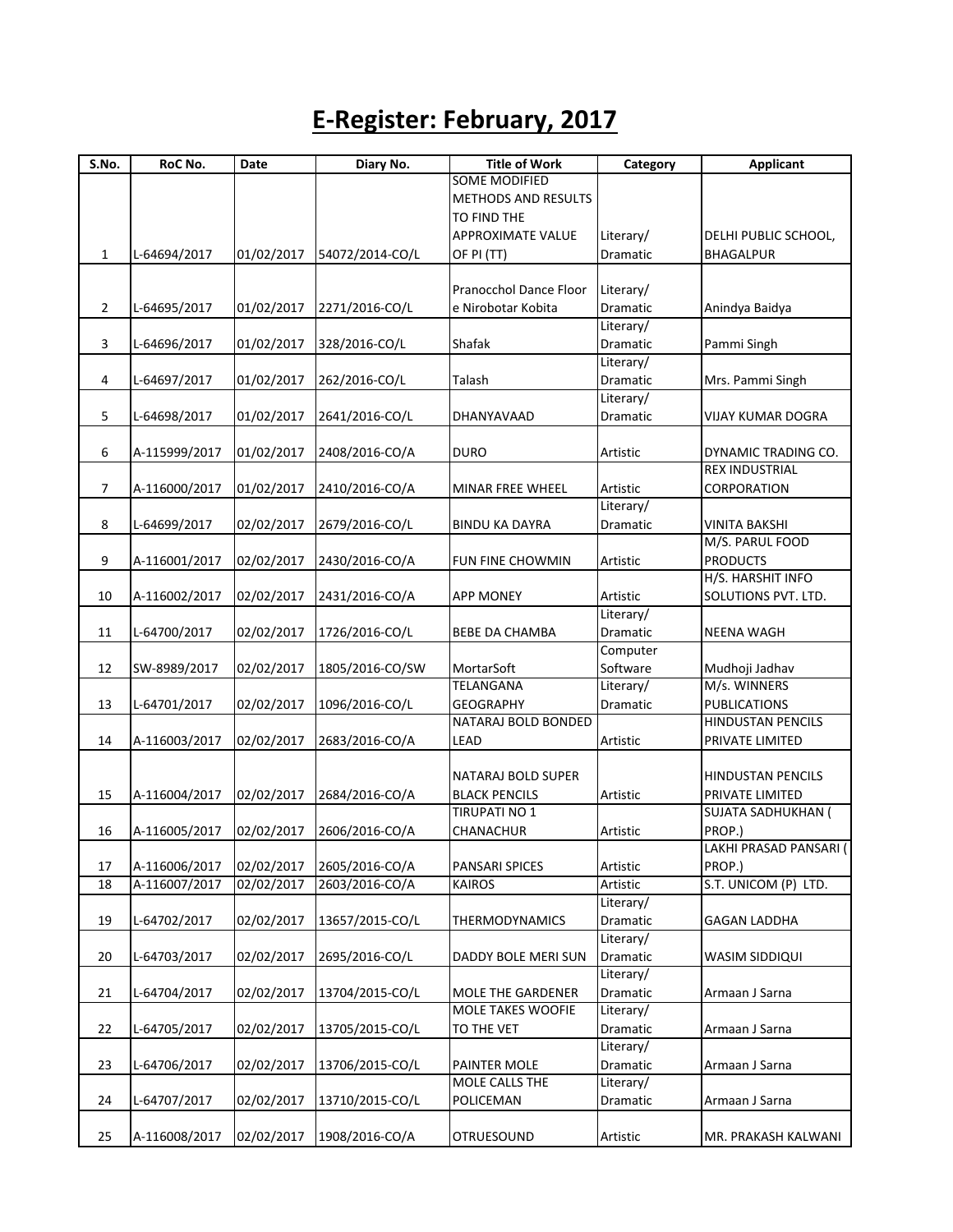| S.No. | RoC No.       | Date       | Diary No.                                | <b>Title of Work</b>      | Category                     | <b>Applicant</b>        |
|-------|---------------|------------|------------------------------------------|---------------------------|------------------------------|-------------------------|
|       |               |            |                                          |                           |                              | M/S. E-PACK POLYMERS    |
| 26    | A-116009/2017 | 02/02/2017 | 1913/2016-CO/A                           | <b>E PACK</b>             | Artistic                     | PVT. LTD.               |
|       |               |            |                                          |                           |                              |                         |
| 27    | A-116010/2017 | 02/02/2017 | 1918/2016-CO/A                           | <b>UBON</b>               | Artistic                     | MR. RAVINDER MALIK      |
|       |               |            |                                          |                           |                              |                         |
| 28    | A-116011/2017 | 02/02/2017 | 1919/2016-CO/A                           | <b>UBON</b>               | Artistic                     | MR. RAVINDER MALIK      |
|       |               |            |                                          |                           |                              |                         |
| 29    | A-116012/2017 | 02/02/2017 | 1920/2016-CO/A                           | <b>UBON PLUS</b>          | Artistic                     | MR. RAVINDER MALIK      |
|       |               |            |                                          |                           |                              |                         |
| 30    | A-116013/2017 | 02/02/2017 | 1917/2016-CO/A                           | <b>UBON</b>               | Artistic                     | MR. RAVINDER MALIK      |
|       |               |            |                                          | <b>CARD BASED NETWORK</b> | Literary/                    | mr. kevin pothen        |
| 31    | L-64708/2017  | 02/02/2017 | 2680/2016-CO/L                           | COM                       | Dramatic                     | mathew                  |
|       |               |            |                                          | <b>CBT SYSTEM FOR</b>     | Computer                     |                         |
| 32    | SW-8990/2017  | 02/02/2017 | 1681/2016-CO/SW                          | <b>PRACTISE</b>           | Software                     | Rahul Rawat             |
|       |               |            |                                          |                           | Literary/                    | RADHA SOAMI SATSANG     |
| 33    | L-64709/2017  | 02/02/2017 | 681/2016-CO/L                            | PALTU SAHIB               | Dramatic                     | <b>BEAS</b>             |
|       |               |            |                                          | VISHWAM - NA              |                              |                         |
|       |               |            |                                          | VISHWAM - NENE            |                              |                         |
|       |               |            |                                          | <b>VISHWAM</b>            |                              |                         |
|       |               |            |                                          | [PARAMANANDAYATHO         | Literary/                    |                         |
| 34    | L-64710/2017  | 02/02/2017 | 2781/2016-CO/L                           | PARVATHISHAM]             | <b>Dramatic</b>              | Basoji Suresh (RAM)     |
|       |               |            |                                          | NUMERICALS ON             | Literary/                    |                         |
| 35    | L-64711/2017  | 02/02/2017 | 2844/2016-CO/L                           | <b>AVIATION STUDIES</b>   | <b>Dramatic</b>              | LAKHBIR SINGH           |
|       |               |            |                                          |                           | Literary/                    |                         |
| 36    | L-64712/2017  | 02/02/2017 | 836/2016-CO/L                            | MAIYA KE LAL              | Dramatic                     | <b>VASUDEV GULATI</b>   |
|       |               |            |                                          | Film on Swarna Shree      | Cinematograph                |                         |
| 37    | CF-3824/2017  | 02/02/2017 | 6634/2015-CO/CF                          | Yantra                    | Film                         | Radius Corporation Ltd. |
|       |               |            |                                          | <b>SUNERGY:- A</b>        |                              |                         |
|       |               |            |                                          | <b>CONVERGENCE OF</b>     | Literary/                    | MR. SANJIV SHANKAR      |
| 38    | L-64713/2017  | 02/02/2017 | 17537/2012-CO/L                          | <b>TELEVISION</b>         | Dramatic                     | PRASAD                  |
|       |               |            |                                          |                           | Literary/                    |                         |
| 39    | L-64714/2017  | 02/02/2017 | 1397/2016-CO/L                           | APNAO GE KABHI            | Dramatic                     | <b>VIBHU TREHAN</b>     |
|       |               |            |                                          |                           |                              | STEELBIRD HI-TECH       |
| 40    | SR-11833/2017 | 03/02/2017 | 1290/2016-CO/SR                          | EK TERA NAAM              | Sound Recording INDIA LTD.   |                         |
|       |               |            |                                          |                           |                              | STEELBIRD HI-TECH       |
| 41    | SR-11834/2017 | 03/02/2017 | 1291/2016-CO/SR                          | DIL KA MERE               | Sound Recording INDIA LTD.   |                         |
|       |               |            |                                          |                           |                              | STEELBIRD HI-TECH       |
| 42    |               |            | SR-11835/2017 03/02/2017 1302/2016-CO/SR | <b>HASSA</b>              | Sound Recording INDIA LTD.   |                         |
|       |               |            |                                          |                           |                              | STEELBIRD HI-TECH       |
| 43    | SR-11836/2017 | 03/02/2017 | 1295/2016-CO/SR                          | ALLAH HO MAULA            | Sound Recording              | <b>INDIA LTD.</b>       |
|       |               |            |                                          |                           |                              | STEELBIRD HI-TECH       |
| 44    | SR-11837/2017 | 03/02/2017 | 1296/2016-CO/SR                          | <b>ANKHON MEIN TERI</b>   | Sound Recording   INDIA LTD. |                         |
|       |               |            |                                          |                           |                              |                         |
| 45    | A-116014/2017 | 03/02/2017 | 1453/2017-CO/A                           | <b>CASHGO</b>             | Artistic                     | SNP SERVICES PVT. LTD.  |
|       |               |            |                                          |                           | Literary/                    |                         |
| 46    | L-64715/2017  | 03/02/2017 | 1914/2016-CO/L                           | The Slambook              | Dramatic                     | Pankaj Vitthal Pawar    |
|       |               |            |                                          |                           | Literary/                    | LAMA CHOUDHURY &        |
| 47    | L-64716/2017  | 03/02/2017 | 1990/2016-CO/L                           | www.ticketsyo.com         | Dramatic                     | SALIL KULKARNI          |
|       |               |            |                                          |                           | Literary/                    |                         |
| 48    | L-64717/2017  | 03/02/2017 | 330/2016-CO/L                            | 8-4-8 METHOD              | Dramatic                     | ZENANP ADCORP LLP       |
| 49    | A-116015/2017 | 03/02/2017 | 338/2016-CO/A                            | PARAM                     | Artistic                     | <b>BHAGAT SINGH</b>     |
|       |               |            |                                          |                           |                              | M/S. A.K. TEA           |
| 50    | A-116016/2017 |            | 340/2016-CO/A                            | <b>MANINI</b>             |                              | <b>PROCESSORS</b>       |
|       |               | 03/02/2017 |                                          |                           | Artistic                     | M/S. NARAYAN            |
| 51    |               |            |                                          |                           |                              |                         |
|       | A-116017/2017 | 03/02/2017 | 342/2016-CO/A                            | <b>LOGO</b>               | Artistic                     | JEWELLERS               |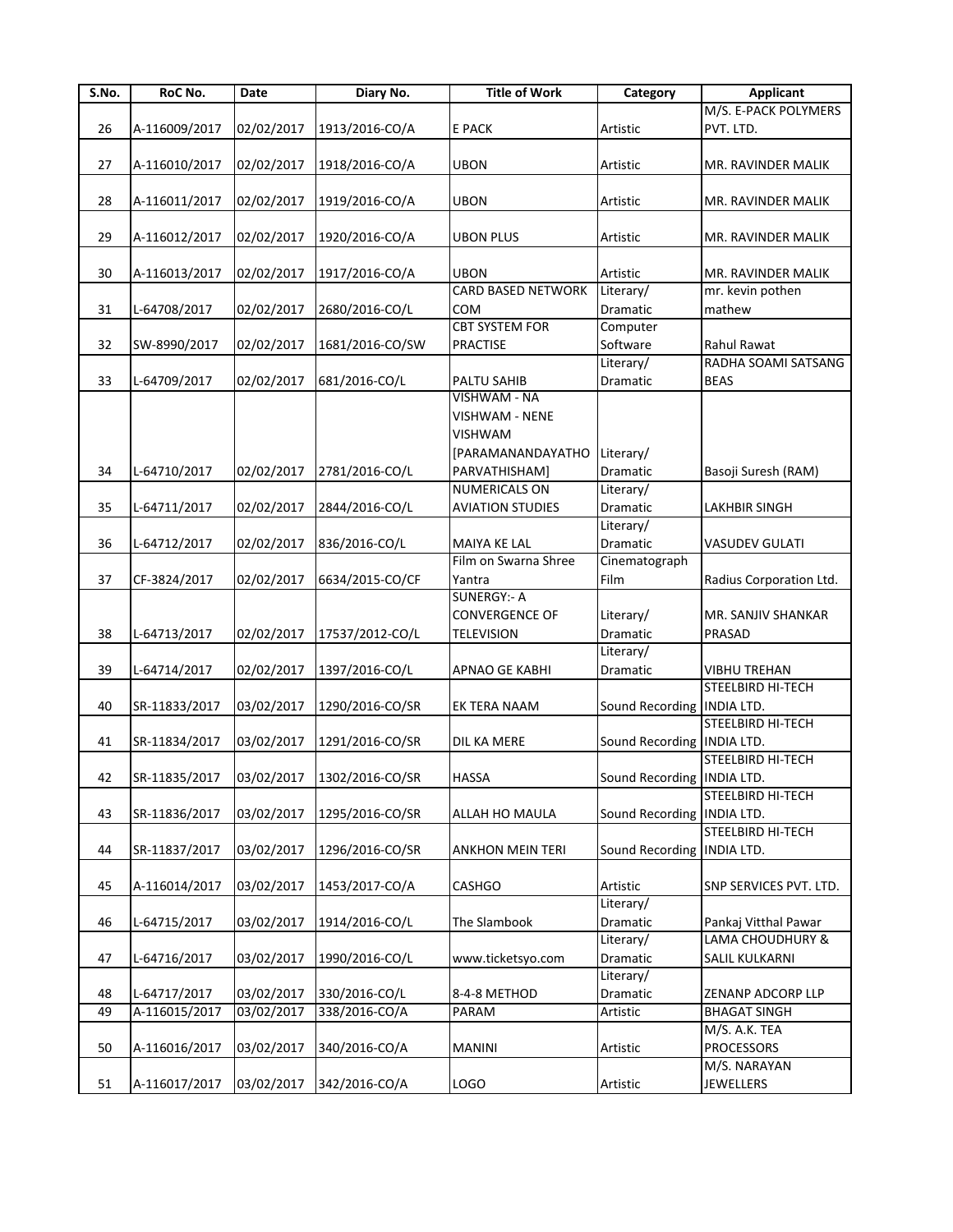| S.No. | RoC No.       | Date       | Diary No.       | <b>Title of Work</b>               | Category  | <b>Applicant</b>          |
|-------|---------------|------------|-----------------|------------------------------------|-----------|---------------------------|
|       |               |            |                 |                                    |           |                           |
|       |               |            |                 |                                    |           | M/S. SHRI PRAMUKHRAJ      |
| 52    | A-116018/2017 | 03/02/2017 | 343/2016-CO/A   | <b>SHRI PRAMUKHPRIT</b>            | Artistic  | <b>GRUH UDHYOG</b>        |
|       |               |            |                 |                                    |           | M/S. MAHAVIR POLY         |
| 53    | A-116019/2017 | 03/02/2017 | 365/2016-CO/A   | <b>MAHAVIR</b>                     | Artistic  | <b>PLAST</b>              |
|       |               |            |                 |                                    |           |                           |
| 54    | A-116020/2017 | 03/02/2017 | 23/2016-CO/A    | C and P Infra Engineering Artistic |           | C and P Infra Engineering |
| 55    | A-116021/2017 | 03/02/2017 | 171/2016-CO/A   | Sanjay Industries                  | Artistic  | Sanjay Industries         |
|       |               |            |                 |                                    |           |                           |
|       |               |            |                 |                                    |           |                           |
|       |               |            |                 |                                    |           | Acumen Leasing and        |
| 56    | A-116022/2017 | 03/02/2017 | 174/2016-CO/A   | Sai Associates                     | Artistic  | Infrastate Pvt. Ltd.      |
|       |               |            |                 |                                    |           | Priyadarshani Milk        |
| 57    | A-116023/2017 | 03/02/2017 | 246/2016-CO/A   | Priyadarshani                      | Artistic  | Processing Pvt. Ltd.      |
|       |               |            |                 |                                    |           |                           |
| 58    | A-116024/2017 | 03/02/2017 | 14103/2015-CO/A | Mukta Foodcourt                    | Artistic  | M/S. Mukta Foodcourt      |
|       |               |            |                 |                                    |           |                           |
| 59    | A-116025/2017 | 03/02/2017 | 14065/2015-CO/A | Hanuman A To Z                     | Artistic  | Sunshine Agri Pvt. Ltd.   |
|       |               |            |                 |                                    |           |                           |
| 60    | A-116026/2017 | 03/02/2017 | 14129/2015-CO/A | Netaji Kolhapur                    | Artistic  | Netaji Safe Company       |
|       |               |            |                 |                                    |           |                           |
|       |               |            |                 |                                    |           |                           |
|       |               |            |                 |                                    |           | MR. JAIMIN NILKANTH       |
|       |               |            |                 |                                    |           | PATEL, TRADING AS: JAY    |
| 61    | A-116027/2017 | 03/02/2017 | 13735/2015-CO/A | <b>DEVICE OF LEAF</b>              | Artistic  | <b>AGRO TECH</b>          |
| 62    | A-116028/2017 | 03/02/2017 | 13919/2015-CO/A | <b>ROYAL TIGER</b>                 | Artistic  | Prakash P. Parekh         |
| 63    | A-116029/2017 | 03/02/2017 | 13546/2015-CO/A | SHOEISLAND                         | Artistic  | <b>ANKIT GUPTA</b>        |
|       |               |            |                 | REALISTIC QUOTES - a               | Literary/ |                           |
| 64    | L-64718/2017  | 03/02/2017 | 13523/2015-CO/L | treasure for life                  | Dramatic  | POOJA BADER               |
|       |               |            |                 |                                    |           |                           |
|       |               |            |                 | <b>ENLIGHTENING QUOTES -</b>       | Literary/ |                           |
| 65    | L-64719/2017  | 03/02/2017 | 13511/2015-CO/L | a treasure for life                | Dramatic  | POOJA BADER               |
|       |               |            |                 |                                    |           |                           |
|       |               |            |                 |                                    |           |                           |
|       |               |            |                 | <b>High School Computer</b>        | Literary/ |                           |
| 66    | L-64720/2017  | 03/02/2017 | 13780/2015-CO/L | Science (Class - IX)               | Dramatic  | Manoj Bathla              |
|       |               |            |                 | <b>High School Home</b>            | Literary/ |                           |
| 67    | L-64721/2017  | 03/02/2017 | 13805/2015-CO/L | Science (Class X)                  | Dramatic  | Manoj Bathla              |
|       |               |            |                 | Janmdin kee                        | Literary/ |                           |
| 68    | L-64722/2017  | 03/02/2017 | 398/2016-CO/L   | Shubhkamna                         | Dramatic  | Sudesh Shandilya          |
|       |               |            |                 |                                    |           | <b>HIMAL</b>              |
|       |               |            |                 | <b>VALENTINE SQUADE,</b>           | Literary/ | DEVENDRAKUMAR             |
| 69    | L-64723/2017  | 03/02/2017 | 394/2016-CO/L   | <b>STORY</b>                       | Dramatic  | PANCHAL                   |
|       |               |            |                 | THE KANGRA, UNDER                  |           |                           |
|       |               |            |                 | THE SHADOWS OF                     | Literary/ |                           |
| 70    | L-64724/2017  | 03/02/2017 | 1420/2016-CO/L  | DHAULADHARS                        | Dramatic  | Suman Sharma              |
|       |               |            |                 |                                    |           |                           |
|       |               |            |                 |                                    |           |                           |
|       |               |            |                 | <b>HYDRAULIC</b>                   |           |                           |
|       |               |            |                 | <b>ENGINEERING</b>                 | Literary/ | <b>IFET COLLEGE OF</b>    |
| 71    | L-64725/2017  | 03/02/2017 | 1607/2016-CO/L  | LABORATORY MANUAL                  | Dramatic  | <b>ENGINEERING</b>        |
|       |               |            |                 | A HANDBOOK ON                      | Literary/ |                           |
| 72    | L-64726/2017  | 03/02/2017 | 1076/2016-CO/L  | <b>CUPPING THERAPY</b>             | Dramatic  | <b>B. NADEEM</b>          |
|       |               |            |                 |                                    | Literary/ |                           |
| 73    | L-64727/2017  | 03/02/2017 | 307/2016-CO/L   | <b>HACKING REVEALED</b>            | Dramatic  | PARTEEK SHARMA            |
|       |               |            |                 | GK OF OCTOBER AND                  | Literary/ |                           |
| 74    | L-64728/2017  | 03/02/2017 | 35/2016-CO/L    | NOVEMBER 2015                      | Dramatic  | Sahil Gupta               |
|       |               |            |                 |                                    | Literary/ |                           |
| 75    | L-64729/2017  | 03/02/2017 |                 | Other Sides of Success             |           |                           |
|       |               |            | 274/2016-CO/L   |                                    | Dramatic  | vidyalakshmi g            |
| 76    | A-116030/2017 | 03/02/2017 | 13798/2015-CO/A | MOHIT DOCHANIA                     | Artistic  | DOCHANIA DESIGNS          |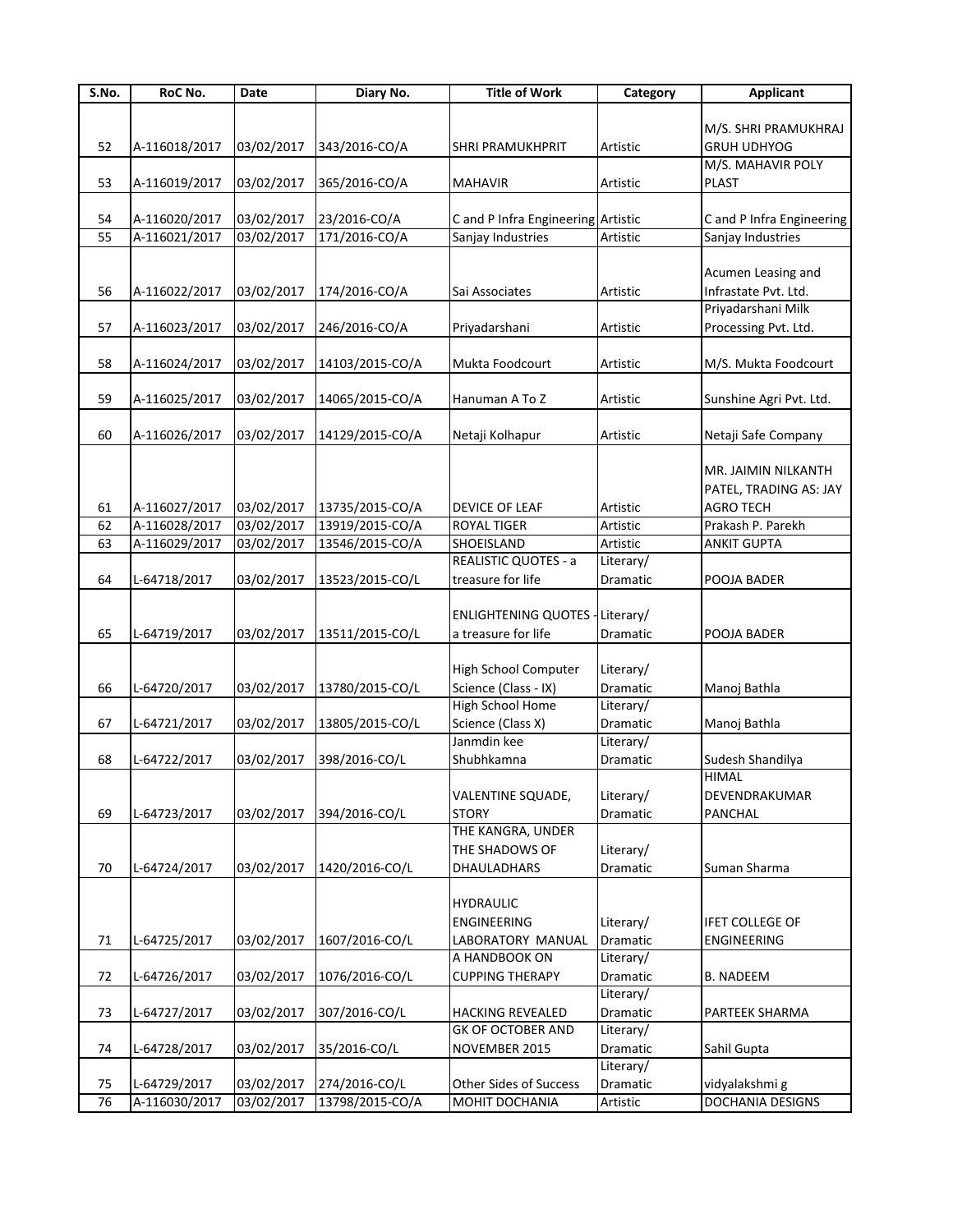| S.No. | RoC No.                  | Date       | Diary No.       | <b>Title of Work</b>           | Category  | <b>Applicant</b>             |
|-------|--------------------------|------------|-----------------|--------------------------------|-----------|------------------------------|
|       |                          |            |                 | <b>EMPLOYMENT BASICS</b>       | Literary/ |                              |
| 77    | L-64730/2017             | 03/02/2017 | 13920/2015-CO/L | FOR COLLEGIAN                  | Dramatic  | <b>BADHRINATH</b>            |
|       |                          |            |                 |                                |           | KUNAL ORGANICS PVT.          |
| 78    | A-116031/2017            | 03/02/2017 | 2176/2017-CO/A  | KUNAL WITH LOGO                | Artistic  | LTD.                         |
|       |                          |            |                 |                                | Literary/ |                              |
| 79    | L-64731/2017             | 03/02/2017 | 397/2016-CO/L   | Happy Meter                    | Dramatic  | Hitesh Shyam                 |
|       |                          |            |                 |                                | Literary/ | Sameerkumar Vilasrao         |
| 80    | L-64732/2017             | 03/02/2017 | 14163/2015-CO/L | Flatsondiscount.com            | Dramatic  | Bote                         |
|       |                          |            |                 |                                |           |                              |
|       |                          |            |                 |                                |           |                              |
|       |                          |            |                 |                                |           | Shri Bhavani Agro & Milk     |
| 81    | A-116032/2017            | 03/02/2017 | 991/2016-CO/A   | Nutripure                      | Artistic  | Products Pvt. Ltd.           |
|       |                          |            |                 |                                |           | Ample Infra Build (I) Pvt.   |
| 82    | A-116033/2017            | 03/02/2017 | 1003/2016-CO/A  | Ample Green                    | Artistic  | Ltd.                         |
|       |                          |            |                 | Calibromeasure                 |           | Calibromeasure               |
| 83    | A-116034/2017            | 03/02/2017 | 1073/2016-CO/A  | Equipments pvt. Ltd.           | Artistic  | Equipments Pvt. Ltd.         |
|       |                          |            |                 |                                | Literary/ |                              |
| 84    | L-64733/2017             | 06/02/2017 | 2277/2016-CO/L  | PURANA PUNJAB                  | Dramatic  | <b>ALOK SHARMA</b>           |
|       |                          |            |                 |                                |           | MR. SUSHIL KUMAR             |
| 85    | A-116035/2017            | 06/02/2017 | 2337/2016-CO/A  | KANIPLA MIRCHI LOGO            | Artistic  | BANSAL [PROP.]               |
|       |                          |            |                 | SAHAJ GOLD MIRCHI              |           | MR. SUSHIL KUMAR             |
| 86    | A-116036/2017            |            | 2336/2016-CO/A  | <b>LOGO</b>                    | Artistic  | BANSAL [PROP.]               |
|       |                          | 06/02/2017 |                 |                                |           |                              |
| 87    | A-116037/2017            | 07/02/2017 | 7049/2015-CO/A  | <b>HOTEL MAYUR</b>             | Artistic  | M/S. HOTEL MAYUR             |
|       |                          |            |                 |                                |           | M/S IMPACT REALTECH          |
| 88    | A-116038/2017            | 07/02/2017 | 2282/2017-CO/A  | AGARWAL HOMEZ                  | Artistic  | PVT. LTD.                    |
|       |                          |            |                 | <b>EVAREX</b>                  |           | M/s EVAREX                   |
|       |                          |            |                 | PHARMACEUTICALS PVT.           |           | PHARMACEUTICALS PVT.         |
| 89    | A-116039/2017            | 07/02/2017 | 2284/2017-CO/A  | LTD.                           | Artistic  | LTD.                         |
|       |                          |            |                 |                                |           | M/s BODYCARE                 |
| 90    | A-116040/2017            | 07/02/2017 | 2285/2017-CO/A  | PROTEENS MONOGRAM              | Artistic  | INTERNATIONAL LTD.           |
|       |                          |            |                 |                                |           | M/s SHREE AMBEY              |
| 91    | A-116041/2017            | 07/02/2017 | 2286/2017-CO/A  | <b>INDEX</b>                   | Artistic  | <b>FOOTWEAR</b>              |
| 92    | A-116042/2017            | 07/02/2017 | 2287/2017-CO/A  | <b>DZYRE</b>                   | Artistic  | M/s SHIV BAGS                |
|       |                          |            |                 |                                |           |                              |
|       |                          |            |                 |                                |           |                              |
|       |                          |            |                 | PROTEENS PREMIUM               |           | M/s BODYCARE                 |
| 93    | A-116043/2017            | 07/02/2017 | 2288/2017-CO/A  | <b>LOUNGE WEARS</b>            | Artistic  | <b>INTERNATIONAL LIMITED</b> |
|       |                          |            |                 |                                |           |                              |
|       |                          |            |                 |                                |           | M/s DENAJEE                  |
| 94    | A-116044/2017 07/02/2017 |            | 2289/2017-CO/A  | <b>DENAJEE</b>                 | Artistic  | <b>HEALTHCARE PRODUCTS</b>   |
|       |                          |            |                 |                                |           | M/s SHIV SHAKTI TEA          |
| 95    | A-116045/2017            | 07/02/2017 | 2290/2017-CO/A  | <b>SHIV CHAI</b>               | Artistic  | <b>TRADERS</b>               |
|       |                          |            |                 |                                |           | M/s MAIDEN                   |
| 96    | A-116046/2017            | 07/02/2017 | 2291/2017-CO/A  | DOCTOR'S CHOICE                | Artistic  | PHARMACEUTICALS              |
|       |                          |            |                 |                                |           |                              |
|       |                          |            |                 | <b>DIVINITY OF NARADA</b>      | Literary/ |                              |
| 97    | L-64734/2017             | 07/02/2017 | 5768/2015-CO/L  | <b>BHAKTI-SUTRA</b>            | Dramatic  | RAMAKANT TIWARI              |
|       |                          |            |                 |                                |           |                              |
|       |                          |            |                 | <b>Ghatge Patil Industries</b> |           | Ghatge Patil Industries      |
| 98    | A-116047/2017            | 07/02/2017 | 14135/2015-CO/A | Ltd.                           | Artistic  | Ltd.                         |
|       |                          |            |                 | HELP ME APP, AN                |           |                              |
|       |                          |            |                 | ANDROID BASED                  |           |                              |
|       |                          |            |                 | <b>APPLICATION FOR</b>         | Literary/ |                              |
| 99    | L-64735/2017             | 07/02/2017 | 925/2016-CO/L   | <b>HUMAN SAFETY</b>            | Dramatic  | Rahul Sathawane              |
|       |                          |            |                 | HELP ME APP, AN                |           |                              |
|       |                          |            |                 | ANDROID BASED                  |           |                              |
|       |                          |            |                 | <b>APPLICATION FOR</b>         | Literary/ |                              |
| 100   | L-64735/2017             | 07/02/2017 | 925/2016-CO/L   | <b>HUMAN SAFETY</b>            | Dramatic  | Santosh Kumar Sahu           |
|       |                          |            |                 |                                | Literary/ |                              |
|       |                          |            |                 |                                |           |                              |
| 101   | L-64736/2017             | 07/02/2017 | 1098/2016-CO/L  | <b>Badger Sign</b>             | Dramatic  | Sriram Venkatraman           |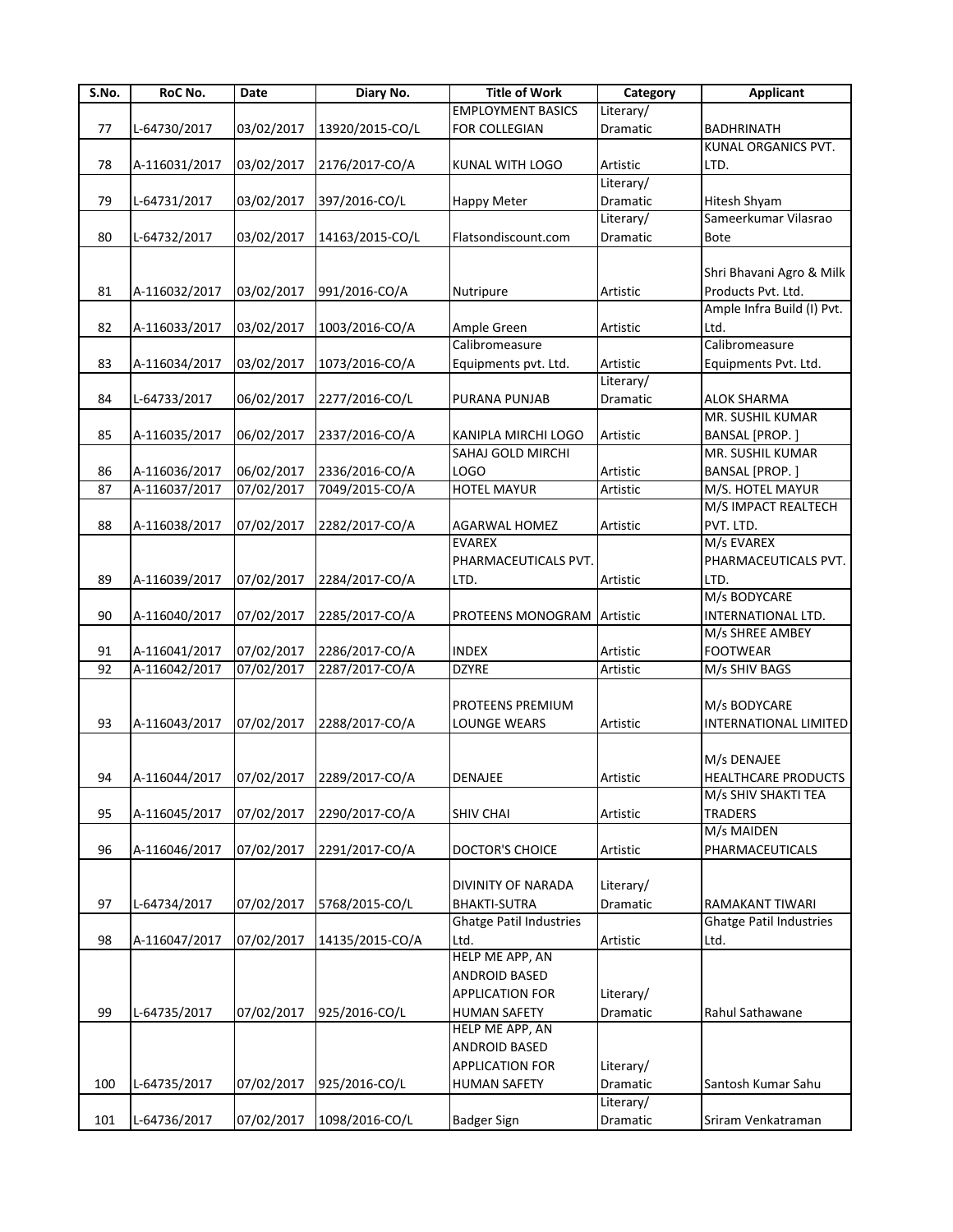| S.No. | RoC No.       | Date       | Diary No.        | <b>Title of Work</b>                | Category  | <b>Applicant</b>          |
|-------|---------------|------------|------------------|-------------------------------------|-----------|---------------------------|
|       |               |            |                  |                                     |           |                           |
|       |               |            |                  | STUDY TO DEVELOP AN                 |           |                           |
|       |               |            |                  | ALTERNATIVE                         |           |                           |
|       |               |            |                  | METHODOLOGY FOR                     |           |                           |
|       |               |            |                  | <b>ESTIMATION OF</b>                | Literary/ | DR. U.C. SUD [ DIRECTOR   |
| 102   | L-64737/2017  | 07/02/2017 | 2214/2016-CO/L   | <b>COTTON PRODUCTION</b>            | Dramatic  |                           |
|       |               |            |                  |                                     | Literary/ |                           |
| 103   | L-64738/2017  | 08/02/2017 | 775/2016-CO/L    | <b>SURE 2 SUCCESS</b>               | Dramatic  | PANKAJ AGARWAL            |
|       |               |            |                  |                                     | Literary/ |                           |
| 104   | L-64739/2017  | 08/02/2017 | 1270/2016-CO/L   | Question Pad 2                      | Dramatic  | Dr. Kalyani Vallath       |
|       |               |            |                  | English Litreature and              | Literary/ |                           |
| 105   | L-64740/2017  | 08/02/2017 | 1593/2016-CO/L   | Literary Theory                     | Dramatic  | Dr.Kalyani Vallath        |
|       |               |            |                  |                                     |           |                           |
|       |               |            |                  | SOFTWARE PACKAGE OF                 |           |                           |
|       |               |            |                  | <b>CORE PACKET MERGING</b>          |           |                           |
|       |               |            |                  | FOR TOP & BOTTOM                    |           |                           |
|       |               |            |                  | SHUNT PLACEMENT IN                  | Computer  | <b>BHARAT HEAVY</b>       |
| 106   | SW-8991/2017  | 08/02/2017 | 14151/2015-CO/SW | TRANSFORMER                         | Software  | ELECTRICALS LIMITED       |
|       |               |            |                  |                                     | Literary/ | MR. BINAYCHANDRA S.       |
|       |               |            |                  |                                     |           |                           |
| 107   | L-64741/2017  | 08/02/2017 | 48221/2014-CO/L  | Majdhar                             | Dramatic  | <b>JHA</b>                |
|       |               |            |                  |                                     | Literary/ |                           |
| 108   | L-64742/2017  | 08/02/2017 | 1878/2016-CO/L   | <b>BAS EK SHIRT</b>                 | Dramatic  | <b>GAUTAM NARWAT</b>      |
|       |               |            |                  | POUT BANAKE KUDIYA                  | Literary/ |                           |
| 109   | L-64743/2017  | 08/02/2017 | 1877/2016-CO/L   | <b>SELFIE</b>                       | Dramatic  | <b>JAIDEV</b>             |
|       |               |            |                  |                                     |           | M/S. GOPI RAM JAIN &      |
| 110   | A-116048/2017 | 08/02/2017 | 1910/2016-CO/A   | <b>EKCO</b>                         | Artistic  | SONS                      |
| 111   | A-116049/2017 | 08/02/2017 | 1912/2016-CO/A   | SPEAKWEL                            | Artistic  | M/S. SPEAKWEL             |
|       |               |            |                  |                                     |           |                           |
|       |               |            |                  | ARCHITECTURAL                       |           |                           |
|       |               |            |                  | MODULAR STAINLESS                   | Literary/ | M/S RINOX                 |
| 112   | L-64744/2017  | 08/02/2017 | 967/2016-CO/L    | STEEL RAILING SYSTEM                | Dramatic  | ENGINEERING               |
|       |               |            |                  |                                     |           | Sri Balambika Divya       |
| 113   | A-116050/2017 | 08/02/2017 | 11560/2015-CO/A  | Raja Balambika                      | Artistic  | Sangam                    |
|       |               |            |                  |                                     |           |                           |
|       |               |            |                  | FEM GOLD FAIRNESS                   |           |                           |
| 114   | A-116051/2017 | 08/02/2017 | 34029/2013-CO/A  | <b>CRÈME BLEACH CARTON Artistic</b> |           | DABUR INDIA LIMITED       |
|       |               |            |                  |                                     |           |                           |
|       |               |            |                  | FEM PEARL FAIRNESS                  |           |                           |
| 115   | A-116052/2017 | 08/02/2017 | 34033/2013-CO/A  | CRÈME BLEACH CARTON Artistic        |           | DABUR INDIA LIMITED       |
|       |               |            |                  | OXY LIFE CREAM BLEACH               |           |                           |
| 116   | A-116053/2017 | 08/02/2017 | 34040/2013-CO/A  | CARTON                              | Artistic  | DABUR INDIA LIMITED       |
|       |               |            |                  |                                     |           | BRIJWASI                  |
|       |               |            |                  | <b>BRIJWASI "Quality at its</b>     |           | <b>CONFECTIONERS PVT</b>  |
| 117   |               |            |                  | best"                               |           | <b>LTD</b>                |
|       | A-116054/2017 | 09/02/2017 | 260/2016-CO/A    |                                     | Artistic  |                           |
| 118   | A-116055/2017 | 09/02/2017 | 2997/2016-CO/A   | <b>MANKO INDUSTRIES</b>             | Artistic  | <b>MANKO INDUSTRIES</b>   |
|       |               |            |                  |                                     |           |                           |
| 119   | A-116056/2017 | 09/02/2017 | 3236/2016-CO/A   | JENIKA WINTER WEAR                  | Artistic  | <b>AKSHIT COLLECTIONS</b> |
|       |               |            |                  |                                     |           | MILAP INDUSTRIAL          |
| 120   | A-116057/2017 | 09/02/2017 | 2999/2016-CO/A   | <b>MILAP MACHINES</b>               | Artistic  | CORPN.                    |
|       |               |            |                  |                                     |           | ANUJ GUPTA,               |
|       |               |            |                  |                                     |           | PROPRIETOR, M/S           |
| 121   | A-116058/2017 | 09/02/2017 | 1338/2016-CO/A   | <b>FINGER LICIOUS</b>               | Artistic  | <b>FINGER LICIOUS</b>     |
|       |               |            |                  |                                     |           | ANURAJ AGARWAL,           |
|       |               |            |                  |                                     |           | DIRECTOR, M/S SHRI        |
|       |               |            |                  |                                     |           | RADHEY SAREES PRIVATE     |
| 122   | A-116059/2017 | 09/02/2017 | 1341/2016-CO/A   | <b>SHRI RADHEY SAREES</b>           | Artistic  | LIMITED                   |
| 123   | A-116060/2017 | 09/02/2017 | 3071/2016-CO/A   | K                                   | Artistic  | MAHAVEER SALES            |
|       |               |            |                  |                                     |           |                           |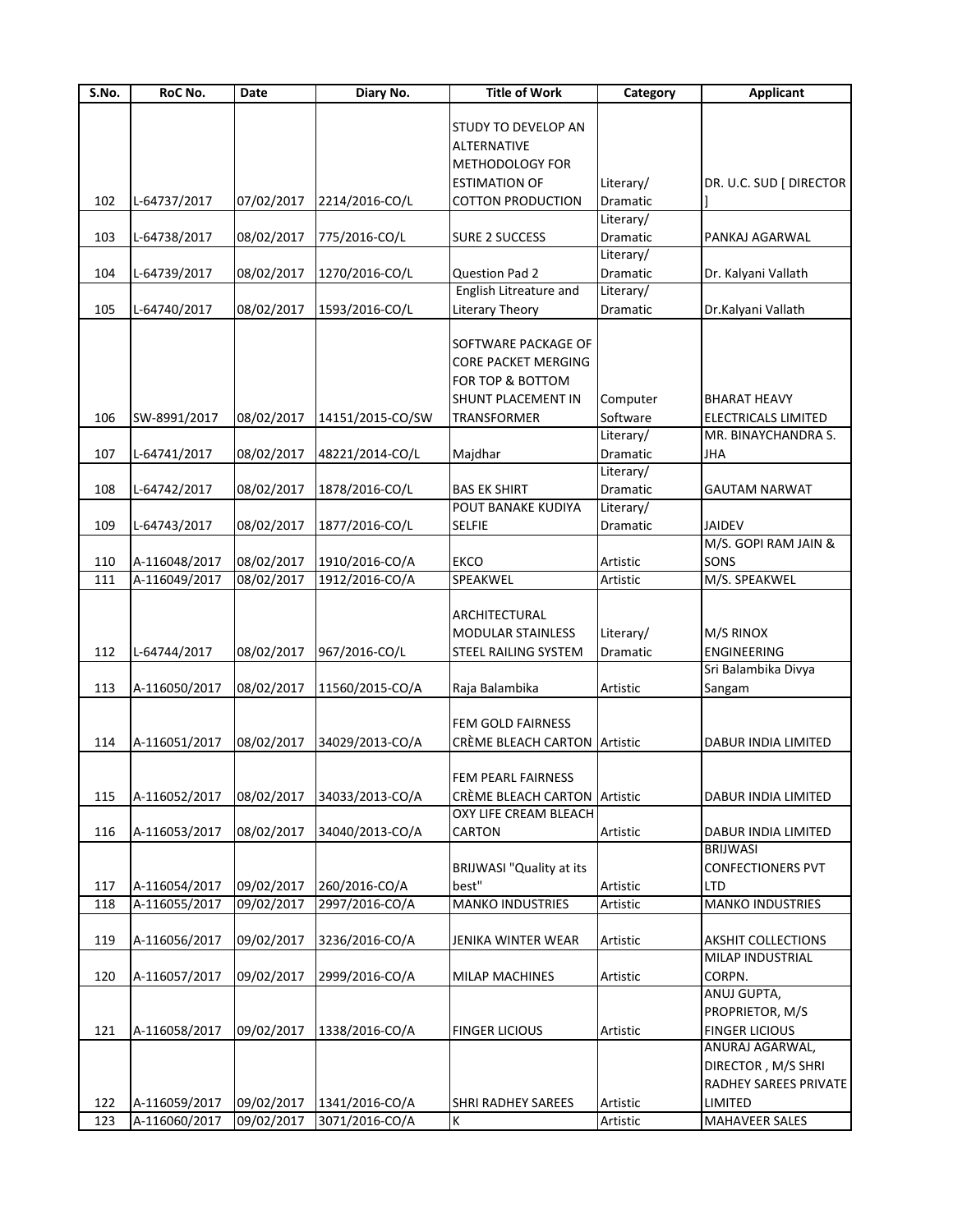| S.No. | RoC No.       | Date       | Diary No.       | <b>Title of Work</b>           | Category  | <b>Applicant</b>           |
|-------|---------------|------------|-----------------|--------------------------------|-----------|----------------------------|
|       |               |            |                 |                                |           |                            |
| 124   | A-116061/2017 | 09/02/2017 | 3069/2016-CO/A  | KAPINO BODY WARMER Artistic    |           | <b>MAHAVEER SALES</b>      |
|       |               |            |                 | <b>AYUSH HERBS</b>             |           |                            |
|       |               |            |                 | AYURVEDA - WEALTH OF           |           |                            |
| 125   | A-116062/2017 | 09/02/2017 | 3124/2016-CO/A  | HEALTH                         | Artistic  | AYUSH HERBS PVT. LTD       |
| 126   | A-116063/2017 | 09/02/2017 | 2998/2016-CO/A  | <b>KANDA GREEN TEA</b>         | Artistic  | K.R. INDUSTRIES            |
|       |               |            |                 | PARSANSH KOMAL                 |           |                            |
| 127   | A-116064/2017 | 09/02/2017 | 2994/2016-CO/A  | <b>SHOES</b>                   | Artistic  | <b>KOMAL SHOES</b>         |
| 128   | A-116065/2017 | 09/02/2017 | 3088/2016-CO/A  | WELKIN                         | Artistic  | <b>KALYANI TRADERS</b>     |
|       |               |            |                 |                                |           | TRANSWORLD                 |
| 129   | A-116066/2017 | 09/02/2017 | 2995/2016-CO/A  | GOGO                           | Artistic  | <b>ENTERPRISES</b>         |
|       |               |            |                 | <b>VEXIL DETERGENT</b>         |           |                            |
| 130   | A-116067/2017 | 09/02/2017 | 3000/2016-CO/A  | <b>POWDER</b>                  | Artistic  | PARRY ASSOCIATES           |
|       |               |            |                 |                                |           | DIVINE INDUSTRIES PVT.     |
| 131   | A-116068/2017 | 09/02/2017 | 3237/2016-CO/A  | <b>FRUMPY</b>                  | Artistic  | LTD.                       |
|       |               |            |                 |                                |           |                            |
|       |               |            |                 |                                |           | <b>NEW KAUSANI</b>         |
|       |               |            |                 |                                |           | <b>WOOLLEN SHAWL</b>       |
| 132   | A-116069/2017 | 09/02/2017 | 3087/2016-CO/A  | KS                             | Artistic  | HATHKARGHA UDYOG           |
| 133   | A-116070/2017 | 09/02/2017 | 3235/2016-CO/A  | JOJO POPO                      | Artistic  | <b>PARAS KINTWEARS</b>     |
|       |               |            |                 | <b>CHAMPIONS OF COST</b>       | Literary/ |                            |
| 134   | L-64745/2017  | 09/02/2017 | 758/2016-CO/L   | <b>CUTTING C C C</b>           | Dramatic  | <b>VINEET SAHNI</b>        |
|       |               |            |                 | Tatv - Green Extra Virgin      |           | Dharampal Premchand        |
| 135   | A-116071/2017 | 09/02/2017 | 10103/2015-CO/A | Oil                            | Artistic  | Limited                    |
|       |               |            |                 |                                |           | <b>Dharampal Premchand</b> |
| 136   | A-116072/2017 | 09/02/2017 | 10104/2015-CO/A | Tatv Red Pure Oil              | Artistic  | Limited                    |
|       |               |            |                 |                                |           | <b>Dharampal Premchand</b> |
| 137   | A-116073/2017 | 09/02/2017 | 10108/2015-CO/A | Tatv - Yellow Pure Oil         | Artistic  | Limited                    |
|       |               |            |                 |                                | Literary/ |                            |
| 138   | L-64746/2017  | 09/02/2017 | 14069/2015-CO/L | PAKISTAN                       | Dramatic  | <b>Manak Singh</b>         |
|       |               |            |                 |                                |           |                            |
| 139   | A-116074/2017 | 09/02/2017 | 169/2016-CO/A   | YOGA WITH SRISHTI              | Artistic  | MADHUMITA MANDAL           |
|       |               |            |                 |                                |           | MR DINESH JAIN (SOLE       |
| 140   | A-116075/2017 | 09/02/2017 | 2291/2016-CO/A  | <b>BANDER TERA MAMA</b>        | Artistic  | PROPRIETOR)                |
|       |               |            |                 |                                | Literary/ |                            |
| 141   | L-64747/2017  | 10/02/2017 | 2070/2016-CO/L  | <b>MERI SANVEDNAYEN</b>        | Dramatic  | Mohammad Ali madhosh       |
|       |               |            |                 |                                |           |                            |
|       |               |            |                 | SIMPLIFIED HYDRAULIC           |           |                            |
|       |               |            |                 | DESIGN OF SEWERAGE E Literary/ |           |                            |
| 142   | L-64748/2017  | 10/02/2017 | 2330/2016-CO/L  | <b>BOOK</b>                    | Dramatic  | THAKUR DAS DARYANA         |
|       |               |            |                 |                                |           |                            |
|       |               |            |                 |                                |           | SARANG MANGAL              |
|       |               |            |                 |                                |           | WEDHEKAR,                  |
| 143   | A-116076/2017 | 10/02/2017 | 2331/2016-CO/A  | <b>LUFTTECH</b>                | Artistic  | <b>BHUPENDRA KHADILKAR</b> |
|       |               |            |                 |                                |           | 1.MANSUKHBHAI              |
|       |               |            |                 |                                |           | PRAGJIBHAI                 |
|       |               |            |                 |                                |           | GHODASARA 2.               |
|       |               |            |                 |                                |           | RUKHSMANIBEN               |
|       |               |            |                 |                                |           | <b>MANSUKHBHAI</b>         |
| 144   | A-116077/2017 | 10/02/2017 | 2332/2016-CO/A  | <b>ITALICO</b>                 | Artistic  | <b>GHODASARA</b>           |
|       |               |            |                 |                                |           | 3. JITENDRA                |
|       |               |            |                 |                                |           | MANSUKHBHAI                |
|       |               |            |                 |                                |           | GHODASARA, 4.              |
|       |               |            |                 |                                |           | <b>HETALBEN</b>            |
|       |               |            |                 |                                |           | <b>JITENDRABHAI</b>        |
| 145   | A-116077/2017 | 10/02/2017 | 2332/2016-CO/A  | <b>ITALICO</b>                 | Artistic  | GHODASAR,                  |
|       |               |            |                 |                                |           |                            |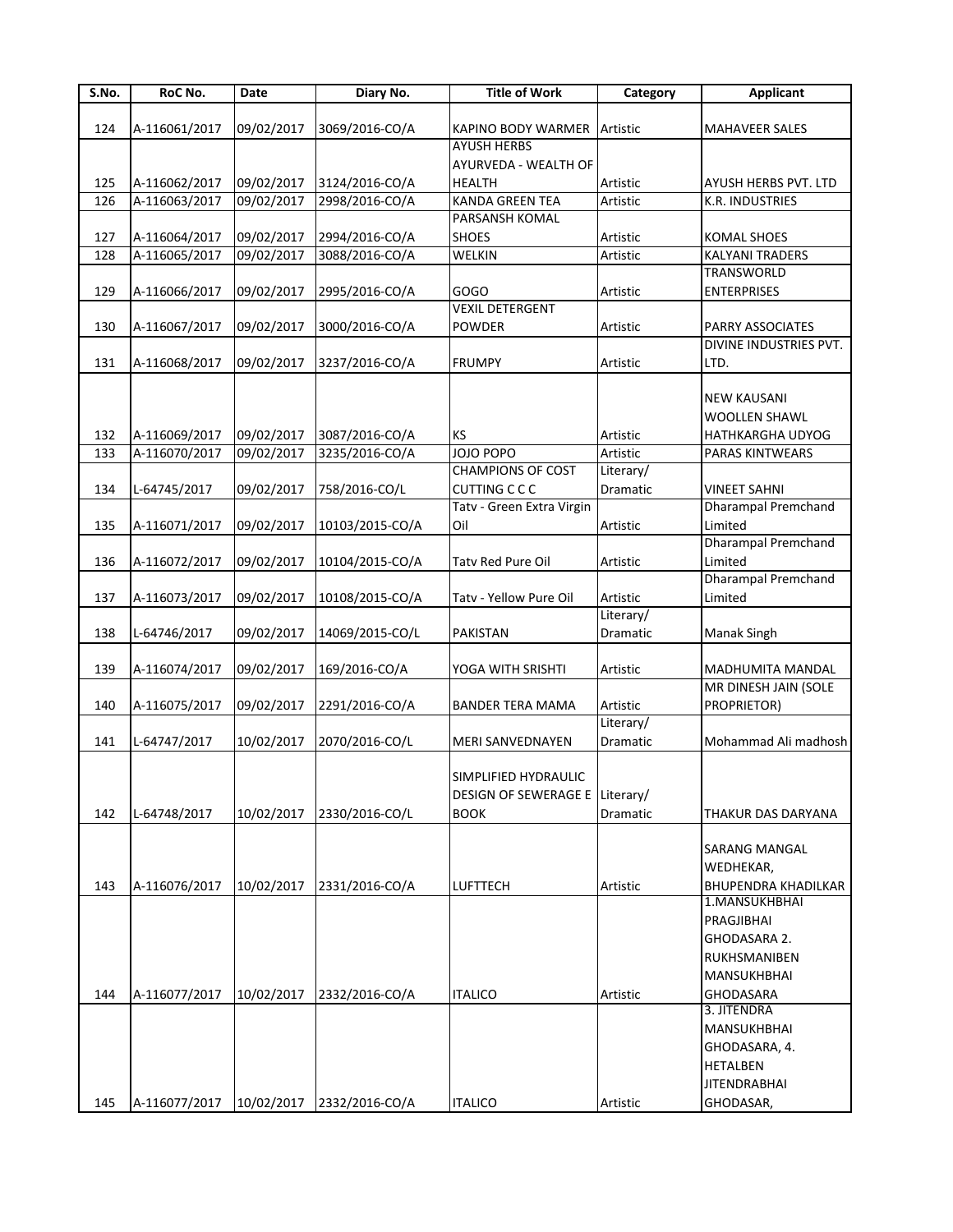| S.No. | RoC No.       | Date       | Diary No.                  | <b>Title of Work</b>      | Category  | <b>Applicant</b>           |
|-------|---------------|------------|----------------------------|---------------------------|-----------|----------------------------|
|       |               |            |                            |                           |           | 5. BHARATBHAI              |
|       |               |            |                            |                           |           | <b>BHANJIBHAI</b>          |
|       |               |            |                            |                           |           | GHODASARA, 6.              |
|       |               |            |                            |                           |           | PRABHUBHA                  |
|       |               |            |                            |                           |           | <b>BECHARBHAI</b>          |
| 146   | A-116077/2017 | 10/02/2017 | 2332/2016-CO/A             | <b>ITALICO</b>            | Artistic  | MENDAPARA,                 |
|       |               |            |                            |                           |           | 7. VASANTBHAI              |
|       |               |            |                            |                           |           | NARBHERAMBHAI              |
|       |               |            |                            |                           |           | GHODASARA, 8.              |
|       |               |            |                            |                           |           |                            |
|       |               |            |                            |                           |           | MANSUKHBHAI                |
| 147   | A-116077/2017 | 10/02/2017 | 2332/2016-CO/A             | ITALICO                   | Artistic  | POPATBHAI VILPARA,         |
|       |               |            |                            |                           |           |                            |
|       |               |            |                            |                           |           | 9. HANSABEN                |
|       |               |            |                            |                           |           | MANSUKHBHAI VILPARA,       |
|       |               |            |                            |                           |           | 10. SUDESHBHAI             |
|       |               |            |                            |                           |           | SHAMJIBHAI                 |
| 148   | A-116077/2017 | 10/02/2017 | 2332/2016-CO/A             | <b>ITALICO</b>            | Artistic  | KUNDARIYA,                 |
|       |               |            |                            |                           |           |                            |
|       |               |            |                            |                           |           | 11 JAYDEEPBHAI             |
| 149   | A-116077/2017 | 10/02/2017 | 2332/2016-CO/A             | <b>ITALICO</b>            | Artistic  | HANSRAJBHAI AGHARA         |
|       |               |            |                            |                           |           | <b>MAYUR MAVJIBHAI</b>     |
| 150   | A-116078/2017 | 10/02/2017 | 2334/2016-CO/A             | <b>STC VOLF LUBRICANT</b> | Artistic  | KALAVADIYA                 |
|       |               |            |                            |                           |           |                            |
|       |               |            |                            |                           |           | Mr SURESH BROTHERS,        |
|       |               |            |                            |                           |           |                            |
|       |               |            |                            |                           |           | PROPRIETOR OF M/S          |
| 151   | A-116079/2017 | 10/02/2017 | 3332/2016-CO/A             | RASHTRIYA                 | Artistic  | <b>SURESH BROTHERS</b>     |
|       |               |            |                            | www.propertydarpan.co     | Literary/ |                            |
| 152   | L-64749/2017  | 10/02/2017 | 3130/2016-CO/L             | m                         | Dramatic  | Sravanth VENNA             |
| 153   | A-116080/2017 | 10/02/2017 | 863/2016-CO/A              | X POSE                    | Artistic  | <b>EXPOSE APPARELS</b>     |
|       |               |            |                            |                           |           |                            |
|       |               |            |                            | <b>SLEEK THE KITCHEN</b>  |           | <b>SLEEK INTERNATIONAL</b> |
| 154   | A-116081/2017 | 10/02/2017 | 862/2016-CO/A              | SPECIALIST LABEL          | Artistic  | PVT. LTD.                  |
|       |               |            |                            | ZI FU RICH TOMATO         |           | <b>TRDP HAPPY</b>          |
| 155   | A-116082/2017 | 10/02/2017 | 864/2016-CO/A              | LABEL                     | Artistic  | WORLDPVT. LTD.             |
|       |               |            |                            | ZI FU SWEET AND SOUR      |           | TRDP HAPPY WORLD           |
| 156   | A-116083/2017 | 10/02/2017 | 860/2016-CO/A              | LABEL                     | Artistic  | PVT. LTD.                  |
|       |               |            |                            | Album " Tere Pyar Me      | Literary/ |                            |
| 157   | L-64750/2017  |            | 10/02/2017 14033/2015-CO/L | Jeekar Hum"               | Dramatic  | Gyan Prakash Maurya        |
|       |               |            |                            |                           | Computer  |                            |
|       |               |            |                            |                           |           |                            |
| 158   | SW-8992/2017  | 10/02/2017 | 13049/2015-CO/SW           | Doctors Online            | Software  | Prof. Vishal Bharti        |
|       |               |            |                            |                           | Computer  |                            |
| 159   | SW-8992/2017  | 10/02/2017 | 13049/2015-CO/SW           | Doctors Online            | Software  | Ms. Ayushi Mishra          |
|       |               |            |                            |                           | Computer  |                            |
| 160   | SW-8992/2017  | 10/02/2017 | 13049/2015-CO/SW           | Doctors Online            | Software  | Ms. Chetna Mahajan         |
|       |               |            |                            |                           | Computer  |                            |
| 161   | SW-8992/2017  | 10/02/2017 | 13049/2015-CO/SW           | Doctors Online            | Software  | Mr. Ambar Kumar            |
|       |               |            |                            |                           | Literary/ |                            |
| 162   | L-64751/2017  | 10/02/2017 | 13926/2015-CO/L            | Intolerant                | Dramatic  | PRATIK PALOR               |
|       |               |            |                            |                           | Literary/ |                            |
| 163   | L-64752/2017  | 10/02/2017 | 13927/2015-CO/L            | Mera Adhoorapan           | Dramatic  | PRATIK PALOR               |
|       |               |            |                            |                           | Literary/ |                            |
| 164   | L-64753/2017  | 10/02/2017 | 13925/2015-CO/L            | <b>Bhola</b>              | Dramatic  | <b>MANISHA PALOR</b>       |
|       |               |            |                            |                           | Literary/ |                            |
|       |               |            |                            |                           |           |                            |
| 165   | L-64754/2017  | 10/02/2017 | 871/2016-CO/L              | <b>MURGA PARTY</b>        | Dramatic  | DR. DANISH IQBAL           |
|       |               |            |                            | K.M SERIES OF             |           |                            |
|       |               |            |                            | LEARNING CONVERSION       | Literary/ |                            |
| 166   | L-64755/2017  | 10/02/2017 | 13499/2015-CO/L            | <b>TREE</b>               | Dramatic  | IMRAN KHAN                 |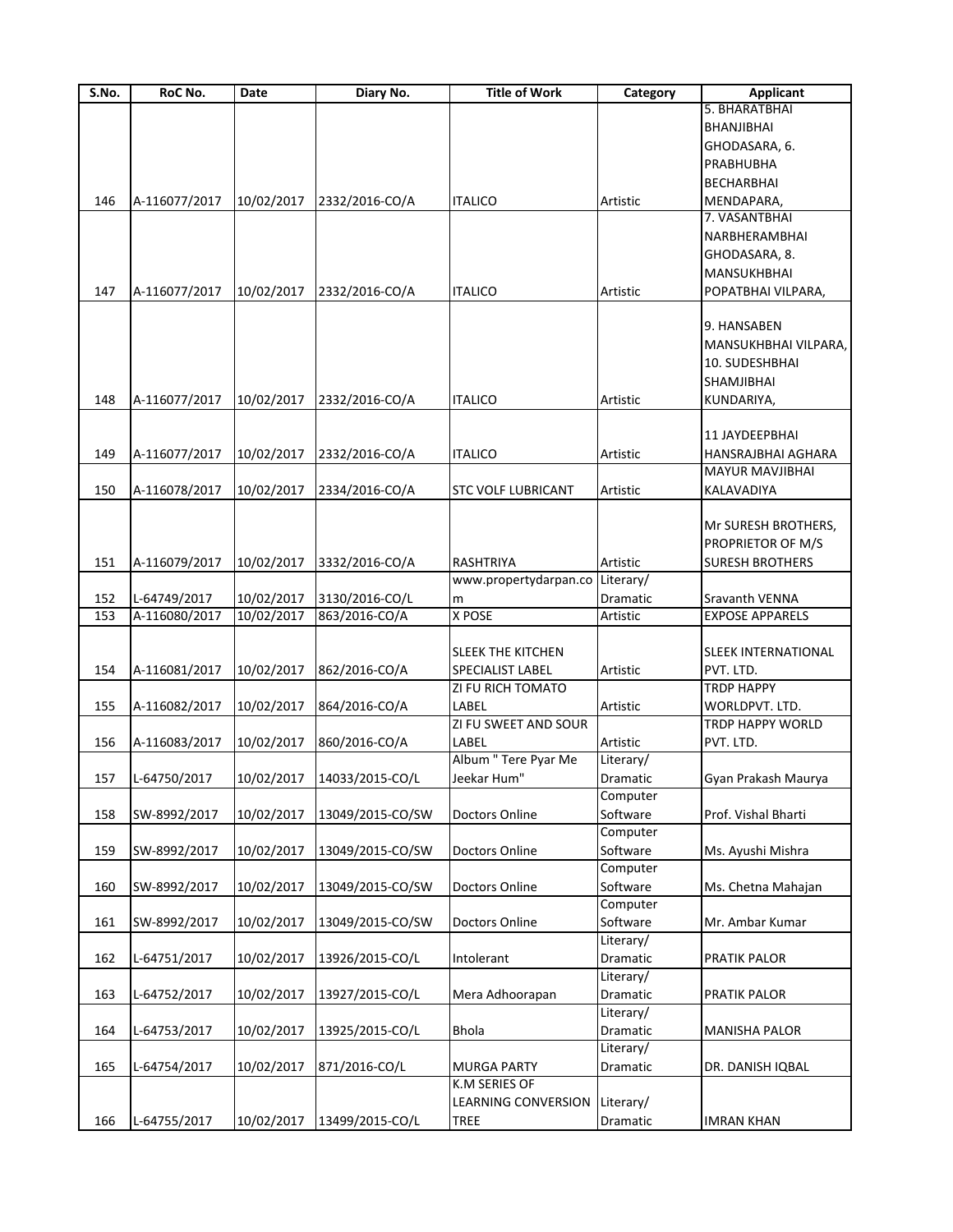| S.No. | RoC No.       | Date       | Diary No.       | <b>Title of Work</b>           | Category        | <b>Applicant</b>            |
|-------|---------------|------------|-----------------|--------------------------------|-----------------|-----------------------------|
|       |               |            |                 |                                | Literary/       |                             |
| 167   | L-64756/2017  | 10/02/2017 | 13548/2015-CO/L | <b>PIYA</b>                    | Dramatic        | <b>NEHA SADHALE</b>         |
|       |               |            |                 |                                | Literary/       |                             |
| 168   | L-64756/2017  | 10/02/2017 | 13548/2015-CO/L | PIYA                           | Dramatic        | <b>IKSHWAKU DEOPATHAK</b>   |
|       |               |            |                 |                                |                 |                             |
|       |               |            |                 | <b>TOYOTA</b>                  |                 | <b>TOYOTA INTERNATIONAL</b> |
| 169   | A-116084/2017 | 10/02/2017 | 163/2016-CO/A   | INTERNATIONAL                  | Artistic        | <b>BRANDS</b>               |
|       |               |            |                 | UNISON IN AN ARTISTIC          |                 |                             |
|       |               |            |                 | <b>MANNER WITH THE</b>         |                 |                             |
|       |               |            |                 | <b>WORD</b>                    |                 | <b>UNISON</b>               |
|       |               |            |                 | <b>COMMUNICATIONS PVT</b>      |                 | <b>COMMUNICATIONS PVT.</b>  |
| 170   | A-116085/2017 | 10/02/2017 | 193/2016-CO/A   | LTD                            | Artistic        | LTD.                        |
|       |               |            |                 | T.P. CHAND TARA                |                 |                             |
|       |               |            |                 | MARKA KARA GUL                 |                 | MD. USMAN GANI              |
| 171   | A-116086/2017 | 10/02/2017 | 25615/2012-CO/A | (LABEL)                        | Artistic        | ANSARI                      |
|       |               |            |                 | SELF DEFENCE TRAINING          |                 |                             |
|       |               |            |                 |                                |                 |                             |
|       |               |            |                 | OF THE GIRL CHILD              | Literary/       |                             |
| 172   | L-64757/2017  | 10/02/2017 | 3147/2016-CO/L  | <b>BOOK</b>                    | <b>Dramatic</b> | RITAI DABEG                 |
|       |               |            |                 |                                | Literary/       |                             |
| 173   | L-64758/2017  | 10/02/2017 | 3148/2016-CO/L  | KARMAKAAND                     | Dramatic        | <b>VINIT GULATI</b>         |
|       |               |            |                 | PMW POLY TEXMO                 |                 |                             |
| 174   | A-116087/2017 | 10/02/2017 | 3149/2016-CO/A  | <b>DEVICE</b>                  | Artistic        | SH ANSHUL JAIN              |
|       |               |            |                 | <b>Export Import</b>           | Literary/       |                             |
| 175   | L-64759/2017  | 10/02/2017 | 2064/2016-CO/L  | Management                     | Dramatic        | Ajay Pathak                 |
|       |               |            |                 | <b>DISCOVERY OF MAHUA</b>      | Literary/       | <b>MOHAMMED LATIF</b>       |
| 176   | L-64760/2017  | 10/02/2017 | 9436/2015-CO/L  | <b>DABAR</b>                   | Dramatic        | ANSARI                      |
|       |               |            |                 | <b>Working Capital</b>         | Literary/       |                             |
| 177   | L-64761/2017  | 10/02/2017 | 1835/2016-CO/L  | Management Book                | Dramatic        | Manika Garg                 |
|       |               |            |                 |                                | Literary/       |                             |
| 178   | L-64762/2017  | 13-02-2017 | 1186/2015-CO/L  | (BOOK) SOOR VIHAR              | Dramatic        | SHRI PANKAJ VISHRANI        |
|       |               |            |                 |                                | Literary/       | MR. KHAYAAL RAJVI           |
| 179   | L-64763/2017  | 13-02-2017 | 381/2016-CO/L   | THE SONS OF HANUMAN Dramatic   |                 | PATEL                       |
|       |               |            |                 |                                |                 |                             |
|       |               |            |                 | DIGITAL PASHSWASTHYA           |                 |                             |
|       |               |            |                 | AVUM PASHUPALAN                |                 |                             |
|       |               |            |                 | <b>PRASHNOTTRI</b>             |                 |                             |
|       |               |            |                 |                                |                 |                             |
|       |               |            |                 | (DPAPP)FOR PARAVETS            |                 | Dr (Mrs) Rupasi Tiwari,     |
|       |               |            |                 | AND LIVESTOCK                  | Computer        | Senior Scientist & In-      |
| 180   | SW-8993/2017  | 13-02-2017 | 2394/2012-CO/SW | <b>OWNERS</b>                  | Software        | Charge of ATIC              |
|       |               |            |                 |                                |                 |                             |
|       |               |            |                 | DIGITAL PASHSWASTHYA           |                 |                             |
|       |               |            |                 | AVUM PASHUPALAN                |                 |                             |
|       |               |            |                 | PRASHNOTTRI                    |                 |                             |
|       |               |            |                 | (DPAPP)FOR PARAVETS            |                 |                             |
|       |               |            |                 | AND LIVESTOCK                  | Computer        | Dr M. C. Sharma,            |
| 181   | SW-8993/2017  | 13-02-2017 | 2394/2012-CO/SW | <b>OWNERS</b>                  | Software        | Director                    |
| 182   | A-116088/2017 | 13-02-2017 | 2316/2016-CO/A  | <b>FRUTAS LABEL</b>            | Artistic        | AIMS BEVERAGES              |
|       |               |            |                 | AIMS BEVERAGES WITH            |                 |                             |
| 183   | A-116089/2017 | 13-02-2017 | 2317/2016-CO/A  | LOGO                           | Artistic        | AIMS BEVERAGES              |
| 184   | A-116090/2017 | 13-02-2017 | 2318/2016-CO/A  | <b>SAILOR LABEL</b>            | Artistic        | AIMS BEVERAGES              |
| 185   | A-116091/2017 | 13-02-2017 | 2319/2016-CO/A  | <b>REBELLION LABEL</b>         | Artistic        | AIMS BEVERAGES              |
| 186   | A-116092/2017 | 13-02-2017 | 2320/2016-CO/A  | A ONE LABEL                    | Artistic        | M/S. A ONE RETAIL           |
|       |               |            |                 |                                |                 | MANPASAND                   |
|       |               |            |                 |                                |                 |                             |
| 187   | A-116093/2017 | 13-02-2017 | 2321/2016-CO/A  | MANPASAND ORS LABEL Artistic   |                 | BEVERAGES LTD.              |
|       |               |            |                 |                                |                 | KARNAVATI SEEDS PVT.        |
| 188   | A-116094/2017 | 13-02-2017 | 2322/2016-CO/A  | KARNAVATI SEEDS LABEL Artistic |                 | LTD.                        |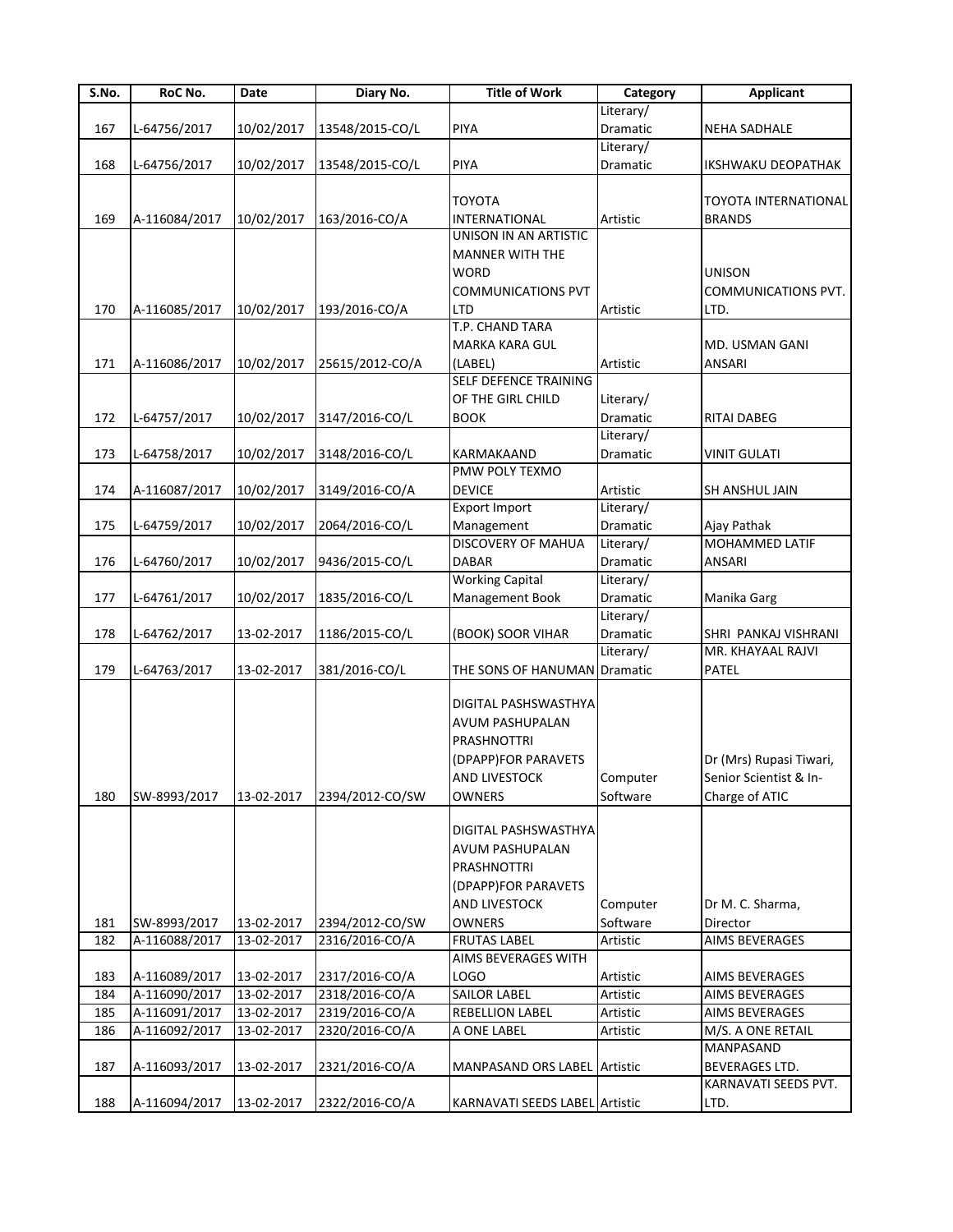| S.No. | RoC No.       | Date       | Diary No.       | <b>Title of Work</b>   | Category             | <b>Applicant</b>          |
|-------|---------------|------------|-----------------|------------------------|----------------------|---------------------------|
|       |               |            |                 |                        | Literary/            |                           |
| 189   | L-64764/2017  | 13-02-2017 | 1842/2016-CO/L  | <b>GHNA</b>            | Dramatic             | <b>KIRAN BN</b>           |
|       |               |            |                 |                        |                      | SAGAR FRESHNERS           |
| 190   | A-116095/2017 | 13-02-2017 | 1361/2016-CO/A  | <b>SAGARS</b>          | Artistic             | PRIVATE LIMITED           |
|       |               |            |                 |                        |                      | <b>MIRAJ BUSINESS</b>     |
|       |               |            |                 |                        |                      | DEVELOPMENT PVT.          |
|       |               |            |                 |                        |                      |                           |
| 191   | A-116096/2017 | 14-02-2017 | 2365/2016-CO/A  | MIRAJ CINEMAS LABEL    | Artistic             | LTD.                      |
|       |               |            |                 |                        |                      | <b>MIRAJ BUSINESS</b>     |
|       |               |            |                 |                        |                      | DEVELOPMENT PVT.          |
| 192   | A-116097/2017 | 14-02-2017 | 2366/2016-CO/A  | MIRAJ MORNING LABEL    | Artistic             | LTD.                      |
|       |               |            |                 |                        |                      | <b>MIRAJ BUSINESS</b>     |
|       |               |            |                 | MIRAJ MASALA STICKS    |                      | DEVELOPMENT PVT.          |
| 193   | A-116098/2017 | 14-02-2017 | 2367/2016-CO/A  | LABEL                  | Artistic             | LTD.                      |
|       |               |            |                 |                        |                      | MIRAJ BUSINESS            |
|       |               |            |                 |                        |                      |                           |
|       |               |            |                 |                        |                      | DEVELOPMENT PVT.          |
| 194   | A-116099/2017 | 14-02-2017 | 2368/2016-CO/A  | MIRAJ ALOO SEV LABEL   | Artistic             | LTD.                      |
|       |               |            |                 |                        |                      | <b>MIRAJ BUSINESS</b>     |
|       |               |            |                 |                        |                      | DEVELOPMENT PVT.          |
| 195   | A-116100/2017 | 14-02-2017 | 2369/2016-CO/A  | MIRAJ BHUJIA LABEL     | Artistic             | LTD.                      |
|       |               |            |                 |                        |                      | <b>MIRAJ BUSINESS</b>     |
|       |               |            |                 | <b>MIRAJ MOONG DAL</b> |                      | DEVELOPMENT PVT.          |
| 196   | A-116101/2017 | 14-02-2017 | 2370/2016-CO/A  | LABEL                  | Artistic             | LTD.                      |
|       |               |            |                 |                        | Literary/            | Indian Institute of       |
|       |               |            |                 |                        |                      |                           |
| 197   | L-64765/2017  | 14-02-2017 | 2325/2016-CO/L  | PROJECT UMBRELLA       | Dramatic             | Technology Kanpur         |
|       |               |            |                 |                        |                      | <b>SUPER CASSETTES</b>    |
|       |               |            |                 |                        |                      | <b>INDUSTRIES PRIVATE</b> |
| 198   | SR-11838/2017 | 14-02-2017 | 1946/2016-CO/SR | <b>INSAAF TALVAR</b>   | Sound Recording LTD. |                           |
|       |               |            |                 |                        |                      | <b>SUPER CASSETTES</b>    |
|       |               |            |                 |                        |                      | <b>INDUSTRIES PRIVATE</b> |
| 199   | SR-11839/2017 | 14-02-2017 | 1947/2016-CO/SR | PATLI GALI - TALVAR    | Sound Recording LTD. |                           |
|       |               |            |                 |                        |                      | <b>SUPER CASSETTES</b>    |
|       |               |            |                 |                        |                      |                           |
|       |               |            |                 |                        |                      | <b>INDUSTRIES PRIVATE</b> |
| 200   | SR-11840/2017 | 14-02-2017 | 1948/2016-CO/SR | ZINDA-TALVAR           | Sound Recording      | LTD.                      |
|       |               |            |                 |                        |                      | <b>SUPER CASSETTES</b>    |
|       |               |            |                 | SHAAM KE SAAYE -       |                      | <b>INDUSTRIES PRIVATE</b> |
| 201   | SR-11841/2017 | 14-02-2017 | 1949/2016-CO/SR | <b>TALVAR</b>          | Sound Recording LTD. |                           |
| 202   | A-116102/2017 | 14-02-2017 | 1695/2016-CO/A  | NIIT.tv                | Artistic             | <b>NIIT LIMITED</b>       |
|       |               |            |                 |                        | Literary/            |                           |
| 203   | L-64766/2017  | 14-02-2017 | 1854/2016-CO/L  | <b>RIGHT WRITING</b>   | Dramatic             | <b>RIGHT WRITING</b>      |
|       |               |            |                 |                        |                      |                           |
|       |               |            |                 |                        |                      |                           |
|       |               |            |                 |                        |                      | M/S. IL & FS EDUCATION    |
|       |               |            |                 |                        | Literary/            | & TECHNOLOGY              |
| 204   | L-64767/2017  | 14-02-2017 | 2227/2016-CO/L  | K CLASS NURSERY        | Dramatic             | SERVICES LIMITED          |
|       |               |            |                 |                        | Literary/            |                           |
| 205   | L-64768/2017  | 14-02-2017 | 6976/2012-CO/L  | Theme Rhymes           | Dramatic             | Mexus Education Pvt Ltd   |
|       |               |            |                 |                        | Literary/            |                           |
| 206   | L-64769/2017  |            | 6970/2012-CO/L  | <b>Action Rhymes</b>   |                      | Mexus Education Pvt Ltd   |
|       |               | 14-02-2017 |                 |                        | Dramatic             |                           |
|       |               |            |                 | My Book on Shapes And  |                      |                           |
| 207   | A-116103/2017 | 14-02-2017 | 6960/2012-CO/A  | Colours                | Artistic             | Mexus Education Pvt Ltd   |
|       |               |            |                 | My Book on Writing     |                      |                           |
|       |               |            |                 | Readiness And Vishul   | Literary/            |                           |
| 208   | L-64770/2017  | 14-02-2017 | 6954/2012-CO/L  | Perception             | Dramatic             | Mexus Education Pvt Ltd   |
|       |               |            |                 |                        | Literary/            |                           |
|       |               |            |                 |                        |                      |                           |
| 209   | L-64771/2017  | 14-02-2017 | 6944/2012-CO/L  | My Book On Number      | Dramatic             | Mexus Education Pvt Ltd   |
|       |               |            |                 |                        | Literary/            |                           |
| 210   | L-64772/2017  | 14-02-2017 | 6936/2012-CO/L  | My Book on Alphabets   | Dramatic             | Mexus Education Pvt Ltd   |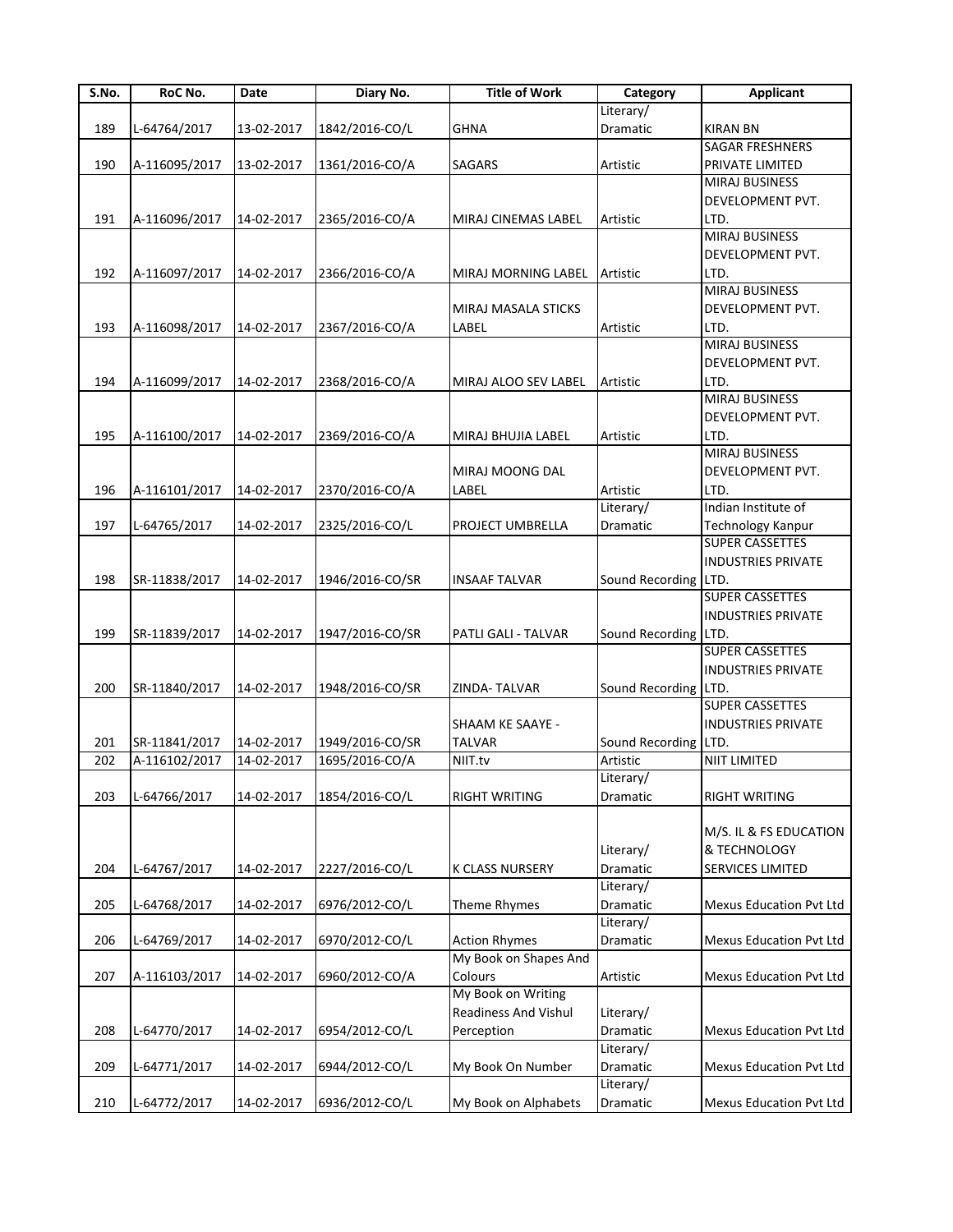| S.No. | RoC No.       | Date       | Diary No.      | <b>Title of Work</b>                                                                                              | Category              | <b>Applicant</b>                                                                                                     |
|-------|---------------|------------|----------------|-------------------------------------------------------------------------------------------------------------------|-----------------------|----------------------------------------------------------------------------------------------------------------------|
|       |               |            |                |                                                                                                                   | Literary/             |                                                                                                                      |
| 211   | L-64773/2017  | 14-02-2017 | 6930/2012-CO/L | Addition                                                                                                          | Dramatic              | Mexus Education Pvt Ltd                                                                                              |
|       |               |            |                |                                                                                                                   | Literary/             |                                                                                                                      |
| 212   | L-64774/2017  | 14-02-2017 | 6923/2012-CO/L | <b>Number Sense</b>                                                                                               | Dramatic              | <b>Mexus Education Pvt Ltd</b>                                                                                       |
|       |               |            |                |                                                                                                                   | Literary/             |                                                                                                                      |
| 213   | L-64775/2017  | 14-02-2017 | 6918/2012-CO/L | Multiplcation                                                                                                     | Dramatic              | <b>Mexus Education Pvt Ltd</b>                                                                                       |
|       |               |            |                |                                                                                                                   | Literary/             |                                                                                                                      |
| 214   | L-64776/2017  | 14-02-2017 | 6984/2012-CO/L | Literacy Work Rhymes                                                                                              | Dramatic              | <b>Mexus Education Pvt Ltd</b>                                                                                       |
| 215   | A-116104/2017 | 14-02-2017 | 1422/2016-CO/A | ВНООКНАА                                                                                                          | Artistic              | HIMANSHU BHATIA                                                                                                      |
|       |               |            |                |                                                                                                                   |                       | <b>SHREE BALAJI</b>                                                                                                  |
|       |               |            |                | SHREE VEER HANUMAN                                                                                                |                       | <b>INDUSTRIES</b> (Indian                                                                                            |
| 216   | A-116105/2017 | 14-02-2017 | 1444/2016-CO/A |                                                                                                                   | Artistic              | Partnership firm)                                                                                                    |
|       |               |            |                | Logo                                                                                                              |                       | <b>OM PRAKASH KATTA</b>                                                                                              |
|       |               |            |                |                                                                                                                   |                       |                                                                                                                      |
|       |               |            |                |                                                                                                                   |                       | S/O. LATE. SH.                                                                                                       |
| 217   | A-116106/2017 | 14-02-2017 | 1447/2016-CO/A | Lakshya                                                                                                           | Artistic              | RADHESHYAM KATTA                                                                                                     |
|       |               |            |                |                                                                                                                   | Literary/             |                                                                                                                      |
| 218   | L-64777/2017  | 14-02-2017 | 2392/2016-CO/L | THE BATTLE OF SUCCESS Dramatic                                                                                    |                       | <b>KAPIL</b>                                                                                                         |
|       |               |            |                | 234-NAMADHE                                                                                                       |                       |                                                                                                                      |
|       |               |            |                | <b>CANDIDATE'S WINNING</b>                                                                                        | Literary/             | CAPT. S.                                                                                                             |
| 219   | L-64778/2017  | 14-02-2017 | 1582/2016-CO/L | <b>GUIDE</b>                                                                                                      | Dramatic              | PRASATHKUMAR,                                                                                                        |
| 220   | A-116107/2017 | 14-02-2017 | 1259/2016-CO/A | <b>AMIRTHA ICE CREAMS</b>                                                                                         | Artistic              | K.THIRUPATHI RAJA,<br>P.MUNIRAJ, N.PRASAD<br>RAO, T.MUTHUSELVI,<br>P.VELRAJ, TRADING AS<br>TAMILNADU DAIRY<br>FOODS, |
| 221   | L-64779/2017  | 14-02-2017 | 884/2016-CO/L  | Rajya mattu Rashtrada<br>Pramukha Nayakara<br>haagu Jnaanapeetha<br>Prashashti Vijetara<br>kiruparichayada Chart. | Literary/<br>Dramatic | Manjunatha. B. S.                                                                                                    |
|       |               |            |                |                                                                                                                   | Literary/             |                                                                                                                      |
| 222   | L-64780/2017  | 14-02-2017 | 1603/2016-CO/L | Give Me A Chance !                                                                                                | Dramatic              | Surabhi Chourey                                                                                                      |
| 223   | L-64781/2017  | 14-02-2017 | 459/2016-CO/L  | <b>AAKHIR KYON KEVAL</b><br>SAKARATMAK SOCHEN                                                                     | Literary/<br>Dramatic | AMRENDRA KUMAR                                                                                                       |
|       |               |            |                | Chameleon                                                                                                         |                       |                                                                                                                      |
|       |               |            |                | <b>Entertainment Graph</b>                                                                                        | Literary/             |                                                                                                                      |
| 224   | L-64782/2017  | 14-02-2017 | 2444/2016-CO/L | <b>Nodes</b>                                                                                                      | Dramatic              | Muralidharan Selvaraj                                                                                                |
|       |               |            |                | A Handbook on World                                                                                               |                       |                                                                                                                      |
|       |               |            |                |                                                                                                                   | Literary/             |                                                                                                                      |
| 225   | L-64783/2017  | 14-02-2017 | 1594/2016-CO/L | Classics                                                                                                          | Dramatic              | Dr.Kalyani Vallath                                                                                                   |
|       |               |            |                |                                                                                                                   |                       | MR. RAMESH CHAND                                                                                                     |
|       |               |            |                |                                                                                                                   |                       | <b>GUPTA &amp; NARESH</b>                                                                                            |
| 226   | A-116108/2017 | 14-02-2017 | 2479/2016-CO/A | <b>MOONLIGHT</b>                                                                                                  | Artistic              | <b>CHAND GUPTA</b>                                                                                                   |
|       |               |            |                |                                                                                                                   |                       | MS/ GREEN FUTRE                                                                                                      |
| 227   | A-116109/2017 | 14-02-2017 | 2480/2016-CO/A | <b>GREEN FUTURE</b>                                                                                               | Artistic              | WINDOWS PVT. LTD                                                                                                     |
|       |               |            |                |                                                                                                                   | Literary/             | DIVYANSHU AND                                                                                                        |
| 228   | L-64784/2017  | 14-02-2017 | 2571/2016-CO/L | <b>SPOT ME</b>                                                                                                    | Dramatic              | DEEPANSHU                                                                                                            |
|       |               |            |                |                                                                                                                   | Literary/             |                                                                                                                      |
| 229   | L-64784/2017  | 14-02-2017 | 2571/2016-CO/L | <b>SPOT ME</b>                                                                                                    | Dramatic              | <b>ISHANT BHUTANI</b>                                                                                                |
|       |               |            |                |                                                                                                                   | Literary/             | SAMARTH VIDYADHAR                                                                                                    |
| 230   | L-64784/2017  | 14-02-2017 | 2571/2016-CO/L | <b>SPOT ME</b>                                                                                                    | Dramatic              | OKHADE                                                                                                               |
|       |               |            |                |                                                                                                                   |                       |                                                                                                                      |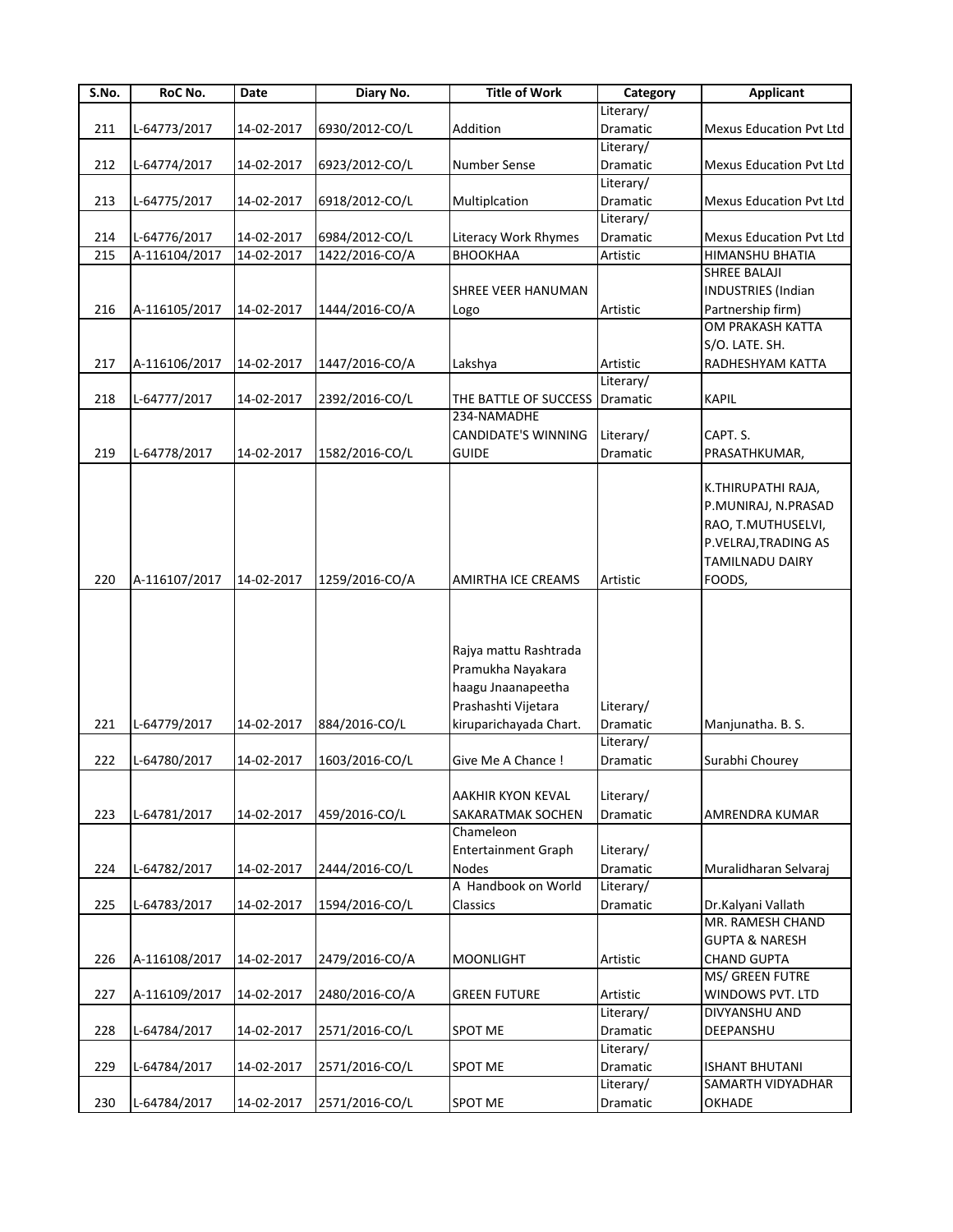| S.No. | RoC No.       | Date       | Diary No.       | <b>Title of Work</b>                                   | Category                           | <b>Applicant</b>                                                                                |
|-------|---------------|------------|-----------------|--------------------------------------------------------|------------------------------------|-------------------------------------------------------------------------------------------------|
|       |               |            |                 |                                                        |                                    |                                                                                                 |
|       |               |            |                 | <b>ARTIFICIAL TRIGGERING</b>                           | Literary/                          | <b>RESEARCH &amp;</b>                                                                           |
| 231   | L-64785/2017  | 14-02-2017 | 38383/2013-CO/L | (E)                                                    | Dramatic                           | DEVELOPMENT CENTRE                                                                              |
| 232   | L-64786/2017  | 14-02-2017 | 38387/2013-CO/L | <b>ARTIFICIAL TRIGGERING</b><br>(H)                    | Literary/<br>Dramatic              | <b>RESEARCH &amp;</b><br><b>DEVELOPMENT CENTRE</b><br>SNOW AND AVALANCHE<br>STUDY ESTABLISHMENT |
|       |               |            |                 |                                                        |                                    | <b>RESEARCH &amp;</b><br>DEVELOPMENT CENTRE                                                     |
| 233   | L-64787/2017  | 14-02-2017 | 38388/2013-CO/L | <b>AVALANCHE ACCIDENT</b><br>(E)                       | Literary/<br>Dramatic              | SNOW AND AVALANCHE<br>STUDY ESTABLISHMENT                                                       |
| 234   | L-64788/2017  | 14-02-2017 | 38391/2013-CO/L | <b>AVALANCHE ACCIDENT</b><br>(H)                       | Literary/<br>Dramatic              | <b>RESEARCH &amp;</b><br>DEVELOPMENT CENTRE<br>SNOW AND AVALANCHE<br>STUDY ESTABLISHMENT        |
| 235   | CF-3825/2017  | 14-02-2017 | 6825/2016-CO/CF | AVALANCHE<br>AWARENESS (E)                             | Cinematograph<br>Film              | <b>RESEARCH AND</b><br><b>DEVELOPMENT CENTRE</b>                                                |
| 236   | CF-3826/2017  | 14-02-2017 | 6826/2016-CO/CF | AVALANCHE<br><b>AWARENESS H</b>                        | Cinematograph<br>Film              | <b>RESEARCH AND</b><br><b>DEVELOPMENT CENTRE</b>                                                |
| 237   | CF-3827/2017  | 14-02-2017 | 6828/2016-CO/CF | AVALANCHE<br><b>FORECASTING E</b>                      | Cinematograph<br>Film              | RESEARCH AND<br>DEVELOPMENT CENTRE                                                              |
| 238   | CF-3828/2017  | 14-02-2017 | 6830/2016-CO/CF | AVALANCHE<br><b>FORCASTING H</b>                       | Cinematograph<br>Film              | RESEARCH AND<br>DEVELOPMENT CENTRE                                                              |
| 239   | CF-3829/2017  | 14-02-2017 | 6831/2016-CO/CF | CHOWKIBAL TANGDHAR<br>AXIS E                           | Cinematograph<br>Film              | RESEARCH AND<br>DEVELOPMENT CENTRE                                                              |
| 240   | CF-3830/2017  | 14-02-2017 | 6832/2016-CO/CF | <b>CHOWKIBAL TANGDHAR</b><br>AXIS H                    | Cinematograph<br>Film              | <b>RESEARCH AND</b><br>DEVELOPMENT CENTRE                                                       |
| 241   | CF-3831/2017  | 14-02-2017 | 6833/2016-CO/CF | USERS GUIDE TO<br><b>AVALANCHES E</b>                  | Cinematograph<br>Film              | <b>RESEARCH AND</b><br>DEVELOPMENT CENTRE                                                       |
| 242   | CF-3832/2017  | 14-02-2017 | 6834/2016-CO/CF | <b>USERS GUIDE TO</b><br><b>AVALANCHES H</b>           | Cinematograph<br>Film              | <b>RESEARCH AND</b><br>DEVELOPMENT CENTRE                                                       |
| 243   | A-116110/2017 | 15-02-2017 | 1907/2016-CO/A  | <b>HHH Artwork</b>                                     | Artistic                           | Nadir Lalani                                                                                    |
| 244   | A-116111/2017 | 15-02-2017 | 13060/2015-CO/A | SGFI                                                   | Artistic                           | <b>SGFI SOCIETY</b>                                                                             |
| 245   | L-64789/2017  | 15-02-2017 | 907/2016-CO/L   | Kaise Mile Ichhaon se<br>Mukti, Aadaton Se<br>Chhuttee | Literary/<br>Dramatic<br>Literary/ | Tejgyan Global<br>Foundation<br>Tejgyan Global                                                  |
| 246   | L-64790/2017  | 15-02-2017 | 906/2016-CO/L   | Dhyan Aani Dhan<br>ULTRA HIGH PURE GAS                 | Dramatic<br>Literary/              | Foundation                                                                                      |
| 247   | L-64791/2017  | 15-02-2017 | 2211/2016-CO/L  | <b>GENERATOR</b><br>ANALYTICAL                         | Dramatic<br>Literary/              | PCI ANALYTICS PVT LTD                                                                           |
| 248   | L-64792/2017  | 15-02-2017 | 2213/2016-CO/L  | <b>EQUIPMENTS</b>                                      | Dramatic                           | PCI ANALYTICS PVT LTD<br>MIRAJ BUSINESS                                                         |
| 249   | A-116112/2017 | 15-02-2017 | 2358/2016-CO/A  | MIRAJ NAVRAS MIX<br>LABEL                              | Artistic                           | DEVELOPMENT PVT.<br>LTD.                                                                        |
|       |               |            |                 |                                                        |                                    |                                                                                                 |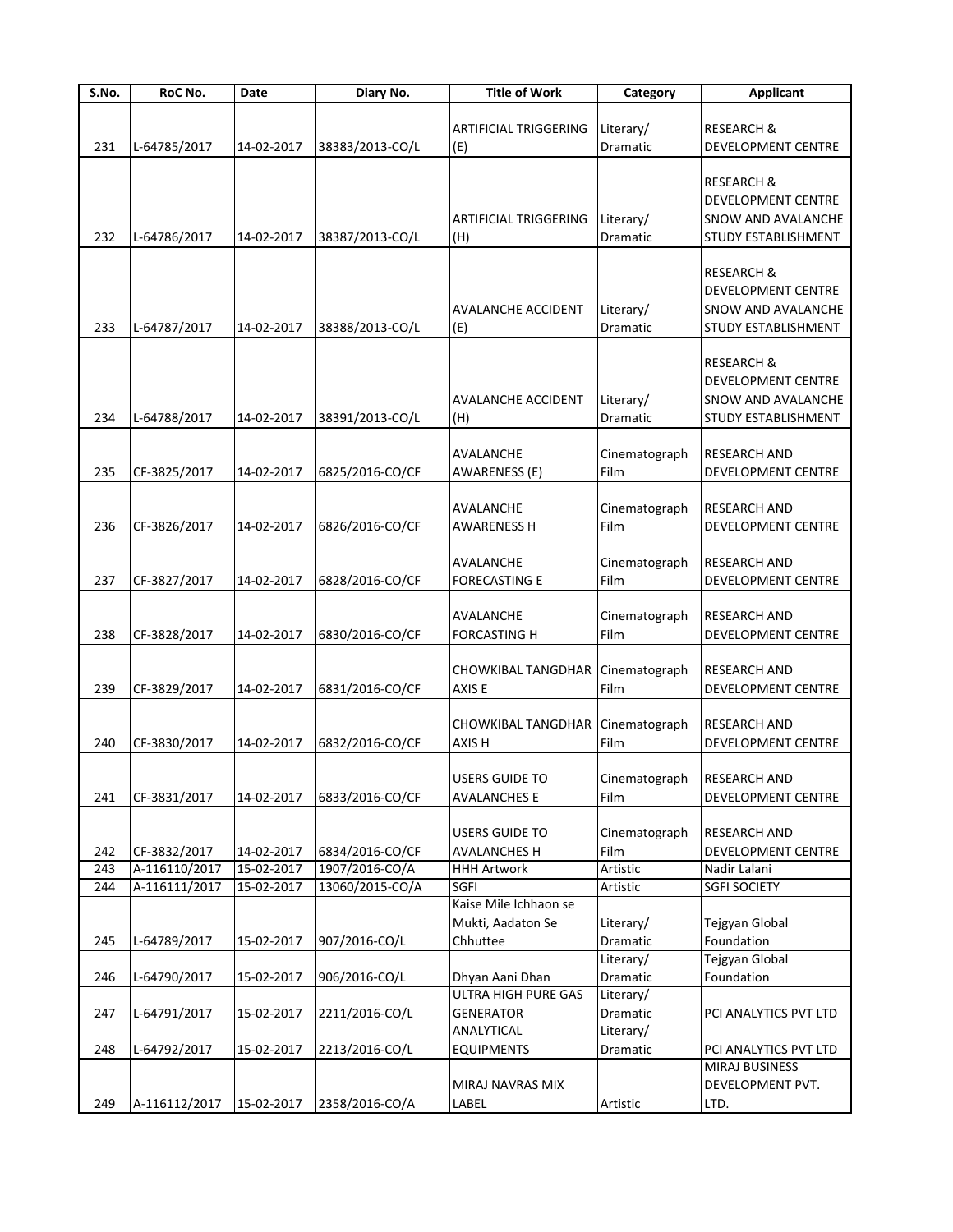| S.No. | RoC No.       | Date       | Diary No.       | <b>Title of Work</b>                         | Category             | <b>Applicant</b>          |
|-------|---------------|------------|-----------------|----------------------------------------------|----------------------|---------------------------|
|       |               |            |                 |                                              |                      | <b>MIRAJ BUSINESS</b>     |
|       |               |            |                 | MIRAJ RATLAMI SEV                            |                      | DEVELOPMENT PVT.          |
| 250   | A-116113/2017 | 15-02-2017 | 2360/2016-CO/A  | LABEL                                        | Artistic             | LTD.                      |
|       |               |            |                 |                                              |                      | <b>MIRAJ BUSINESS</b>     |
|       |               |            |                 | <b>MIRAJ VRAT AAHAR</b>                      |                      | DEVELOPMENT PVT.          |
| 251   | A-116114/2017 | 15-02-2017 | 2361/2016-CO/A  | LABEL                                        | Artistic             | LTD.                      |
|       |               |            |                 |                                              |                      | <b>MIRAJ BUSINESS</b>     |
|       |               |            |                 |                                              |                      |                           |
|       |               |            |                 | <b>MIRAJ YUMMY SALTED</b>                    |                      | DEVELOPMENT PVT.          |
| 252   | A-116115/2017 | 15-02-2017 | 2362/2016-CO/A  | LABEL                                        | Artistic             | LTD.                      |
|       |               |            |                 |                                              |                      | <b>MIRAJ BUSINESS</b>     |
|       |               |            |                 | MIRAJ YUMMY TOMATO                           |                      | DEVELOPMENT PVT.          |
| 253   | A-116116/2017 | 15-02-2017 | 2363/2016-CO/A  | LABEL                                        | Artistic             | LTD.                      |
|       |               |            |                 | <b>BHARTIY TRAIN</b>                         |                      |                           |
|       |               |            |                 | <b>DRAILMENT MUKT</b>                        | Literary/            |                           |
| 254   | L-64793/2017  | 15-02-2017 | 2423/2016-CO/L  | <b>INVENTION</b>                             | Dramatic             | HARPAL SINGH              |
|       |               |            |                 | <b>SEWING MACHINE</b>                        | Literary/            | MRS. YESHAN KAUSHAL       |
| 255   | L-64794/2017  | 15-02-2017 | 2419/2016-CO/L  | <b>OPERATOR</b>                              | Dramatic             | PATEL                     |
|       |               |            |                 | <b>MADHUBHAN RESORT &amp;</b>                |                      | <b>EMTICI ENGINEERING</b> |
| 256   | A-116117/2017 | 15-02-2017 | 1074/2016-CO/A  | <b>SPA</b>                                   | Artistic             | LTD.                      |
|       |               |            |                 |                                              |                      |                           |
|       |               |            |                 |                                              |                      | TIRTH HYGIENE             |
|       |               |            |                 |                                              |                      | TECHNOLOGY PVT LTD, A     |
|       |               |            |                 |                                              |                      |                           |
|       |               |            |                 | CLEANLAND with tagline                       |                      | Company Incorporated      |
|       |               |            |                 | Making world more                            |                      | under the Indian          |
| 257   | A-116118/2017 | 15-02-2017 | 1631/2016-CO/A  | hygienic                                     | Artistic             | Companys Act              |
|       |               |            |                 |                                              |                      | <b>SUPER CASSETTES</b>    |
|       |               |            |                 | KAMINA HAI DIL                               |                      | <b>INDUSTRIES PRIVATE</b> |
| 258   | SR-11842/2017 | 15-02-2017 | 3480/2016-CO/SR | MASTIZAADE                                   | Sound Recording LTD. |                           |
|       |               |            |                 |                                              |                      | <b>SUPER CASSETTES</b>    |
|       |               |            |                 | ROM ROM ROMANTIC                             |                      | <b>INDUSTRIES PRIVATE</b> |
| 259   | SR-11843/2017 | 15-02-2017 | 3476/2016-CO/SR | MASTIZAADE                                   | Sound Recording LTD. |                           |
|       |               |            |                 |                                              |                      | <b>SUPER CASSETTES</b>    |
|       |               |            |                 | DEKHEGA RAJA TRAILER                         |                      | <b>INDUSTRIES PRIVATE</b> |
| 260   |               |            |                 | <b>MASTIZAADE</b>                            | Sound Recording LTD. |                           |
|       | SR-11844/2017 | 15-02-2017 | 3478/2016-CO/SR |                                              |                      | <b>SUPER CASSETTES</b>    |
|       |               |            |                 |                                              |                      |                           |
|       |               |            |                 |                                              |                      | <b>INDUSTRIES PRIVATE</b> |
| 261   | SR-11845/2017 | 15-02-2017 | 3477/2016-CO/SR | HOR NACH MASTIZAADE Sound Recording LTD.     |                      |                           |
|       |               |            |                 |                                              |                      | <b>SUPER CASSETTES</b>    |
|       |               |            |                 |                                              |                      | <b>INDUSTRIES PRIVATE</b> |
| 262   | SR-11846/2017 | 15-02-2017 | 3485/2016-CO/SR | <b>SOCH NA SAKE AIRLIFT</b>                  | Sound Recording      | LTD.                      |
|       |               |            |                 |                                              |                      | <b>SUPER CASSETTES</b>    |
|       |               |            |                 |                                              |                      | <b>INDUSTRIES PRIVATE</b> |
| 263   | SR-11847/2017 | 15-02-2017 | 3484/2016-CO/SR | TU BHOOLA JISE AIRLIFT                       | Sound Recording LTD. |                           |
|       |               |            |                 |                                              |                      | SUPER CASSETTES           |
|       |               |            |                 | MERA NACHAN NU                               |                      | <b>INDUSTRIES PRIVATE</b> |
| 264   | SR-11848/2017 | 15-02-2017 | 3483/2016-CO/SR | <b>AIRLIFT</b>                               | Sound Recording LTD. |                           |
|       |               |            |                 |                                              |                      | <b>SUPER CASSETTES</b>    |
|       |               |            |                 |                                              |                      | <b>INDUSTRIES PRIVATE</b> |
|       |               |            |                 |                                              |                      |                           |
| 265   | SR-11849/2017 | 15-02-2017 | 3482/2016-CO/SR | DIL CHEEZ TUJHE AIRLIFT Sound Recording LTD. |                      |                           |
|       |               |            |                 |                                              |                      | <b>SUPER CASSETTES</b>    |
|       |               |            |                 |                                              |                      | <b>INDUSTRIES PRIVATE</b> |
| 266   | SR-11850/2017 | 15-02-2017 | 3481/2016-CO/SR | <b>SOCH NA SAKE AIRLIFT</b>                  | Sound Recording LTD. |                           |
|       |               |            |                 |                                              |                      | M/S MUKESH                |
| 267   | A-116119/2017 | 15-02-2017 | 3475/2016-CO/A  | <b>RALPH LOUIS</b>                           | Artistic             | <b>KNITWEARS</b>          |
| 268   | A-116120/2017 | 15-02-2017 | 3474/2016-CO/A  | <b>GANGA CABLES</b>                          | Artistic             | M/S SUPER AUTOS,          |
|       |               |            |                 |                                              |                      |                           |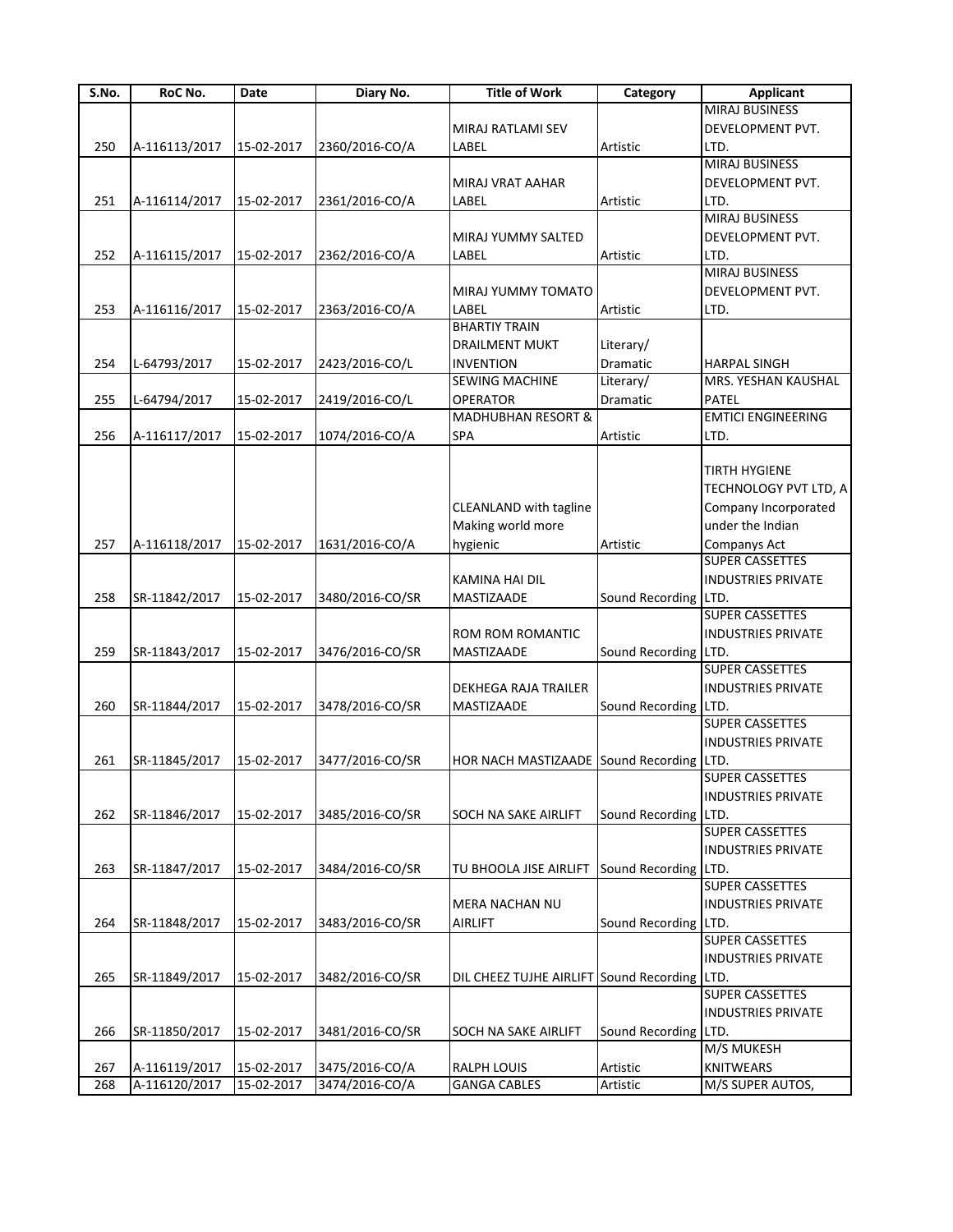| S.No. | RoC No.       | Date       | Diary No.       | <b>Title of Work</b>        | Category             | <b>Applicant</b>           |
|-------|---------------|------------|-----------------|-----------------------------|----------------------|----------------------------|
|       |               |            |                 |                             |                      | <b>SUPER CASSETTES</b>     |
|       |               |            |                 |                             |                      | <b>INDUSTRIES PRIVATE</b>  |
| 269   | SR-11851/2017 | 15-02-2017 | 3479/2016-CO/SR | MASTIZAADE                  | Sound Recording LTD. |                            |
|       |               |            |                 |                             |                      | M/S. TOUCH WOOD            |
| 270   | A-116121/2017 | 15-02-2017 | 2608/2016-CO/A  | AMBASSADOR                  | Artistic             | <b>INDUSTRIES</b>          |
| 271   | A-116122/2017 | 15-02-2017 | 2609/2016-CO/A  | SANGAM                      | Artistic             | M/S. FINE METALS           |
|       |               |            |                 |                             |                      | M/S. RAM CHANDRA           |
| 272   | A-116123/2017 | 15-02-2017 | 2610/2016-CO/A  | RAM CHANDRA                 | Artistic             | JEWELLERS PVT. LTD.        |
|       |               |            |                 |                             |                      |                            |
| 273   | A-116124/2017 | 15-02-2017 | 2611/2016-CO/A  | <b>UBON</b>                 | Artistic             | MR. RAVINDER MALIK         |
|       |               |            |                 |                             |                      |                            |
|       |               |            |                 |                             |                      | Armaan J Sarna (Under      |
|       |               |            |                 |                             |                      | his legal guardianship of  |
|       |               |            |                 | THE TRACK RACE AT           | Literary/            | his mother, Ms. Sarita K.  |
| 274   | L-64795/2017  | 15-02-2017 | 13707/2015-CO/L | <b>MOLE VALLEY</b>          | Dramatic             | Sarna)                     |
|       |               |            |                 |                             |                      |                            |
|       |               |            |                 |                             |                      | Armaan J Sarna (Under      |
|       |               |            |                 |                             |                      | his legal guardianship of  |
|       |               |            |                 | MOLE WANTS TO BE A          | Literary/            | his mother, Ms. Sarita K.  |
| 275   | L-64796/2017  | 15-02-2017 | 13708/2015-CO/L | <b>FIREFIGHTER</b>          | Dramatic             | Sarna)                     |
|       |               |            |                 |                             |                      |                            |
|       |               |            |                 |                             |                      | Armaan J Sarna (Under      |
|       |               |            |                 |                             |                      | his legal guardianship of  |
|       |               |            |                 |                             | Literary/            | his mother, Ms. Sarita K.  |
| 276   | L-64797/2017  | 15-02-2017 | 13709/2015-CO/L | CHEF MOLE                   | Dramatic             | Sarna)                     |
|       |               |            |                 |                             |                      |                            |
|       |               |            |                 |                             |                      | Armaan J Sarna (Under      |
|       |               |            |                 |                             |                      | his legal guardianship of  |
|       |               |            |                 |                             | Literary/            | his mother, Ms. Sarita K.  |
| 277   | L-64798/2017  | 15-02-2017 | 13711/2015-CO/L | A VISIT TO THE BAKER        | Dramatic             | Sarna)                     |
|       |               |            |                 |                             |                      |                            |
| 278   | A-116125/2017 | 16-02-2017 | 2029/2012-CO/A  | <b>PARAS Label</b>          | Artistic             | M/s. Vdram and Sons        |
|       |               |            |                 |                             |                      |                            |
| 279   | A-116126/2017 | 16-02-2017 | 2023/2012-CO/A  | <b>PARAS Label</b>          | Artistic             | M/s. Vedram and Sons       |
|       |               |            |                 |                             |                      | M/s. Sam Global            |
| 280   | A-116127/2017 | 16-02-2017 | 2039/2012-CO/A  | <b>SMC Label</b>            | Artistic             | Securities Ltd.            |
|       |               |            |                 |                             |                      |                            |
|       |               |            |                 | <b>CONCEPT OF</b>           |                      |                            |
|       |               |            |                 | UTILIZATION OF DCS          |                      |                            |
|       |               |            |                 | HARDWARE OF 120MW           |                      |                            |
|       |               |            |                 | TO SUIT TO THE              |                      |                            |
|       |               |            |                 | <b>REQUIREMENT OF DCS f</b> |                      |                            |
|       |               |            |                 | 200MW STEAM                 |                      |                            |
|       |               |            |                 | <b>GENERATOR CONTROLS</b>   |                      |                            |
|       |               |            |                 | SPECIFIC TO THERMAL         | Literary/            | <b>BHARAT HEAVY</b>        |
| 281   | L-64799/2017  | 16-02-2017 | 1642/2016-CO/L  | POWER PLANT                 | Dramatic             | <b>ELECTRICALS LIMITED</b> |
|       |               |            |                 | THE RTI PROFICIENCY         | Literary/            | BHARAT HEAVY               |
| 282   | L-64800/2017  | 16-02-2017 | 1632/2016-CO/L  | MODEL                       | Dramatic             | <b>ELECTRICALS LIMITED</b> |
|       |               |            |                 |                             |                      |                            |
|       |               |            |                 | IMPLEMENTATION OF           |                      |                            |
|       |               |            |                 | SMART SBC SYSTEM ON         |                      |                            |
|       |               |            |                 | COMPACT IO BASED            |                      |                            |
|       |               |            |                 | <b>SYSTEM FOR SUPER</b>     | Literary/            | <b>BHARAT HEAVY</b>        |
| 283   | L-64801/2017  | 16-02-2017 | 1639/2016-CO/L  | CRITICAL BOILER             | Dramatic             | <b>ELECTRICALS LIMITED</b> |
|       |               |            |                 |                             |                      |                            |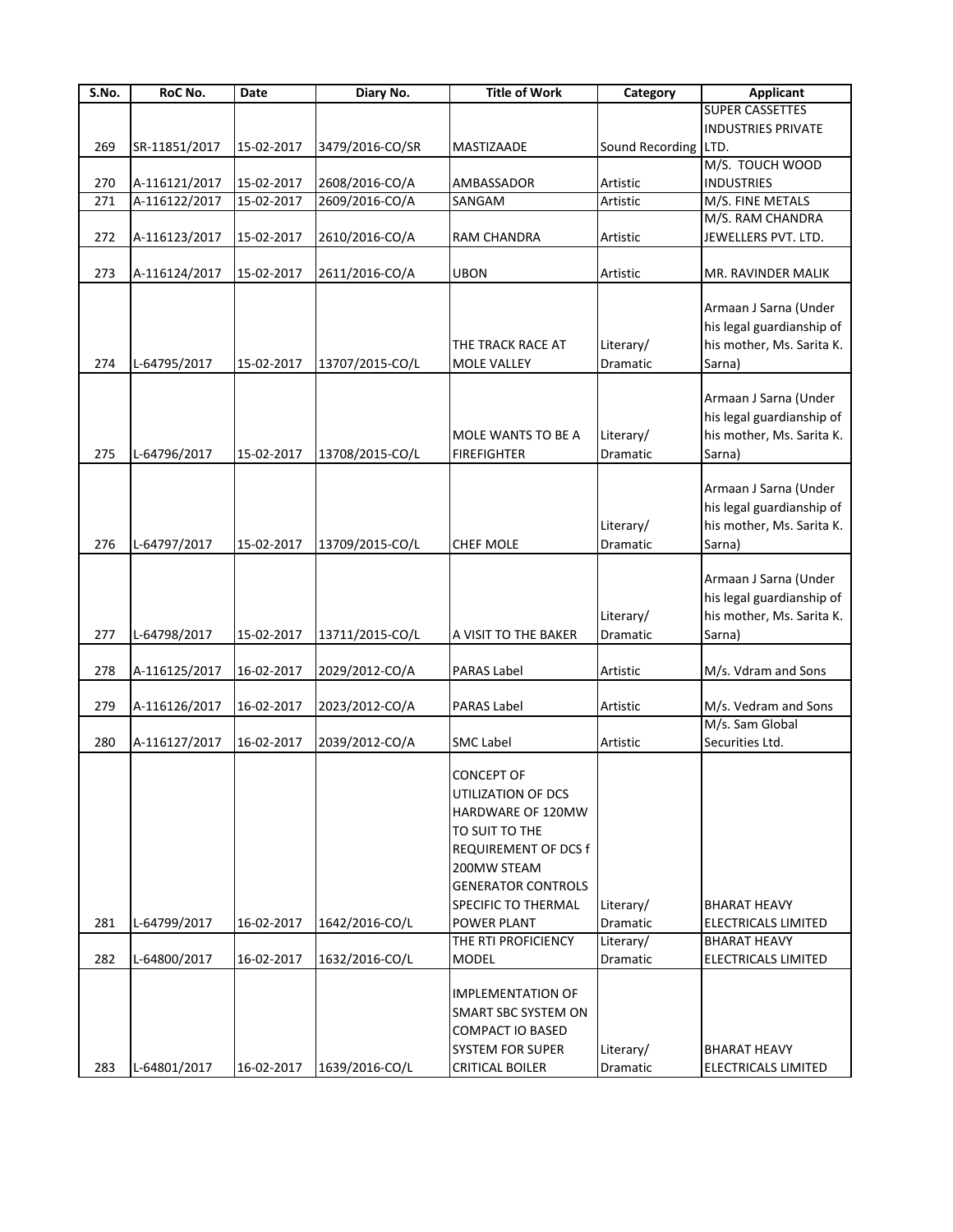| S.No. | RoC No.       | Date       | Diary No.        | <b>Title of Work</b>           | Category      | <b>Applicant</b>           |
|-------|---------------|------------|------------------|--------------------------------|---------------|----------------------------|
|       |               |            |                  |                                |               |                            |
|       |               |            |                  |                                |               |                            |
|       |               |            |                  | <b>CONCEPT OF</b>              |               |                            |
|       |               |            |                  | <b>UPGRADATION OF HP</b>       |               |                            |
|       |               |            |                  | <b>BYPASS SYSTEM TO DCS</b>    |               |                            |
|       |               |            |                  | <b>BASED SYSTEM WITH</b>       |               |                            |
|       |               |            |                  | MINIMUM MANUAL                 |               |                            |
|       |               |            |                  | <b>CONTROLS FOR LIGNITE</b>    | Literary/     | <b>BHARAT HEAVY</b>        |
| 284   | L-64802/2017  | 16-02-2017 | 1655/2016-CO/L   | <b>BASED POWER PLANTS</b>      | Dramatic      | <b>ELECTRICALS LIMITED</b> |
|       |               |            |                  |                                |               |                            |
|       |               |            |                  | <b>TEST PROTOCOL FOR</b>       |               |                            |
|       |               |            |                  | <b>ACCELERATED CREEP &amp;</b> |               |                            |
|       |               |            |                  | <b>TRANSIENT THERMO</b>        |               |                            |
|       |               |            |                  |                                |               |                            |
|       |               |            |                  | MECHANICAL TESTING             |               |                            |
|       |               |            |                  | OF STEAM TURBINE               |               |                            |
|       |               |            |                  | ROTOR FOR HIGH                 |               |                            |
|       |               |            |                  | <b>TEMPERATURE</b>             | Literary/     | <b>BHARAT HEAVY</b>        |
| 285   | L-64803/2017  | 16-02-2017 | 2115/2016-CO/L   | <b>APPLICATION</b>             | Dramatic      | <b>ELECTRICALS LIMITED</b> |
|       |               |            |                  |                                | Literary/     |                            |
| 286   | L-64804/2017  | 16-02-2017 | 1240/2016-CO/L   |                                | Dramatic      | Arshalan Beg               |
|       |               |            |                  | <b>CHALA PHIR AND</b>          | Literary/     |                            |
| 287   | L-64805/2017  | 16-02-2017 | 1454/2016-CO/L   | <b>LYRICAL WORKS</b>           | Dramatic      | <b>VIBHU TREHAN</b>        |
|       |               |            |                  |                                | Literary/     |                            |
| 288   | L-64806/2017  | 16-02-2017 | 1398/2016-CO/L   | <b>UDNE DO</b>                 | Dramatic      | <b>VIBHU TREHAN</b>        |
|       |               |            |                  | <b>STUDENT LIFE</b>            |               |                            |
|       |               |            |                  | <b>IMPROVEMENT</b>             |               |                            |
|       |               |            |                  | EXPERIMENTAL                   | Literary/     |                            |
| 289   | L-64807/2017  | 16-02-2017 | 1394/2016-CO/L   | <b>METHODS</b>                 | Dramatic      | ARUN KUMAR GOEL            |
|       |               |            |                  |                                | Literary/     |                            |
| 290   | L-64808/2017  | 16-02-2017 | 2273/2016-CO/L   | BADUGA BADAGA BOOK             | Dramatic      | YOGESH R                   |
|       |               |            |                  |                                |               | M/S. RANDAR GROUP OF       |
| 291   |               |            |                  |                                |               | <b>TEXTILES</b>            |
|       | A-116128/2017 | 16-02-2017 | 935/2016-CO/A    | SACHHA HIRA                    | Artistic      | Littlebox Design Studio    |
|       |               |            |                  |                                | Literary/     |                            |
| 292   | L-64809/2017  | 16-02-2017 | 479/2016-CO/L    | www.littleboxdesign.co         | Dramatic      | <b>LLP</b>                 |
|       |               |            |                  |                                | Literary/     |                            |
| 293   | L-64810/2017  | 16-02-2017 | 2168/2016-CO/L   | <b>NIJAAM MERE</b>             | Dramatic      | Suryakanthi Tripathi       |
|       |               |            |                  |                                |               |                            |
|       |               |            |                  | LOVE AND JOY EAU DE            |               | <b>JUST SCENTS PRIVATE</b> |
| 294   | A-116129/2017 | 16-02-2017 | 1404/2016-CO/A   | PARFUM FOR WOMAN               | Artistic      | LIMITED                    |
|       |               |            |                  |                                |               |                            |
|       |               |            |                  | Virtual Keyboard:              |               |                            |
|       |               |            |                  | Software to use a picture      |               |                            |
|       |               |            |                  | of a keyboard as an            | Computer      |                            |
| 295   | SW-8994/2017  | 16-02-2017 | 13924/2015-CO/SW | actual one                     | Software      | Soumyajit Paul             |
|       |               |            |                  |                                |               |                            |
|       |               |            |                  | <b>COMMON CONTROL</b>          |               |                            |
|       |               |            |                  | <b>ROOM LAYOUT</b>             |               |                            |
|       |               |            |                  | <b>ENGINEERING FOR FIVE</b>    |               |                            |
|       |               |            |                  | UNITS OF THERMAL               | Literary/     | <b>BHARAT HEAVY</b>        |
| 296   | L-64811/2017  | 16-02-2017 | 1078/2016-CO/L   | POWER PLANT                    | Dramatic      | ELECTRICALS LIMITED        |
|       |               |            |                  |                                |               |                            |
|       |               |            |                  | <b>ANIMATED OPERATION</b>      |               |                            |
|       |               |            |                  | <b>AND MAINTENANCE</b>         |               |                            |
|       |               |            |                  | MANUAL OF LONG                 |               |                            |
|       |               |            |                  | RETRACTABLE SOOT               | Cinematograph | <b>BHARAT HEAVY</b>        |
| 297   | CF-3833/2017  | 16-02-2017 | 1072/2016-CO/CF  | <b>BLOWER LRD IIE</b>          | Film          | ELECTRICALS LIMITED        |
|       |               |            |                  |                                |               |                            |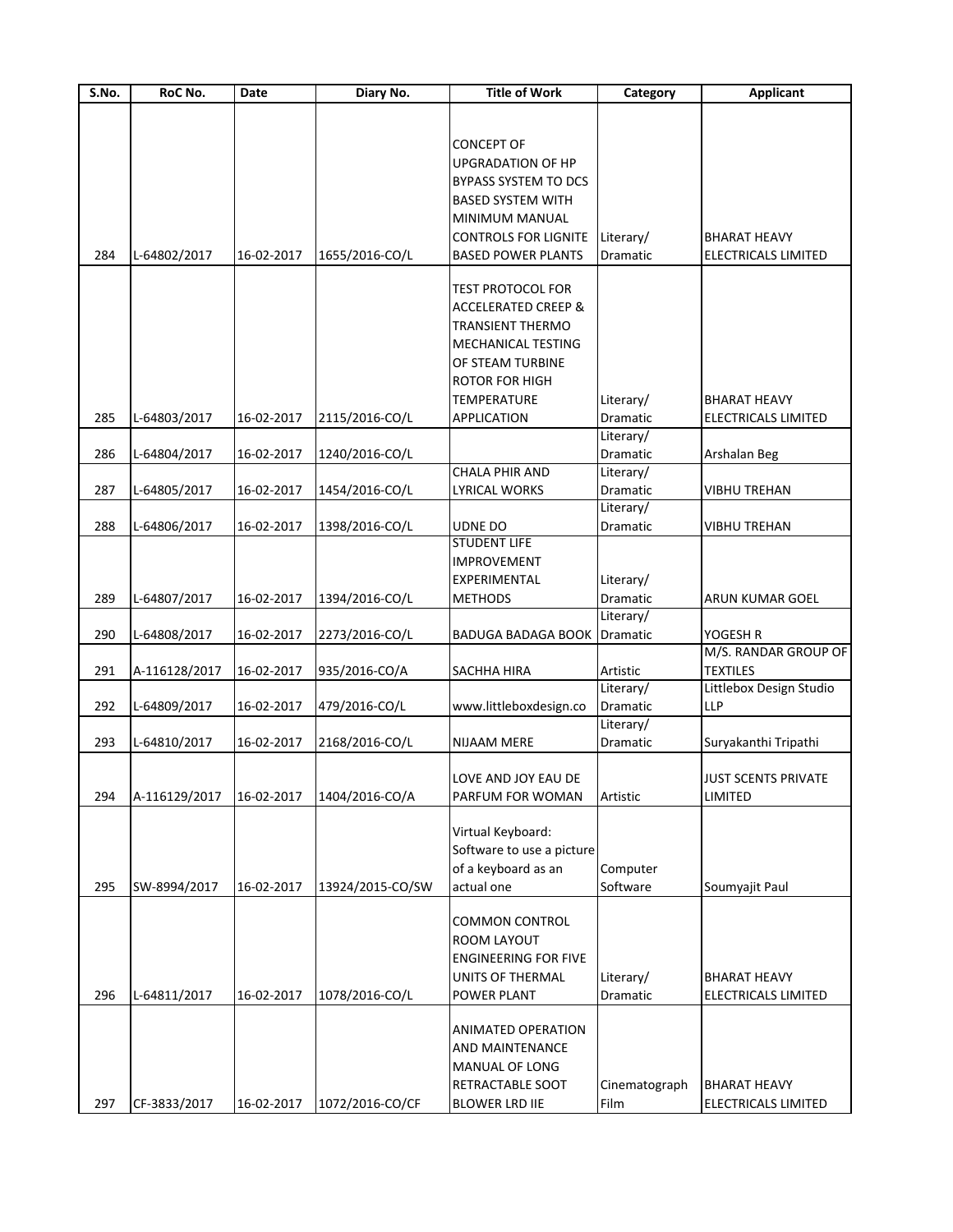| S.No. | RoC No.       | Date       | Diary No.        | <b>Title of Work</b>         | Category  | <b>Applicant</b>          |
|-------|---------------|------------|------------------|------------------------------|-----------|---------------------------|
|       |               |            |                  |                              |           |                           |
|       |               |            |                  |                              |           |                           |
|       |               |            |                  |                              |           |                           |
|       |               |            |                  |                              |           |                           |
|       |               |            |                  | Sustainable Renewable        |           |                           |
|       |               |            |                  | <b>Resource Management</b>   |           |                           |
|       |               |            |                  | (SRRM) Tool for Design       | Computer  |                           |
| 298   | SW-8995/2017  | 16-02-2017 | 13778/2015-CO/SW | of Sustainable Buildings     | Software  | Rahul V. Ralegaonkar      |
|       |               |            |                  |                              |           |                           |
|       |               |            |                  | <b>Carbon Minus Building</b> | Computer  |                           |
|       |               |            |                  | Design (CAMIBLD) Tool        |           |                           |
| 299   | SW-8996/2017  | 16-02-2017 | 13779/2015-CO/SW |                              | Software  | Rahul V. Ralegaonkar      |
|       |               |            |                  |                              |           |                           |
|       |               |            |                  | <b>DABUR HONITUS</b>         |           |                           |
|       |               |            |                  | <b>COUGH DROPS HONEY</b>     |           |                           |
| 300   | A-116130/2017 | 16-02-2017 | 1490/2016-CO/A   | AND CLOVE LABEL              | Artistic  | DABUR INDIA LIMITED       |
|       |               |            |                  |                              |           |                           |
|       |               |            |                  | <b>DABUR HONITUS</b>         |           |                           |
|       |               |            |                  | <b>COUGH DROPS HONEY</b>     |           |                           |
| 301   | A-116131/2017 | 16-02-2017 | 1494/2016-CO/A   | AND ORANGE LABEL             | Artistic  | DABUR INDIA LIMITED       |
|       |               |            |                  |                              |           |                           |
|       |               |            |                  | <b>DABUR HONITUS</b>         |           |                           |
|       |               |            |                  | <b>COUGH DROPS HONEY</b>     |           |                           |
| 302   | A-116132/2017 | 16-02-2017 | 1493/2016-CO/A   | AND TULSI LABEL              | Artistic  | DABUR INDIA LIMITED       |
|       |               |            |                  |                              |           | <b>GOUSSON</b>            |
|       |               |            |                  |                              |           | <b>CONSULTADORIA E</b>    |
| 303   | A-116133/2017 | 16-02-2017 | 13542/2015-CO/A  | Prismik Ornament             | Artistic  | MARKETING S.R.L           |
|       |               |            |                  |                              |           |                           |
|       |               |            |                  |                              |           |                           |
|       |               |            |                  |                              |           | LAKHI PRASAD PANSARI      |
| 304   | A-116134/2017 | 16-02-2017 | 13377/2015-CO/A  | DIA ZONE (LABEL)             | Artistic  | trading as M/s UTSAV      |
|       |               |            |                  |                              | Literary/ |                           |
| 305   | L-64812/2017  | 16-02-2017 | 3143/2017-CO/L   | <b>KURAL OVIYAM</b>          | Dramatic  | M. NATRAJAN               |
|       |               |            |                  |                              |           |                           |
|       |               |            |                  | Bappu Velliparambinte        | Literary/ |                           |
| 306   | L-64813/2017  | 17-02-2017 | 2153/2016-CO/L   | Pattukal - Part 3            | Dramatic  | Sajith Pachat             |
|       |               |            |                  | <b>COMPILATION OF</b>        | Literary/ | AMAN MANN ALIAS           |
| 307   | L-64814/2017  | 17-02-2017 | 1873/2016-CO/L   | <b>EMOTIONAL SONGS</b>       | Dramatic  | <b>VAJINDER SINGH</b>     |
|       |               |            |                  |                              |           |                           |
|       |               |            |                  | FRESH TEA WITH               |           |                           |
|       |               |            |                  | CHOCOLATE                    | Literary/ |                           |
| 308   | L-64815/2017  | 17-02-2017 | 2104/2016-CO/L   | FRAGRANCE/ ESSENCE           | Dramatic  | NAGARAJ N. KABADI         |
|       |               |            |                  |                              | Literary/ | Dr. Mohit Gautam & Dr.    |
| 309   | L-64816/2017  | 17-02-2017 | 2404/2016-CO/L   | <b>TARGET MDS BOOK</b>       | Dramatic  | Gaurav                    |
|       |               |            |                  |                              |           |                           |
|       |               |            |                  |                              |           |                           |
|       |               |            |                  |                              |           | MR. SHABUL HAQ            |
|       |               |            |                  |                              |           | PROPRITER OF MS/          |
| 310   | A-116135/2017 | 17-02-2017 | 2481/2016-CO/A   | <b>S.N.RISE PAINT BRUSH</b>  | Artistic  | <b>SAMSON ENTERPRISES</b> |
|       |               |            |                  | <b>EXTRAMARKS CAREER</b>     |           | <b>EXTRAMARKS</b>         |
|       |               |            |                  | ASSESSMENT PROGRAM           | Literary/ | EDUCATION INDIA PVT.      |
| 311   | L-64817/2017  | 17-02-2017 | 1209/2016-CO/L   | CAP TEST                     | Dramatic  | LTD.                      |
|       |               |            |                  |                              |           | M/S. AGARWAL SONS         |
| 312   | A-116136/2017 | 17-02-2017 | 2426/2016-CO/A   | <b>MAGNETO</b>               | Artistic  | <b>ENGINEERS</b>          |
|       |               |            |                  |                              |           | M/S. KANERO               |
| 313   | A-116137/2017 | 17-02-2017 | 2428/2016-CO/A   | <b>NECKLINE</b>              | Artistic  | <b>COSMETICS</b>          |
|       |               |            |                  | SWW SOHAL WELDING            |           |                           |
| 314   | A-116138/2017 | 17-02-2017 | 2237/2016-CO/A   | <b>WORKS</b>                 | Artistic  | SOHAL WELDING WORKS       |
|       |               |            |                  |                              |           |                           |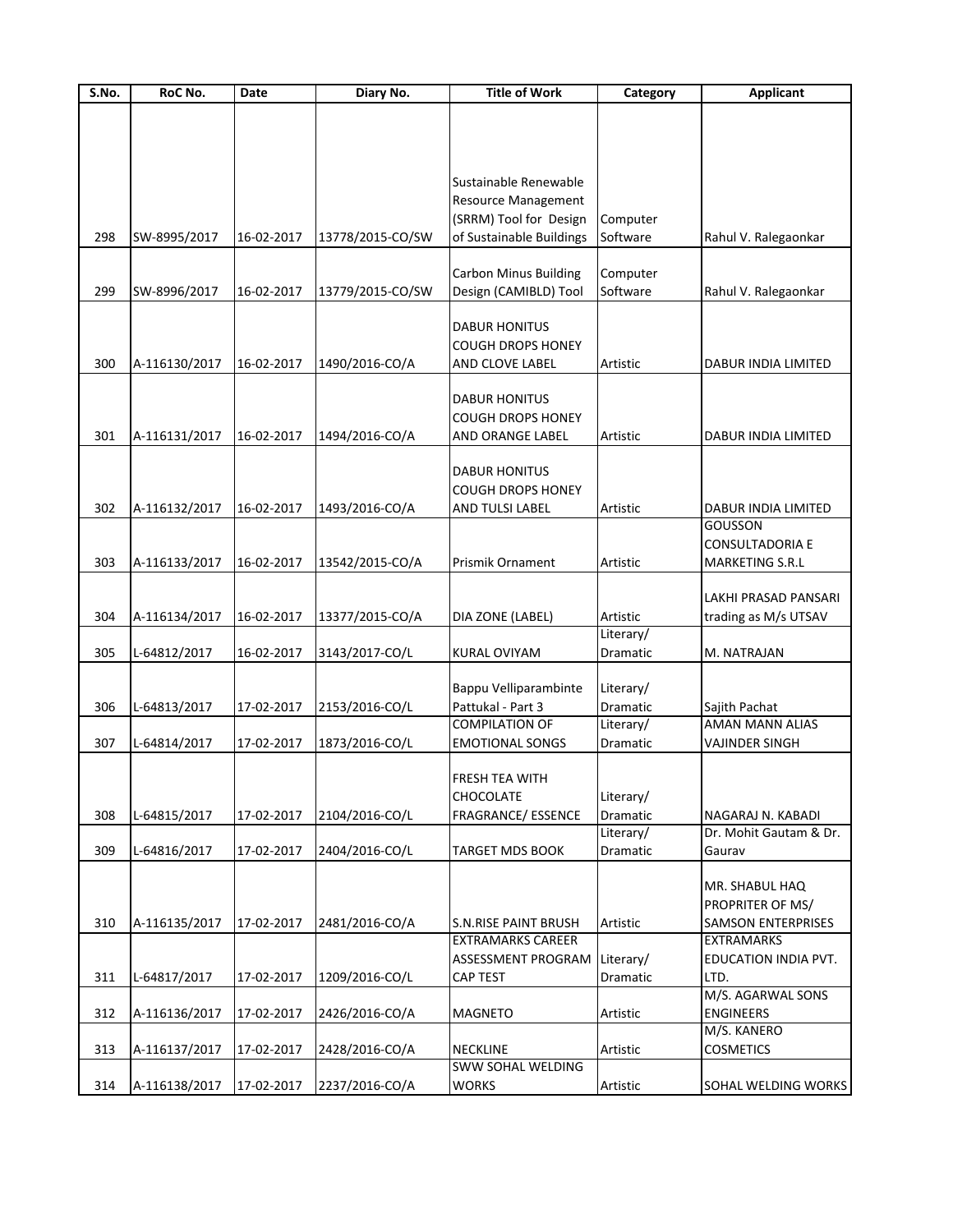| S.No. | RoC No.       | Date       | Diary No.       | <b>Title of Work</b>                                                                                                      | Category              | <b>Applicant</b>                                                                  |
|-------|---------------|------------|-----------------|---------------------------------------------------------------------------------------------------------------------------|-----------------------|-----------------------------------------------------------------------------------|
|       |               |            |                 | Wealthcreator.co                                                                                                          |                       |                                                                                   |
|       |               |            |                 | trading simplified (as per                                                                                                |                       | <b>WEALTHCREATOR</b>                                                              |
| 315   | A-116139/2017 | 17-02-2017 | 2241/2016-CO/A  | logo)                                                                                                                     | Artistic              | <b>TECHNICALS</b>                                                                 |
| 316   | A-116140/2017 | 17-02-2017 | 2264/2016-CO/A  | SUPER <sub>1</sub>                                                                                                        | Artistic              | <b>DEEP OVERSEAS</b>                                                              |
|       |               |            |                 |                                                                                                                           |                       | MAHAJAN ENGG.                                                                     |
| 317   | A-116141/2017 | 17-02-2017 | 2297/2016-CO/A  | <b>HIPPO</b>                                                                                                              | Artistic              | <b>WORKS</b>                                                                      |
|       |               |            |                 |                                                                                                                           |                       |                                                                                   |
| 318   | A-116142/2017 | 17-02-2017 | 2298/2016-CO/A  | <b>AUDO</b>                                                                                                               | Artistic              | AUDO FOODS LIMITED                                                                |
| 319   | A-116143/2017 | 17-02-2017 | 2299/2016-CO/A  | <b>MSB STEEL BALLS</b>                                                                                                    | Artistic              | <b>MAHAVIR PLASTICS</b>                                                           |
| 320   | CF-3834/2017  | 17-02-2017 | 3196/2017-CO/CF | <b>ANIMATED OPERATION</b><br><b>AND MAINTENANCE</b><br><b>MANUAL OF LONG</b><br>RETRACTABLE SOOT<br><b>BLOWER LRD IIE</b> | Cinematograph<br>Film | <b>BHARAT HEAVY</b><br><b>ELECTRICALS LIMITED</b>                                 |
| 321   | L-64818/2017  | 17-02-2017 | 2207/2016-CO/L  | <b>SWACHH AT SCHOOL</b><br>SWACHH IS COOL                                                                                 | Literary/<br>Dramatic | MR.S SHIVANI W.<br>PASRICH, SHIVANI<br><b>WAZIR PASRICH</b><br><b>PRODUCTIONS</b> |
| 322   | L-64819/2017  | 17-02-2017 | 1894/2016-CO/L  | <b>Study Notes Financial</b><br>Accounting and<br>Reporting                                                               | Literary/<br>Dramatic | <b>Vipul Mittal</b>                                                               |
| 323   | A-116144/2017 | 17-02-2017 | 1569/2016-CO/A  | <b>SPEY</b>                                                                                                               | Artistic              | SPEY MEDICAL PVT. LTD.                                                            |
| 324   | L-64820/2017  | 17-02-2017 | 2201/2016-CO/L  | RAY O MARTIN BHUGOL<br>DEMARCATED SOHAIKA<br>8                                                                            | Literary/<br>Dramatic | MR. NILANJAN MONDAL                                                               |
|       |               |            |                 |                                                                                                                           | Literary/             |                                                                                   |
| 325   | L-64821/2017  | 17-02-2017 | 687/2016-CO/L   | The common man                                                                                                            | Dramatic              | Shifas Bin Mohammed                                                               |
| 326   | L-64822/2017  | 17-02-2017 | 1014/2016-CO/L  | Temple of Illusions                                                                                                       | Literary/<br>Dramatic | Tilottama Pal                                                                     |
| 327   | L-64823/2017  | 17-02-2017 | 1614/2016-CO/L  | Thesis on God                                                                                                             | Literary/<br>Dramatic | Avula Parthasarathy                                                               |
| 328   | A-116145/2017 | 17-02-2017 | 878/2016-CO/A   | <b>PROTOZA</b>                                                                                                            | Artistic              | RAKESH MANHARLAL<br>SHAH                                                          |
| 329   | L-64824/2017  | 20-02-2017 | 1165/2016-CO/L  | Business idea to provide<br>stable and higher income<br>for users via mobile<br>application                               | Literary/<br>Dramatic | Joshua Sabu                                                                       |
|       |               |            |                 |                                                                                                                           | Literary/             |                                                                                   |
| 330   | L-64825/2017  | 20-02-2017 | 5999/2015-CO/L  | Shree Hanuman Dasa                                                                                                        | Dramatic              | GYAN PRAKASH VERMA                                                                |
|       |               |            |                 | RANJ SAHE AANSU NA                                                                                                        | Literary/             |                                                                                   |
| 331   | L-64826/2017  | 20-02-2017 | 3859/2016-CO/L  | <b>BAHE</b>                                                                                                               | Dramatic              | KRISHNA GOSWAMI                                                                   |
| 332   | CF-3835/2017  | 20-02-2017 | 21547/2012-CO/L | AN INTRODUCTORY<br><b>VIDEO ON TRIVENI</b><br><b>TURBINE LTD</b><br><b>ECONOMIC DESIGN FOR</b>                            | Cinematograph<br>Film | MS. TRIVENI TURBINE<br><b>LTD</b>                                                 |
| 333   | L-64827/2017  | 20-02-2017 | 1051/2016-CO/L  | <b>SOOT BLOWER</b><br><b>CONTROLPANEL USING</b><br>PLC                                                                    | Literary/<br>Dramatic | <b>BHARAT HEAVY</b><br>ELECTRICALS LIMITED                                        |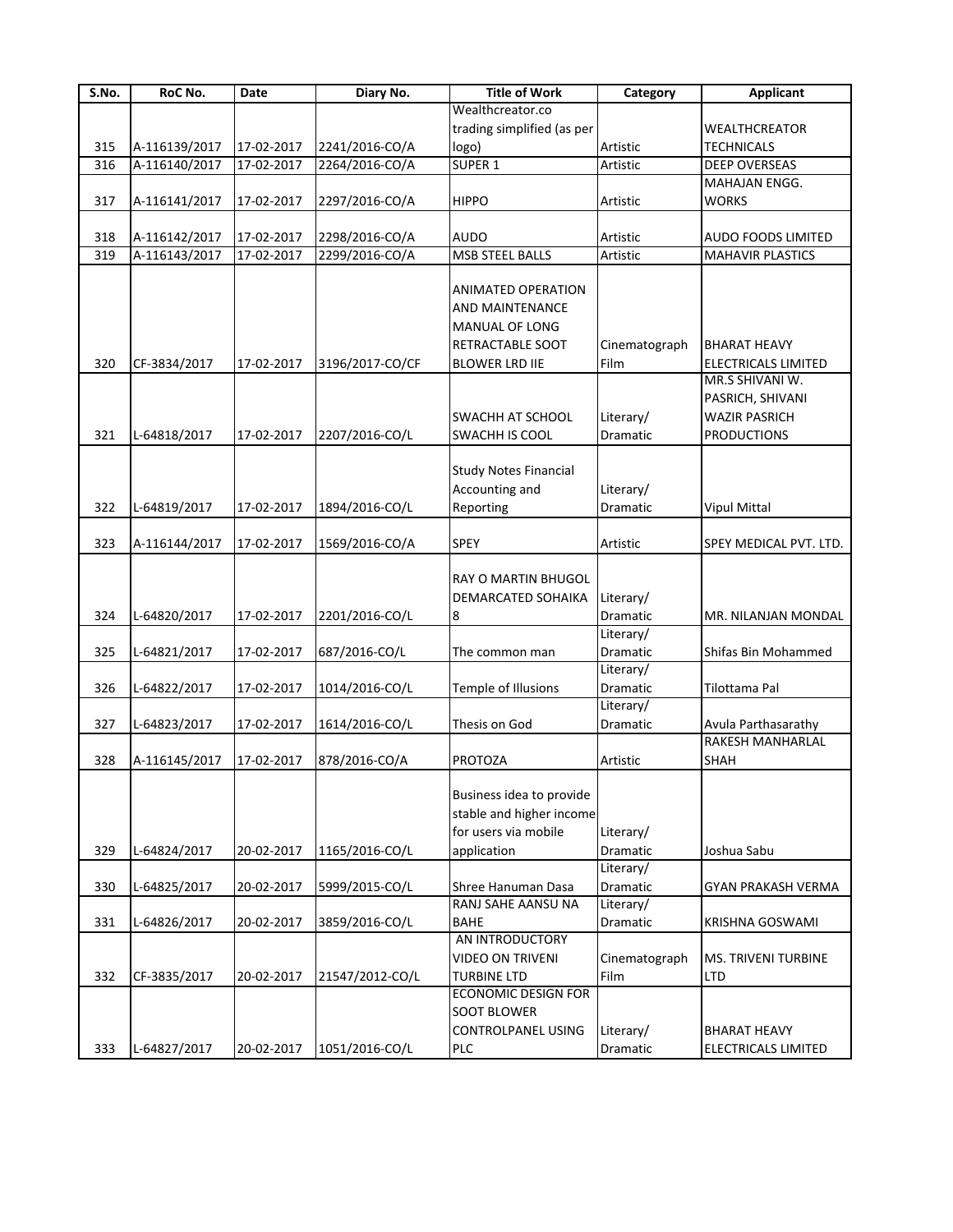| S.No. | RoC No.       | Date       | Diary No.       | <b>Title of Work</b>                 | Category        | <b>Applicant</b>              |
|-------|---------------|------------|-----------------|--------------------------------------|-----------------|-------------------------------|
|       |               |            |                 |                                      |                 |                               |
|       |               |            |                 |                                      |                 |                               |
|       |               |            |                 |                                      |                 |                               |
|       |               |            |                 | <b>Utilization Based Charge-</b>     |                 |                               |
|       |               |            |                 | back modelling for                   |                 |                               |
|       |               |            |                 | digital outdoor/indoor               |                 |                               |
|       |               |            |                 | campaigns with                       |                 |                               |
|       |               |            |                 | intelligent seasonal shelf Literary/ |                 |                               |
| 334   | L-64828/2017  | 20-02-2017 | 3250/2016-CO/L  | pricing                              | <b>Dramatic</b> | Harkrishan Singh              |
|       |               |            |                 |                                      |                 |                               |
|       |               |            |                 |                                      |                 |                               |
|       |               |            |                 |                                      |                 |                               |
|       |               |            |                 | <b>Utilization Based Charge-</b>     |                 |                               |
|       |               |            |                 |                                      |                 |                               |
|       |               |            |                 | back modelling for                   |                 |                               |
|       |               |            |                 | digital outdoor/indoor               |                 |                               |
|       |               |            |                 | campaigns with                       |                 |                               |
|       |               |            |                 | intelligent seasonal shelf Literary/ |                 |                               |
| 335   | L-64828/2017  | 20-02-2017 | 3250/2016-CO/L  | pricing                              | Dramatic        | Amit Maheshwari               |
|       |               |            |                 |                                      |                 |                               |
|       |               |            |                 |                                      |                 |                               |
|       |               |            |                 |                                      |                 |                               |
|       |               |            |                 | <b>Utilization Based Charge-</b>     |                 |                               |
|       |               |            |                 | back modelling for                   |                 |                               |
|       |               |            |                 | digital outdoor/indoor               |                 |                               |
|       |               |            |                 | campaigns with                       |                 |                               |
|       |               |            |                 |                                      |                 |                               |
|       |               |            |                 | intelligent seasonal shelf Literary/ |                 |                               |
| 336   | L-64828/2017  | 20-02-2017 | 3250/2016-CO/L  | pricing                              | Dramatic        | Siddharth Joshi               |
|       |               |            |                 |                                      | Literary/       |                               |
| 337   | L-64829/2017  | 20-02-2017 | 1729/2016-CO/L  | SOHBAT                               | Dramatic        | <b>NEENA WAGH</b>             |
| 338   | A-116146/2017 | 20-02-2017 | 24216/2012-CO/A | LUPIN'S NEW MASK                     | Artistic        | LUPIN LIMITED                 |
|       |               |            |                 | aaj humne ye bada kaam Literary/     |                 |                               |
| 339   | L-64830/2017  | 20-02-2017 | 13107/2015-CO/L | kiya                                 | Dramatic        | deepak kumar                  |
|       |               |            |                 |                                      |                 |                               |
|       |               |            |                 | <b>ENTANGLE GAME</b>                 | Literary/       | <b>INDIAN INSTITUTE OF</b>    |
| 340   | L-64831/2017  | 20-02-2017 | 12709/2015-CO/L | <b>MANUAL</b>                        | Dramatic        | <b>TECHNOLOGY BOMBAY</b>      |
|       |               |            |                 |                                      | Computer        |                               |
| 341   | SW-8997/2017  | 20-02-2017 | 13694/2015-CO/L | <b>RETAIL MANAGER</b>                | Software        | Shri. Sakharam Dixit          |
| 342   | A-116147/2017 | 20-02-2017 | 13801/2015-CO/A | <b>MAHEK PRIME</b>                   | Artistic        | <b>GAURAV KAUSHAL</b>         |
|       |               |            |                 | LOCKEDIN REALITY                     | Literary/       | MASSCOMEDIA PRIVATE           |
| 343   | L-64833/2017  | 20-02-2017 | 13893/2015-CO/L | SHOW                                 | Dramatic        | LIMITED                       |
|       |               |            |                 |                                      |                 |                               |
|       |               |            |                 |                                      |                 | <b>Torque Pharmaceuticals</b> |
| 344   | A-116148/2017 | 20-02-2017 | 12719/2015-CO/A | Torque's Jal                         | Artistic        | Private Limited               |
|       |               |            |                 | <b>HIGHER EDUCATION</b>              |                 |                               |
|       |               |            |                 |                                      |                 |                               |
|       |               |            |                 | REFORMS AND SOCIAL                   | Literary/       |                               |
| 345   | L-64834/2017  | 21-02-2017 | 2892/2016-CO/L  | <b>INITIATIVES</b>                   | Dramatic        | <b>ADITYA JAIN</b>            |
|       |               |            |                 |                                      |                 | AADHAR PRODUCTS               |
| 346   | A-116149/2017 | 21-02-2017 | 1206/2016-CO/A  | NEW ADVISE LABEL                     | Artistic        | PVT. LTD.                     |
|       |               |            |                 |                                      |                 | HAR PRODUCTS PVT.             |
| 347   | A-116150/2017 | 21-02-2017 | 1207/2016-CO/A  | NEW MANORATH LABEL                   | Artistic        | LTD.                          |
|       |               |            |                 |                                      |                 |                               |
|       |               |            |                 | Module on Early Clinical             |                 |                               |
|       |               |            |                 | Exposure (ECE) in                    |                 |                               |
|       |               |            |                 | Ayurved Education to be              |                 |                               |
|       |               |            |                 | used by teachers of                  |                 |                               |
|       |               |            |                 | Ayurveda to teach the                | Literary/       |                               |
|       |               |            |                 |                                      |                 |                               |
| 348   | L-64835/2017  | 21-02-2017 | 1863/2016-CO/L  | students.                            | Dramatic        | Dr. Priti Rajesh Desai        |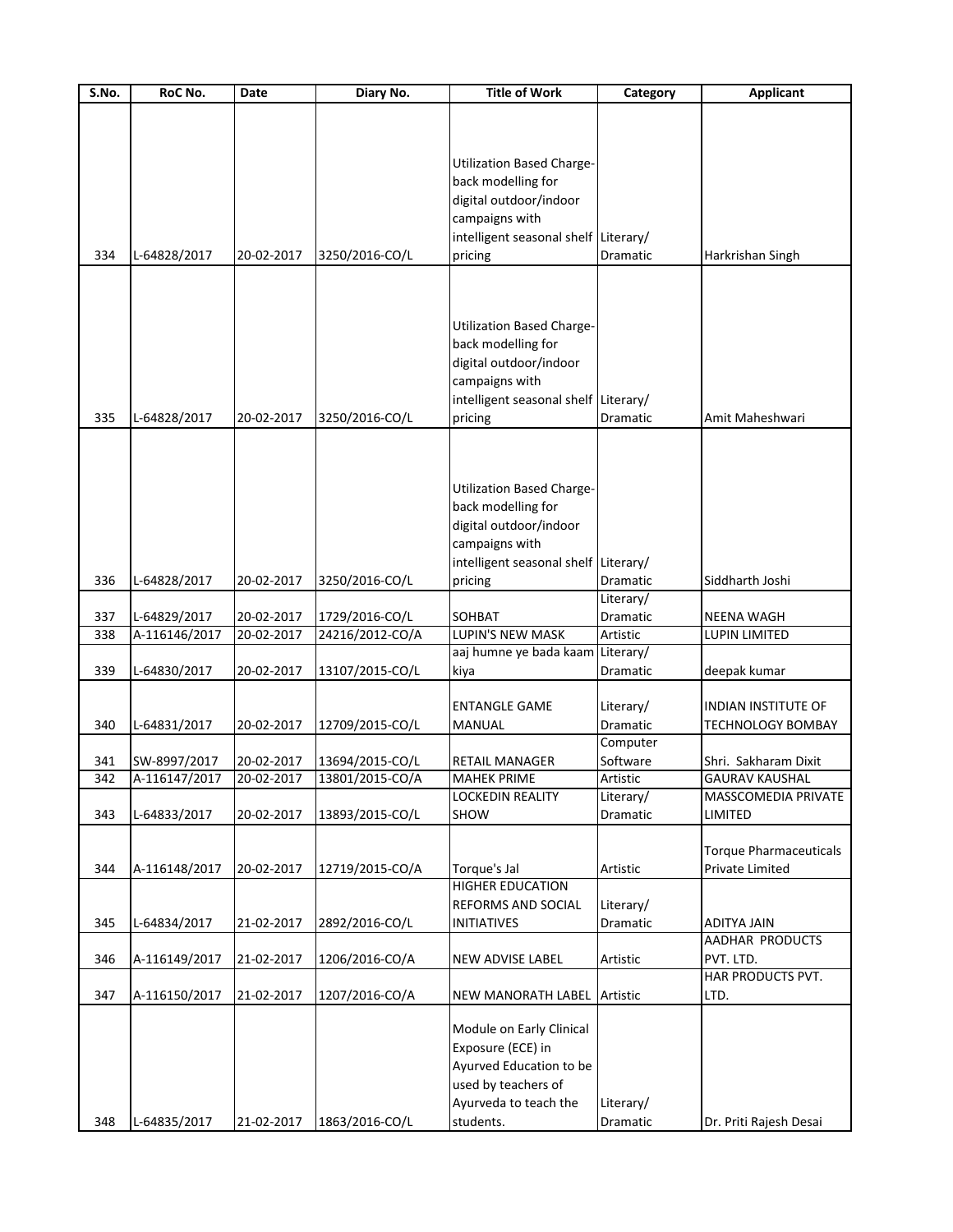| S.No. | RoC No.       | Date       | Diary No.      | <b>Title of Work</b>                  | Category  | <b>Applicant</b>                     |
|-------|---------------|------------|----------------|---------------------------------------|-----------|--------------------------------------|
|       |               |            |                |                                       |           |                                      |
|       |               |            |                | Module on Early Clinical              |           |                                      |
|       |               |            |                | Exposure (ECE) in                     |           |                                      |
|       |               |            |                | Ayurved Education to be               |           |                                      |
|       |               |            |                | used by teachers of                   |           |                                      |
|       |               |            |                | Ayurveda to teach the                 | Literary/ | Dr. Mrs. Sunita Jayant               |
| 349   | L-64835/2017  | 21-02-2017 | 1863/2016-CO/L | students.                             | Dramatic  | Vagha,                               |
|       |               |            |                |                                       |           |                                      |
|       |               |            |                | Module on Early Clinical              |           |                                      |
|       |               |            |                | Exposure (ECE) in                     |           |                                      |
|       |               |            |                | Ayurved Education to be               |           |                                      |
|       |               |            |                | used by teachers of                   |           |                                      |
|       |               |            |                | Ayurveda to teach the                 | Literary/ |                                      |
| 350   | L-64835/2017  | 21-02-2017 | 1863/2016-CO/L | students.                             | Dramatic  | Dr. Vedprakash Mishra                |
|       |               |            |                |                                       |           | K.K. Sharma Managing                 |
|       |               |            |                |                                       |           | Director of Aimil                    |
|       |               |            |                |                                       |           | Pharmaceuticals (India)              |
| 351   |               | 21-02-2017 |                | <b>PURODIL</b>                        | Artistic  | Ltd.                                 |
|       | A-116151/2017 |            | 2494/2016-CO/A |                                       |           |                                      |
| 352   | A-116152/2017 | 21-02-2017 | 4676/2016-CO/A | SONILEX                               | Artistic  | M/S S.S. ENTERPRISES                 |
|       |               |            |                |                                       |           |                                      |
|       |               |            |                |                                       |           | M/S INTERACT                         |
| 353   | A-116153/2017 | 21-02-2017 | 4660/2016-CO/A | <b>INTERACT</b>                       | Artistic  | CONSULTANTS PVT. LTD.                |
|       |               |            |                |                                       |           | M/S PRAKASH                          |
| 354   | A-116154/2017 | 21-02-2017 | 4654/2016-CO/A | <b>DASH</b>                           | Artistic  | <b>ENTERPRISES</b>                   |
|       |               |            |                |                                       |           | M/S PANCHWATI                        |
| 355   | A-116155/2017 | 21-02-2017 | 4659/2016-CO/A | PANCHWATI                             | Artistic  | PRAYOGSHALA                          |
|       |               |            |                |                                       |           | M/S MAMTA                            |
| 356   | A-116156/2017 | 21-02-2017 | 4664/2016-CO/A | <b>JAHANPANAH</b>                     | Artistic  | <b>ENTERPRISES</b>                   |
|       |               |            |                |                                       |           | M/S NAAZ HERBAL                      |
| 357   | A-116157/2017 | 21-02-2017 | 4666/2016-CO/A | <b>NAAZ</b>                           | Artistic  | PRODUCTS PVT. LTD.                   |
|       |               |            |                |                                       |           |                                      |
|       |               |            |                |                                       |           | M/S CREATIVE THINKS                  |
| 358   | A-116158/2017 | 21-02-2017 | 4674/2016-CO/A | <b>CREATIVE THINKS MEDIA Artistic</b> |           | MEDIA PVT. LTD.                      |
|       |               |            |                |                                       |           | M/S NAAZ HERBAL                      |
| 359   | A-116159/2017 | 21-02-2017 | 4665/2016-CO/A | <b>NAAZ</b>                           | Artistic  | PRODUCTS PVT. LTD.                   |
|       |               |            |                |                                       |           | <b>AGARWAI TFA</b>                   |
| 360   | A-116160/2017 | 22-02-2017 | 2657/2016-CO/A | R K AGARWAL TEA                       | Artistic  | <b>COMPANY</b>                       |
|       |               |            |                |                                       |           | MRS. SUPRIYA                         |
|       |               |            |                |                                       |           | NARENDRA SURVE[                      |
|       |               |            |                |                                       | Literary/ | PROP.- GAJLAXMI                      |
| 361   | L-64836/2017  | 22-02-2017 | 2929/2016-CO/L | <b>AMRUT VAANI</b>                    | Dramatic  | <b>ENTERPRISES</b> 1                 |
|       |               |            |                |                                       |           | MRS. SUPRIYA                         |
|       |               |            |                |                                       |           | NARENDRA SURVE[                      |
|       |               |            |                | PRAVACHAN SINDHU                      | Literary/ | PROP.- GAJLAXMI                      |
| 362   | L-64837/2017  | 22-02-2017 | 2914/2016-CO/L | PART 1                                | Dramatic  | <b>ENTERPRISES</b> 1<br>MRS. SUPRIYA |
|       |               |            |                |                                       |           |                                      |
|       |               |            |                |                                       |           | NARENDRA SURVE[                      |
|       |               |            |                | AATMANAND KI KHOJ                     | Literary/ | PROP.- GAJLAXMI                      |
| 363   | L-64838/2017  | 22-02-2017 | 2942/2016-CO/L | <b>MEIN</b>                           | Dramatic  | <b>ENTERPRISES</b> 1                 |
|       |               |            |                |                                       |           | MRS. SUPRIYA                         |
|       |               |            |                |                                       |           | NARENDRA SURVE[                      |
|       |               |            |                |                                       | Literary/ | PROP.- GAJLAXMI                      |
| 364   | L-64839/2017  | 22-02-2017 | 2932/2016-CO/L | <b>JEEVAN YATRA</b>                   | Dramatic  | <b>ENTERPRISES</b> ]                 |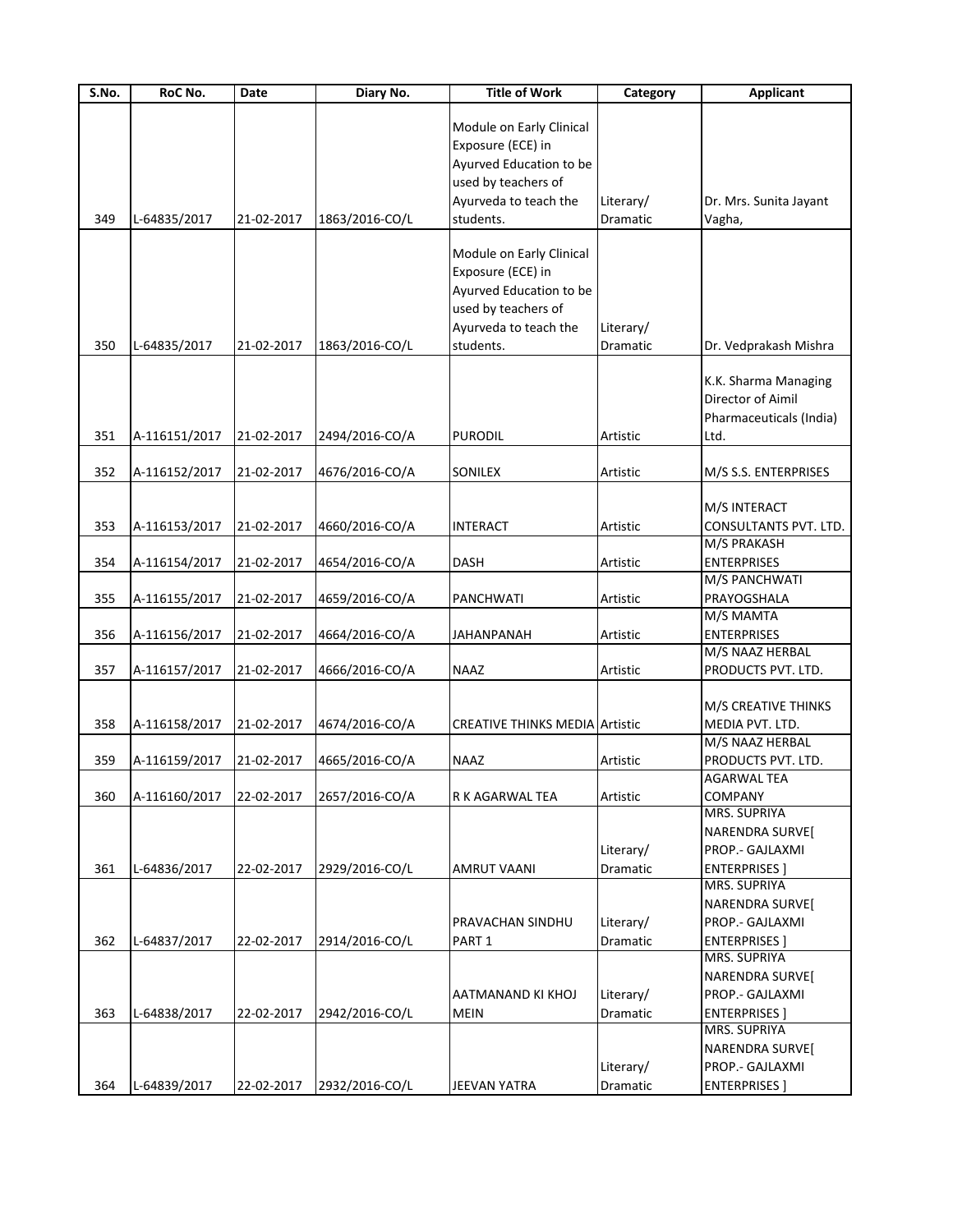| S.No. | RoC No.      | Date       | Diary No.      | <b>Title of Work</b>                             | Category  | <b>Applicant</b>     |
|-------|--------------|------------|----------------|--------------------------------------------------|-----------|----------------------|
|       |              |            |                |                                                  |           | <b>MRS. SUPRIYA</b>  |
|       |              |            |                |                                                  |           | NARENDRA SURVE[      |
|       |              |            |                |                                                  | Literary/ | PROP .- GAJLAXMI     |
| 365   | L-64840/2017 | 22-02-2017 | 2934/2016-CO/L | <b>JEEVAN RAHASYA</b>                            | Dramatic  | <b>ENTERPRISES</b> ] |
|       |              |            |                |                                                  |           | MRS. SUPRIYA         |
|       |              |            |                |                                                  |           | NARENDRA SURVE[      |
|       |              |            |                |                                                  | Literary/ | PROP .- GAJLAXMI     |
| 366   | L-64841/2017 | 22-02-2017 | 2899/2016-CO/L | <b>SHREE LILAMRUT</b>                            | Dramatic  | <b>ENTERPRISES</b> ] |
|       |              |            |                |                                                  |           |                      |
|       |              |            |                |                                                  |           |                      |
|       |              |            |                | A new protocol for                               |           |                      |
|       |              |            |                | surgical management of                           |           |                      |
|       |              |            |                | advanced cases of oral                           |           |                      |
|       |              |            |                | submucous fibrosis with                          |           |                      |
|       |              |            |                | extended nasolabial                              | Literary/ |                      |
| 367   | L-64842/2017 | 22-02-2017 | 1864/2016-CO/L |                                                  | Dramatic  |                      |
|       |              |            |                | flaps.                                           |           | Dr Rajiv Borle       |
|       |              |            |                |                                                  |           |                      |
|       |              |            |                | A new protocol for                               |           |                      |
|       |              |            |                |                                                  |           |                      |
|       |              |            |                | surgical management of<br>advanced cases of oral |           |                      |
|       |              |            |                |                                                  |           |                      |
|       |              |            |                | submucous fibrosis with                          |           |                      |
|       |              |            |                | extended nasolabial                              | Literary/ |                      |
| 368   | L-64842/2017 | 22-02-2017 | 1864/2016-CO/L | flaps.                                           | Dramatic  | Dr Pranali Nimonkar  |
|       |              |            |                |                                                  |           |                      |
|       |              |            |                |                                                  |           |                      |
|       |              |            |                | A new protocol for                               |           |                      |
|       |              |            |                | surgical management of                           |           |                      |
|       |              |            |                | advanced cases of oral                           |           |                      |
|       |              |            |                | submucous fibrosis with                          |           |                      |
|       |              |            |                | extended nasolabial                              | Literary/ |                      |
| 369   | L-64842/2017 | 22-02-2017 | 1864/2016-CO/L | flaps.                                           | Dramatic  | Dr Nitin Bhola       |
|       |              |            |                |                                                  |           |                      |
|       |              |            |                |                                                  |           |                      |
|       |              |            |                | A new protocol for                               |           |                      |
|       |              |            |                | surgical management of                           |           |                      |
|       |              |            |                | advanced cases of oral                           |           |                      |
|       |              |            |                | submucous fibrosis with                          |           |                      |
|       |              |            |                | extended nasolabial                              | Literary/ |                      |
| 370   | L-64842/2017 | 22-02-2017 | 1864/2016-CO/L | flaps.                                           | Dramatic  | Dr Anendd Jadhav     |
|       |              |            |                |                                                  |           |                      |
|       |              |            |                |                                                  |           |                      |
|       |              |            |                | A method to identify                             |           |                      |
|       |              |            |                | spinal accessory nerve in                        |           |                      |
|       |              |            |                | posterior triangle of                            | Literary/ |                      |
| 371   | L-64843/2017 | 22-02-2017 | 1865/2016-CO/L | neck intraoperatively                            | Dramatic  | Dr Pranali Nimonkar  |
|       |              |            |                |                                                  |           |                      |
|       |              |            |                |                                                  |           |                      |
|       |              |            |                | A method to identify                             |           |                      |
|       |              |            |                | spinal accessory nerve in                        |           |                      |
|       |              |            |                | posterior triangle of                            | Literary/ |                      |
| 372   | L-64843/2017 | 22-02-2017 | 1865/2016-CO/L | neck intraoperatively                            | Dramatic  | Dr Anendd Jadhav     |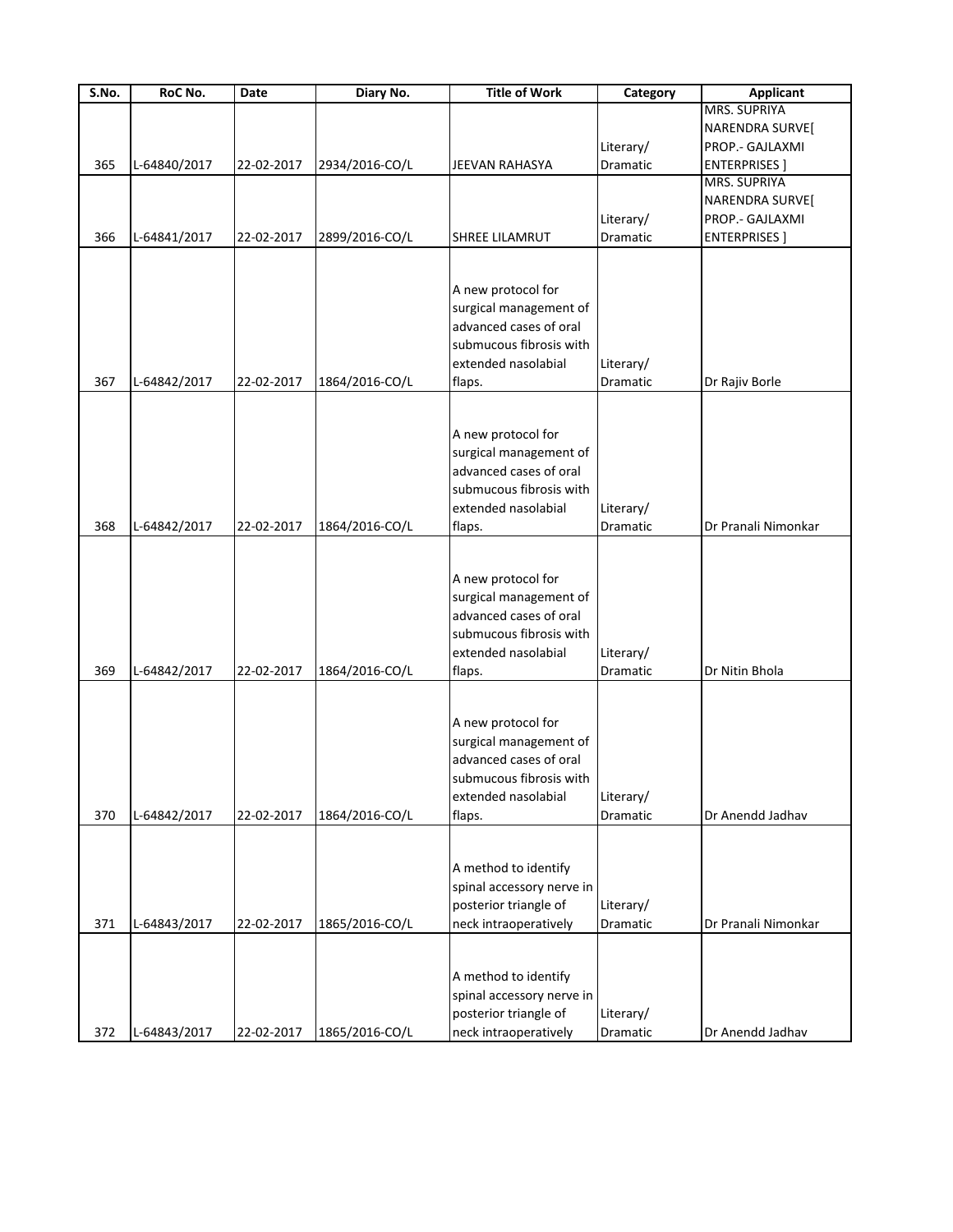| $\overline{\mathsf{S}}$ . No. | RoC No.       | Date       | Diary No.      | <b>Title of Work</b>      | Category  | <b>Applicant</b>      |
|-------------------------------|---------------|------------|----------------|---------------------------|-----------|-----------------------|
|                               |               |            |                |                           |           |                       |
|                               |               |            |                |                           |           |                       |
|                               |               |            |                | A method to identify      |           |                       |
|                               |               |            |                | spinal accessory nerve in |           |                       |
|                               |               |            |                | posterior triangle of     | Literary/ |                       |
| 373                           | L-64843/2017  | 22-02-2017 | 1865/2016-CO/L | neck intraoperatively     | Dramatic  | Dr Nitin Bhola        |
|                               |               |            |                |                           |           |                       |
|                               |               |            |                |                           |           |                       |
|                               |               |            |                | A method to identify      |           |                       |
|                               |               |            |                | spinal accessory nerve in |           |                       |
|                               |               |            |                | posterior triangle of     | Literary/ |                       |
| 374                           | L-64843/2017  | 22-02-2017 | 1865/2016-CO/L | neck intraoperatively     | Dramatic  | Dr Rajiv Borle        |
|                               |               |            |                |                           | Literary/ |                       |
| 375                           | L-64844/2017  | 22-02-2017 | 2350/2016-CO/L | <b>SMART SHOPEE</b>       | Dramatic  | Kashyap Thakkar       |
|                               |               |            |                | VYATHANCHE                | Literary/ | PRAKASH GAUTAM        |
| 376                           | L-64845/2017  | 22-02-2017 | 2682/2016-CO/L | <b>DUSHTACHAKR</b>        | Dramatic  | WAKODE                |
|                               |               |            |                |                           |           |                       |
|                               |               |            |                |                           |           |                       |
|                               |               |            |                | Pathak Vagha Mishra       |           |                       |
|                               |               |            |                | algorithm of Need         |           |                       |
|                               |               |            |                | Analysis for modifying    |           |                       |
|                               |               |            |                | /Introducing program in   |           |                       |
|                               |               |            |                | health professionals'     | Literary/ |                       |
| 377                           | L-64846/2017  | 22-02-2017 | 1867/2016-CO/L | education                 | Dramatic  | Dr Swanand S Pathak   |
|                               |               |            |                |                           |           |                       |
|                               |               |            |                |                           |           |                       |
|                               |               |            |                | Pathak Vagha Mishra       |           |                       |
|                               |               |            |                | algorithm of Need         |           |                       |
|                               |               |            |                | Analysis for modifying    |           |                       |
|                               |               |            |                | /Introducing program in   |           |                       |
|                               |               |            |                | health professionals'     | Literary/ |                       |
| 378                           | L-64846/2017  | 22-02-2017 | 1867/2016-CO/L | education                 | Dramatic  | Dr Mrs. Sunita Vagha  |
|                               |               |            |                |                           |           |                       |
|                               |               |            |                |                           |           |                       |
|                               |               |            |                | Pathak Vagha Mishra       |           |                       |
|                               |               |            |                | algorithm of Need         |           |                       |
|                               |               |            |                | Analysis for modifying    |           |                       |
|                               |               |            |                | /Introducing program in   |           |                       |
|                               |               |            |                | health professionals'     | Literary/ |                       |
| 379                           | L-64846/2017  | 22-02-2017 | 1867/2016-CO/L | education                 | Dramatic  | Dr Ved Prakash Mishra |
|                               |               |            |                |                           | Literary/ | Sebastian Noah Acosta |
| 380                           | L-64847/2017  | 22-02-2017 | 1304/2016-CO/L | The Maestro Indian V2     | Dramatic  | Junior                |
|                               |               |            |                |                           | Literary/ | Sebastian Noah Acosta |
| 381                           | L-64848/2017  | 22-02-2017 | 1303/2016-CO/L | The Maestro Indian V1     | Dramatic  | Junior                |
|                               |               |            |                |                           |           |                       |
|                               |               |            |                | Pujyaguru Sri Mahavatar   |           | Divya Babaji Sushumna |
| 382                           | A-116161/2017 | 22-02-2017 | 1637/2016-CO/A | Babaji's Painting         | Artistic  | Kriyayoga Foundation  |
|                               |               |            |                |                           | Literary/ |                       |
| 383                           | L-64849/2017  | 22-02-2017 | 2063/2016-CO/L | Project: N2PL             | Dramatic  | Ramagiri Naveen Kumar |
|                               |               |            |                |                           |           |                       |
|                               |               |            |                | Pujyasri                  |           |                       |
|                               |               |            |                | Aathmanandamayi           |           | Divya Babaji Sushumna |
| 384                           | A-116162/2017 | 22-02-2017 | 1635/2016-CO/A | Ammagaru's Painting       | Artistic  | Kriyayoga Foundation  |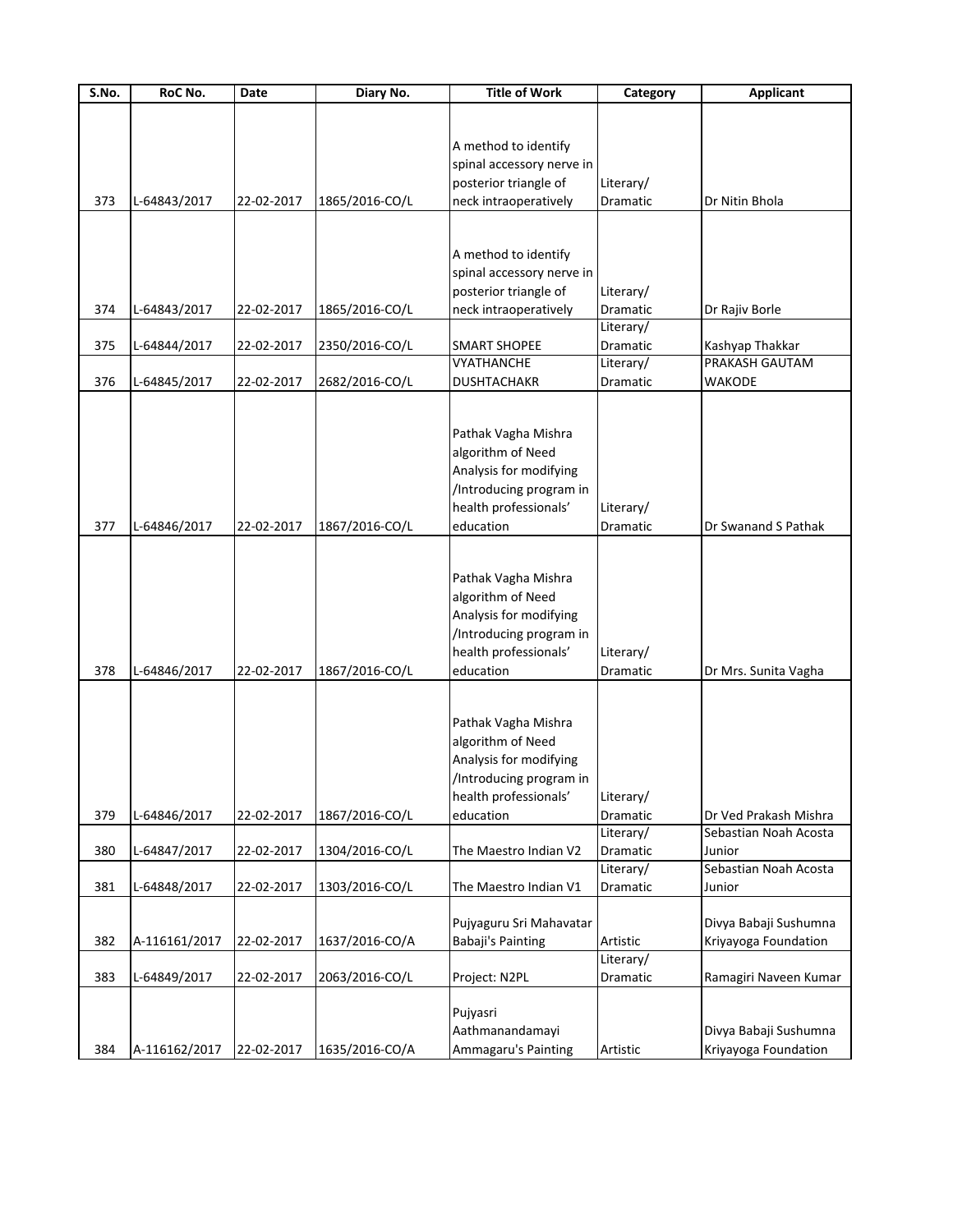| <b>Applicant</b>         |
|--------------------------|
|                          |
| K.K. Sharma Managing     |
| Director of Aimil        |
| Pharmaceuticals (India)  |
| Ltd.                     |
|                          |
| K.K. Sharma Managing     |
| Director of Aimil        |
| Pharmaceuticals (India)  |
| Ltd.                     |
|                          |
|                          |
|                          |
| deepika kushal parekh    |
|                          |
| Tejgyan Global           |
| Foundation               |
|                          |
|                          |
|                          |
| Tejgyan Global           |
| Foundation               |
| Tejgyan Global           |
| Foundation               |
|                          |
| Tejgyan Global           |
| Foundation               |
| M/s ESS PEE ENGG.        |
| <b>WORKS</b>             |
|                          |
| M/s PURSE COLLECTION     |
|                          |
| M/s RUDRANI ENERGY       |
| SYSTEMS (P) LTD.         |
| <b>NEETA MARKETING</b>   |
| SERVICES PVT. LTD.       |
| M/s NITYANAND            |
| <b>LABORATORIES PVT.</b> |
| LTD.                     |
|                          |
| M/s HANS TIMBER &        |
| PLYWOOD SALES            |
| M/s SHARDA               |
| <b>EDUCATION TRUST</b>   |
| M/s KUMAR                |
| <b>ENTERPRISES</b>       |
|                          |
| Silky Mahajan            |
|                          |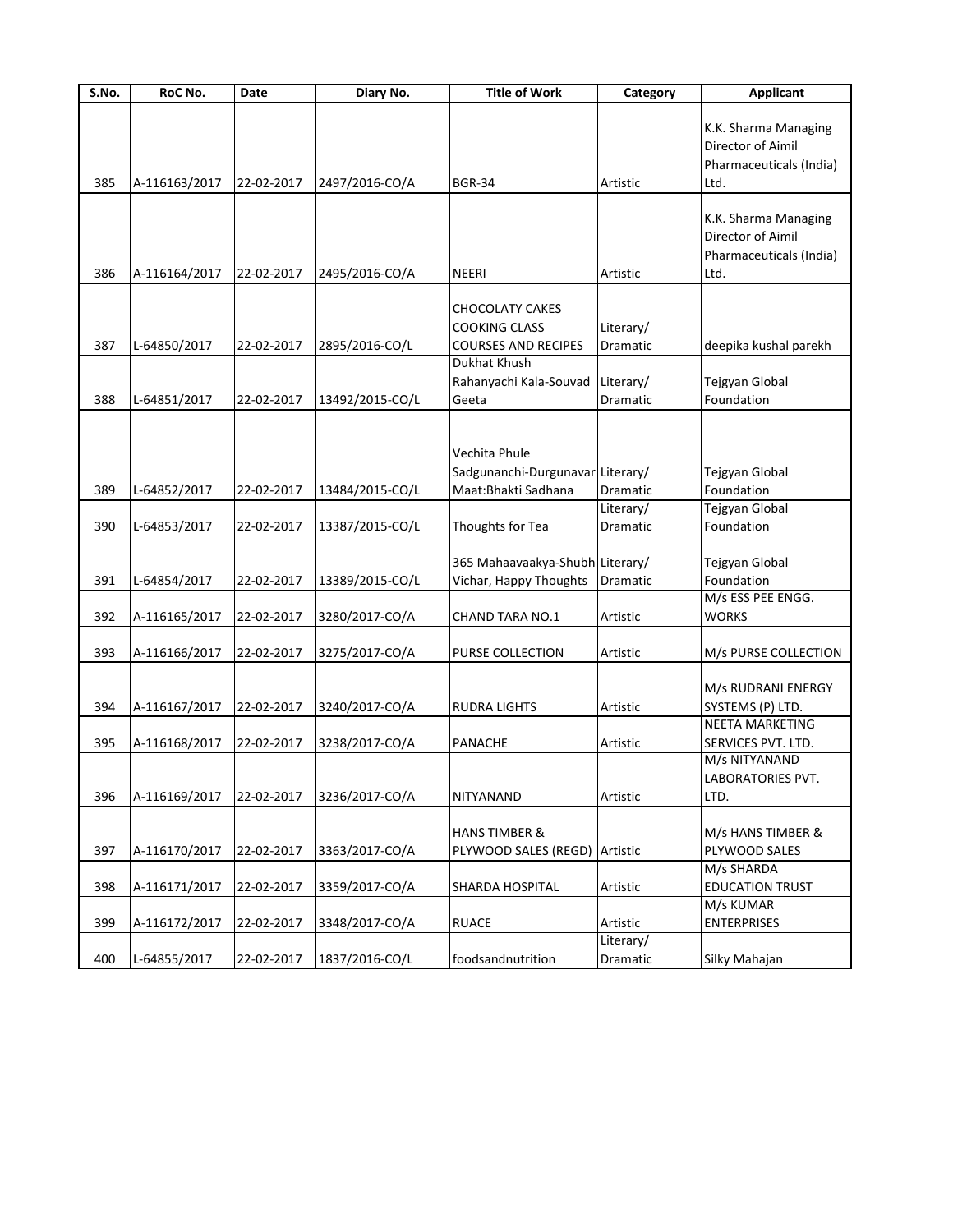| S.No. | RoC No.                  | Date       | Diary No.        | <b>Title of Work</b>           | Category  | <b>Applicant</b>          |
|-------|--------------------------|------------|------------------|--------------------------------|-----------|---------------------------|
|       |                          |            |                  |                                |           |                           |
|       |                          |            |                  |                                |           |                           |
|       |                          |            |                  | PUBLIC DATABSE                 |           |                           |
|       |                          |            |                  | SERVICE AND SOCIAL             |           |                           |
|       |                          |            |                  | NETWORKING FOR                 |           |                           |
|       |                          |            |                  | MANUFACTURERS, BRAN            |           |                           |
|       |                          |            |                  | D OWNERS, SELLERS,             |           |                           |
|       |                          |            |                  | <b>SERVICE PROVIDERS</b>       |           |                           |
|       |                          |            |                  | AND PEOPLE TO FIND             |           |                           |
|       |                          |            |                  | AND EXPLORE ANY                | Literary/ | <b>S.HARI HARA</b>        |
| 401   | L-64856/2017             | 22-02-2017 | 1347/2016-CO/L   | PRODUCT OR SERVICE             | Dramatic  | SHANMUGAN                 |
|       |                          |            |                  |                                |           |                           |
|       |                          |            |                  |                                |           | Armaan J Sarna (Under     |
|       |                          |            |                  |                                |           | his legal guardianship of |
|       |                          |            |                  | THE PLUMBER VISITS             | Literary/ | his mother, Ms. Sarita K. |
|       |                          |            |                  |                                |           |                           |
| 402   | L-64857/2017             | 22-02-2017 | 624/2016-CO/L    | <b>MOLE HOUSE</b>              | Dramatic  | Sarna)                    |
|       |                          |            |                  |                                |           |                           |
|       |                          |            |                  | DOWELL'S HOUSE OF              |           |                           |
|       |                          |            |                  | <b>DESIGNERS AND</b>           |           |                           |
|       |                          |            |                  | <b>MAKERS OF TERMINALS</b>     | Literary/ | MR. JAYANTIBHAI           |
| 403   | L-64858/2017             | 22-02-2017 | 1339/2016-CO/L   | AND TOOLS SINCE 1961           | Dramatic  | SHANKARBHAI PATEL         |
|       |                          |            |                  |                                |           |                           |
|       |                          |            |                  |                                |           |                           |
|       |                          |            |                  | <b>DOWELL S STANDARD</b>       | Literary/ | MR. JAYANTIBHAI           |
| 404   | L-64859/2017             | 22-02-2017 | 1438/2016-CO/L   | TERMINALS AND SPLICES Dramatic |           | SHANKARBHAI PATEL         |
|       |                          |            |                  | Glimpses of British            | Literary/ |                           |
| 405   | L-64860/2017             | 22-02-2017 | 1266/2016-CO/L   | Literature                     | Dramatic  | Dr. Kalyani Vallath       |
|       |                          |            |                  | Western philosophy in a        | Literary/ |                           |
| 406   | L-64861/2017             | 22-02-2017 | 1592/2016-CO/L   | Day                            | Dramatic  | Dr.Kalyani Vallath        |
| 407   | A-116173/2017            | 22-02-2017 | 12985/2015-CO/A  | <b>Tulsi Construction</b>      | Artistic  | <b>Tulsi Construction</b> |
|       |                          |            |                  |                                |           |                           |
| 408   | A-116174/2017            | 22-02-2017 | 13005/2015-CO/A  | Nature Forever Society         | Artistic  | Nature Forever Society    |
|       |                          |            |                  |                                | Computer  |                           |
| 409   | SW-8998/2017             | 22-02-2017 | 26010/2012-CO/SW | TL <sub>2PM</sub>              | Software  | <b>AAKASH GOEL</b>        |
|       |                          |            |                  |                                | Computer  |                           |
| 410   | SW-8999/2017             | 22-02-2017 | 21915/2012-CO/SW | <b>KONSULT</b>                 | Software  | <b>AKASH GOEL</b>         |
|       |                          |            |                  |                                |           |                           |
| 411   | A-116175/2017 22-02-2017 |            | 3904/2016-CO/A   | <b>FINE CO</b>                 | Artistic  | M/s FINE SWITCHGEARS      |
|       |                          |            |                  |                                |           |                           |
| 412   | A-116176/2017            | 22-02-2017 | 3907/2016-CO/A   | FINE LIGHTING                  | Artistic  | M/s FINE SWITCHGEARS      |
|       |                          |            |                  | NATTY'Z WALK ON                |           |                           |
| 413   | A-116177/2017            | 22-02-2017 | 4034/2016-CO/A   | <b>FLOWER</b>                  | Artistic  | NATTYZ FOOTWEAR           |
|       |                          |            |                  |                                |           |                           |
|       |                          |            |                  |                                |           | MINAR ENGINEERING         |
| 414   | A-116178/2017            | 22-02-2017 | 4033/2016-CO/A   | <b>MINAR</b>                   | Artistic  | COMPANY                   |
|       |                          |            |                  |                                |           | <b>GURU ARJAN</b>         |
| 415   | A-116179/2017            | 22-02-2017 | 3926/2016-CO/A   | S.D                            | Artistic  | MECHANICAL WORKS          |
|       |                          |            |                  |                                |           | RADHEY POLY               |
| 416   | A-116180/2017            | 22-02-2017 | 3850/2016-CO/A   | <b>QUEST</b>                   | Artistic  | <b>INDUSTRIES</b>         |
| 417   | A-116181/2017            | 22-02-2017 | 3927/2016-CO/A   | <b>VOLGA FASTENERS</b>         | Artistic  | <b>VOLGA FASTENERS</b>    |
|       |                          |            |                  |                                |           |                           |
| 418   | A-116182/2017            | 22-02-2017 | 3906/2016-CO/A   | <b>FINE SWITCHES</b>           | Artistic  |                           |
|       |                          |            |                  |                                |           | M/s FINE SWITCHGEARS      |
|       |                          |            |                  |                                |           |                           |
|       |                          |            |                  | HEATO - VET DROPS +            |           | NANAK LABORATORIES        |
| 419   | A-116183/2017            | 22-02-2017 | 3898/2016-CO/A   | <b>TABLETS</b>                 | Artistic  | PVT. LTD.                 |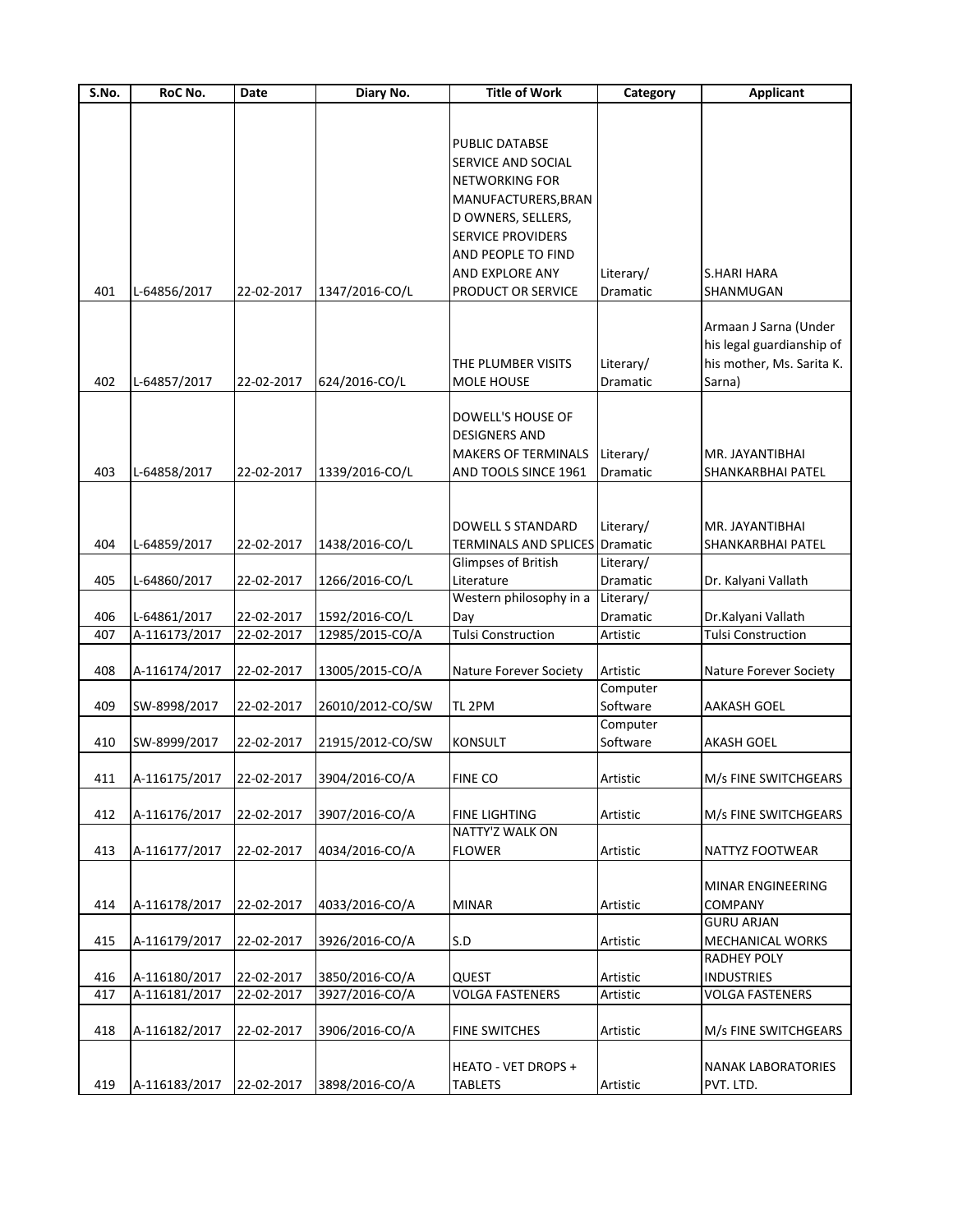| S.No. | RoC No.       | Date       | Diary No.      | <b>Title of Work</b>    | Category  | <b>Applicant</b>           |
|-------|---------------|------------|----------------|-------------------------|-----------|----------------------------|
|       |               |            |                |                         |           |                            |
|       |               |            |                |                         |           | <b>NANAK LABORATORIES</b>  |
| 420   | A-116184/2017 | 22-02-2017 | 3901/2016-CO/A | <b>SEPTOVET</b>         | Artistic  | PVT. LTD.                  |
|       |               |            |                |                         |           |                            |
|       |               |            |                |                         |           | <b>NANAK LABORATORIES</b>  |
| 421   | A-116185/2017 | 22-02-2017 | 3903/2016-CO/A | <b>UDDER TONE DROPS</b> | Artistic  | PVT. LTD.                  |
|       |               |            |                | <b>BONN BROWN YOUR</b>  |           | <b>BONN NUTRIENTS PVT.</b> |
| 422   | A-116186/2017 | 22-02-2017 | 3897/2016-CO/A | <b>HEALTH CROWN</b>     | Artistic  | LTD.                       |
|       |               |            |                |                         |           |                            |
|       |               |            |                |                         |           | <b>NANAK LABORATORIES</b>  |
| 423   | A-116187/2017 | 22-02-2017 | 3899/2016-CO/A | <b>REPEATOVET</b>       | Artistic  | PVT. LTD.                  |
| 424   | A-116188/2017 | 23-02-2017 | 432/2016-CO/A  | OLD N GOLD              | Artistic  | A-ONE WINERIES,            |
|       |               |            |                |                         |           | <b>SCHON ULTRAWARES</b>    |
| 425   | A-116189/2017 | 23-02-2017 | 1783/2016-CO/A | <b>GRABECO</b>          | Artistic  | PVT. LTD.,                 |
|       |               |            |                |                         | Literary/ |                            |
| 426   | L-64862/2017  | 23-02-2017 | 3923/2016-CO/L | LET'S LIVE LIFE         | Dramatic  | A V GOUTHAM                |
|       |               |            |                |                         | Literary/ |                            |
|       |               |            |                |                         |           |                            |
| 427   | L-64863/2017  | 23-02-2017 | 3924/2016-CO/L | <b>JAL TARANG</b>       | Dramatic  | A V GOUTHAM                |
|       |               |            |                |                         | Literary/ |                            |
| 428   | L-64864/2017  | 23-02-2017 | 3922/2016-CO/L | <b>TARANG</b>           | Dramatic  | A V GOUTHAM                |
|       |               |            |                |                         | Literary/ |                            |
| 429   | L-64865/2017  | 23-02-2017 | 1301/2016-CO/L | DASTAN E ISHQ           | Dramatic  | Aditya Mishra              |
|       |               |            |                |                         |           |                            |
|       |               |            |                |                         |           | <b>SHIV NARESH SPORTS</b>  |
| 430   | A-116190/2017 | 23-02-2017 | 2009/2016-CO/A | <b>SHIV NARESH</b>      | Artistic  | PRIVATE LIMITED            |
|       |               |            |                |                         |           |                            |
|       |               |            |                |                         |           | <b>SHIV NARESH SPORTS</b>  |
| 431   | A-116191/2017 | 23-02-2017 | 1927/2016-CO/A | <b>SHIV NARESH</b>      | Artistic  | PRIVATE LIMITED            |
|       |               |            |                |                         |           |                            |
|       |               |            |                |                         |           | <b>SHIV NARESH SPORTS</b>  |
| 432   | A-116192/2017 | 23-02-2017 | 1924/2016-CO/A | <b>TRENZ Equipments</b> | Artistic  | PRIVATE LIMITED            |
|       |               |            |                |                         |           | M/S. SHIV NARESH           |
| 433   | A-116193/2017 | 23-02-2017 | 1921/2016-CO/A | LEGION (LOGO)           | Artistic  | SPORTS PVT. LTD.           |
|       |               |            |                |                         |           |                            |
|       |               |            |                | RYVTSM - RASTRIYA       |           |                            |
|       |               |            |                | YUVA VOCATIONAL         |           |                            |
|       |               |            |                | TRAINING SAKSHARATA     | Literary/ |                            |
| 434   | L-64866/2017  | 23-02-2017 | 1628/2016-CO/L | <b>MISSION</b>          | Dramatic  | <b>KOUSHIK DEY</b>         |
|       |               |            |                |                         |           | M/S PARBAT SOAP            |
| 435   | A-116194/2017 | 23-02-2017 | 2301/2016-CO/A | <b>PSF</b>              | Artistic  | <b>FACTORY</b>             |
|       |               |            |                | <b>BADUGA BAREY</b>     | Literary/ |                            |
| 436   | L-64867/2017  | 23-02-2017 | 2272/2016-CO/L | <b>BADUGA SCRIPT</b>    | Dramatic  | YOGESH                     |
|       |               |            |                |                         |           |                            |
|       |               |            |                | CONCENTRATED            |           |                            |
|       |               |            |                |                         |           |                            |
|       |               |            |                | ORANGE RED COLOUR       | Literary/ |                            |
| 437   | L-64868/2017  | 23-02-2017 | 2098/2016-CO/L | IN FRESH TEA            | Dramatic  | NAGARAJ N. KABADI          |
|       |               |            |                |                         | Literary/ |                            |
| 438   | L-64869/2017  | 23-02-2017 | 2149/2016-CO/L | <b>RECIPE CHALLENGE</b> | Dramatic  | <b>PURVA RAKESH</b>        |
|       |               |            |                |                         |           | M/S VICTORA                |
| 439   | A-116195/2017 | 23-02-2017 | 4667/2016-CO/A | CAMINO                  | Artistic  | <b>CREATIONS</b>           |
|       |               |            |                |                         |           | M/S VICTORA                |
| 440   | A-116196/2017 | 23-02-2017 | 4668/2016-CO/A | ANIMAL LOGO             | Artistic  | <b>CREATIONS</b>           |
|       |               |            |                |                         |           |                            |
| 441   | A-116197/2017 | 23-02-2017 | 4669/2016-CO/A | <b>RUBY SHANKH</b>      | Artistic  | M/S H.K. SWEET HOUSE       |
|       |               |            |                |                         |           |                            |
|       |               |            |                | "SAARANGI"-"COVER       |           | Siddhi Vinayak Knots &     |
| 442   | A-116198/2017 | 23-02-2017 | 4670/2016-CO/A | PAGE"                   | Artistic  | Prints Pvt. Ltd.           |
|       |               |            |                |                         |           |                            |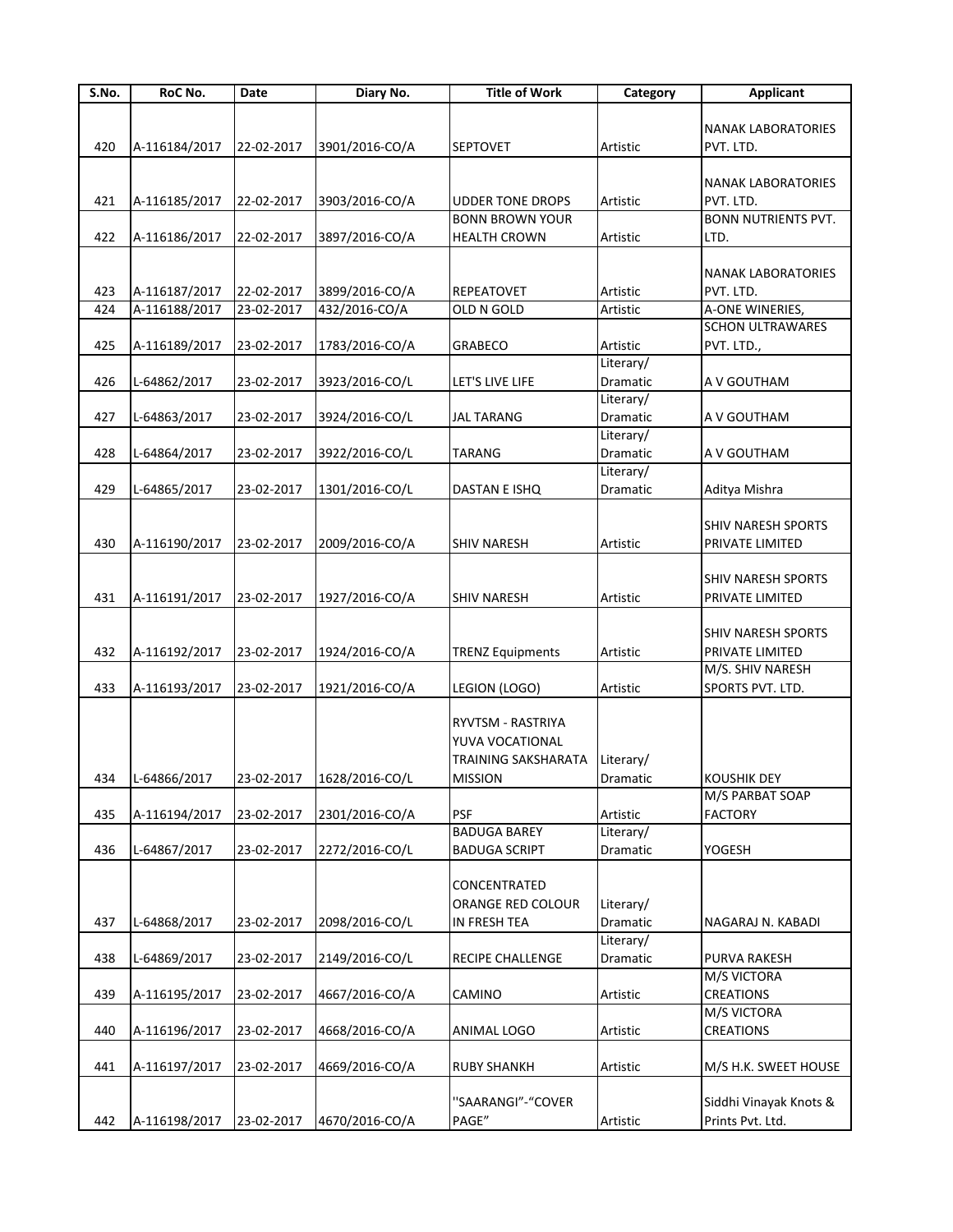| S.No. | RoC No.       | Date       | Diary No.       | <b>Title of Work</b>                | Category        | <b>Applicant</b>           |
|-------|---------------|------------|-----------------|-------------------------------------|-----------------|----------------------------|
|       |               |            |                 |                                     |                 | M/S SUPER TANNERY          |
| 443   | A-116199/2017 | 23-02-2017 | 4671/2016-CO/A  | <b>HXLONDON</b>                     | Artistic        | LIMITED                    |
|       |               |            |                 |                                     |                 | M/S EARLY CURE             |
| 444   | A-116200/2017 | 23-02-2017 | 4672/2016-CO/A  | MEDJIO COM                          | Artistic        | PHARMACY PVT. LTD.         |
|       |               |            |                 |                                     |                 | <b>STUDENTS HELPLINE</b>   |
|       |               |            |                 | Library Classification              | Literary/       | PUBLISHING HOUSE PVT.      |
| 445   | L-64870/2017  | 23-02-2017 | 4673/2015-CO/L  | Practice                            | Dramatic        | LTD.                       |
|       |               |            |                 |                                     | Computer        | Mahima Infotech Pvt.       |
|       |               |            |                 |                                     |                 | Ltd.                       |
| 446   | SW-9000/2017  | 23-02-2017 | 1365/2016-CO/SW | GameVame                            | Software        |                            |
|       |               |            |                 |                                     |                 | SHRI JAGTESHWAR            |
| 447   | A-116201/2017 | 23-02-2017 | 1730/2016-CO/A  | TR                                  | Artistic        | SINGH, PROPRIETOR          |
|       |               |            |                 | <b>DO NOT PROCESS THIS</b>          |                 |                            |
|       |               |            |                 | APPLICATION,                        |                 |                            |
|       |               |            |                 | <b>OBJECTION HAS BEEN</b>           |                 |                            |
|       |               |            |                 | RECEIVED IN THIS                    |                 | SH. SURJEET SINGH          |
| 448   | A-116202/2017 | 23-02-2017 | 1733/2016-CO/A  | <b>MATTER</b>                       | Artistic        | DHINGRA, PROPRIETOR        |
|       |               |            |                 | Degree Syllabus in IT-              |                 |                            |
|       |               |            |                 | <b>Cyber Security</b>               |                 |                            |
|       |               |            |                 | Technology &                        | Literary/       |                            |
| 449   | L-64871/2017  | 23-02-2017 | 1583/2016-CO/L  | Management                          | <b>Dramatic</b> | <b>Shekhar Bose</b>        |
|       |               |            |                 | Vedic measurement                   |                 |                            |
|       |               |            |                 | scale of length, mass and Literary/ |                 |                            |
| 450   | L-64872/2017  | 23-02-2017 | 529/2016-CO/L   | time                                | Dramatic        | Raja Praveen Kakarla       |
|       |               |            |                 |                                     |                 |                            |
|       |               |            |                 | HL AGRO REDEFINING                  |                 | M/S H.L. AGRO              |
| 451   | A-116203/2017 | 23-02-2017 | 3029/2016-CO/A  | ORGANIC GROWTH                      | Artistic        | PRODUCTS PVT. LTD.         |
|       |               |            |                 |                                     |                 | MR. ABHISHEK JAIN,         |
|       |               |            |                 |                                     |                 |                            |
| 452   | A-116204/2017 | 23-02-2017 | 3032/2016-CO/A  | KNOTTED LANE LABEL                  | Artistic        | SOLE PROPRIETOR OF         |
|       |               |            |                 |                                     | Literary/       |                            |
| 453   | L-64873/2017  | 23-02-2017 | 1433/2016-CO/L  | WAH YE AURATE                       | Dramatic        | <b>MADHAVI SHREE</b>       |
|       |               |            |                 | RAM RATTAN RAJ                      |                 | M/S. RAM RATTAN RAJ        |
| 454   | A-116205/2017 | 23-02-2017 | 1795/2016-CO/A  | <b>KUMAR SONS</b>                   | Artistic        | KUMAR & SONS,              |
|       |               |            |                 |                                     | Computer        |                            |
| 455   | SW-9001/2017  | 23-02-2017 | 773/2016-CO/SW  | <b>ADR REPORTING APP</b>            | Software        | Dr. Sachin Kumar Kuchya    |
|       |               |            |                 |                                     |                 | M/S DEEPAK VEGPRO          |
| 456   | A-116206/2017 | 23-02-2017 | 427/2016-CO/A   | <b>NEERAJ LABEL</b>                 | Artistic        | PVT. LTD.                  |
|       |               |            |                 |                                     |                 |                            |
|       |               |            |                 |                                     |                 | M/S MORIOR INVICTUS        |
| 457   | A-116207/2017 | 23-02-2017 | 429/2016-CO/A   | MORIOR INVICTUS LOGO Artistic       |                 | <b>RECORDINGS</b>          |
|       |               |            |                 | THERMAL                             | Literary/       | MEXUS EDUCATION PVT        |
| 458   | L-64874/2017  | 23-02-2017 | 11345/2012-CO/L | <b>CONDUCTIVITY</b>                 | <b>Dramatic</b> | LTD                        |
|       |               |            |                 | <b>SELECTION OF</b>                 |                 |                            |
|       |               |            |                 | <b>LOCATION TO</b>                  | Literary/       | MEXUS EDUCATION PVT        |
| 459   | L-64875/2017  | 23-02-2017 | 11377/2012-CO/L | <b>CONSTRUCT A HOUSE</b>            | Dramatic        | LTD                        |
|       |               |            |                 |                                     |                 |                            |
|       |               |            |                 | <b>STEPS TO PREVENT THE</b>         |                 |                            |
|       |               |            |                 | SPREAD OF THE DISEASE               |                 | <b>MEXUS EDUCATION PVT</b> |
|       |               |            |                 |                                     |                 |                            |
| 460   | A-116208/2017 | 23-02-2017 | 11322/2012-CO/A | <b>THROUGH AIR</b>                  | Artistic        | LTD                        |
|       |               |            |                 |                                     |                 |                            |
|       |               |            |                 | <b>CO-ORDINATION AND</b>            |                 |                            |
|       |               |            |                 | <b>WORKING OF THE</b>               | Literary/       | <b>MEXUS EDUCATION PVT</b> |
| 461   | L-64876/2017  | 23-02-2017 | 11360/2012-CO/L | <b>INTERNAL ORGANS</b>              | Dramatic        | <b>LTD</b>                 |
| 462   | A-116209/2017 | 23-02-2017 | 1005/2016-CO/A  | RANGBAJ (LABEL)                     | Artistic        | Abhinav Shukla             |
|       |               |            |                 |                                     | Literary/       | <b>HARSHAVARDHAN S</b>     |
| 463   | L-64877/2017  | 23-02-2017 | 3724/2016-CO/L  | THE BLUE BELL VILLA                 | Dramatic        | <b>DUGGANI</b>             |
|       |               |            |                 |                                     | Literary/       |                            |
| 464   | L-64878/2017  | 23-02-2017 | 435/2016-CO/L   | <b>DANISH DAIRY</b>                 | Dramatic        | NAVINDER OBEROI            |
|       |               |            |                 |                                     |                 |                            |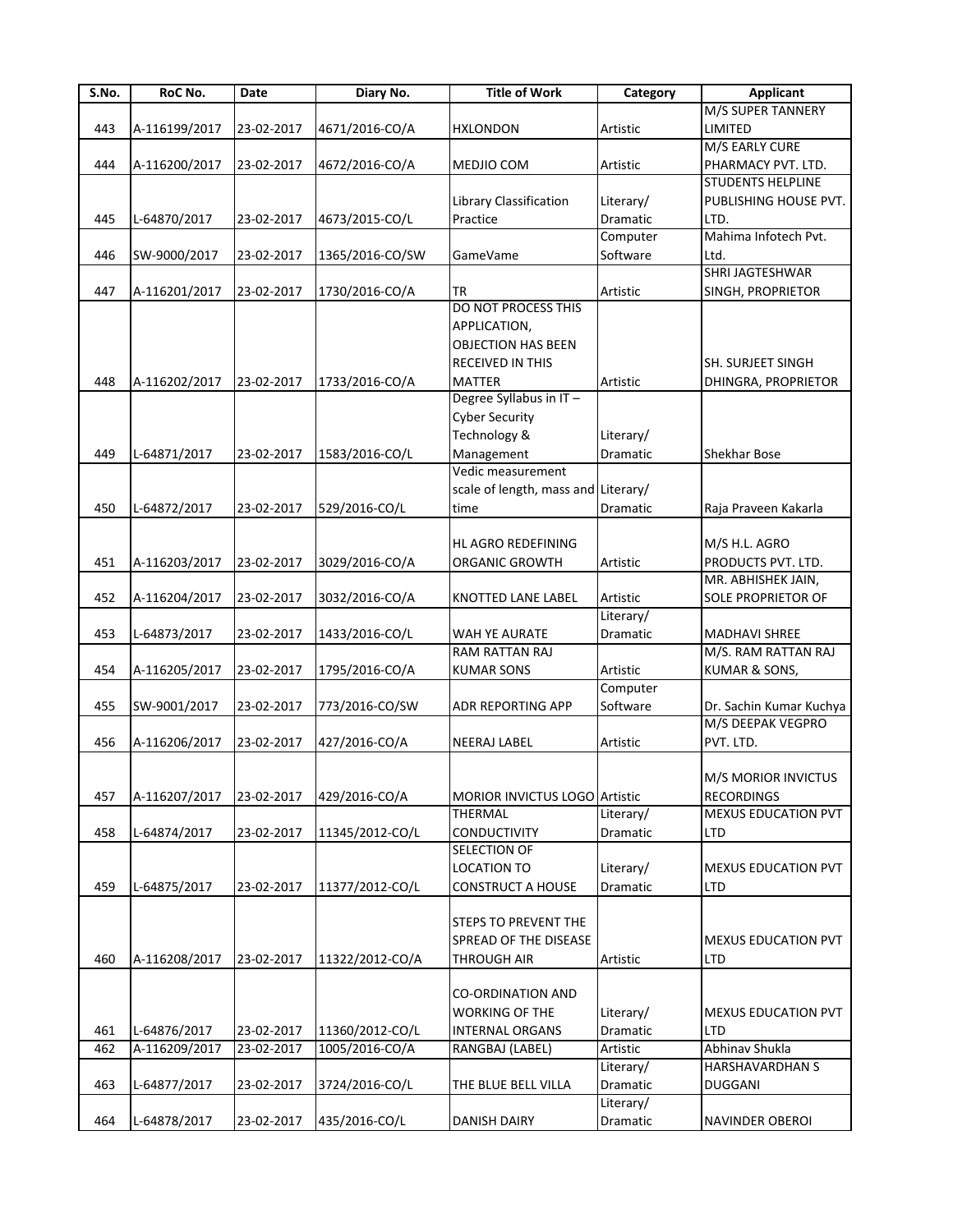| S.No. | RoC No.       | Date       | Diary No.      | <b>Title of Work</b>       | Category        | <b>Applicant</b>           |
|-------|---------------|------------|----------------|----------------------------|-----------------|----------------------------|
|       |               |            |                |                            |                 |                            |
| 465   | A-116210/2017 | 23-02-2017 | 1804/2016-CO/A | <b>RIO GRANDE</b>          | Artistic        | M/S RAJA FOOTWEARS         |
|       |               |            |                |                            |                 | M/S AAYUSH                 |
| 466   | A-116211/2017 | 23-02-2017 | 2612/2016-CO/A | <b>FITTOS</b>              | Artistic        | INTERNATIONAL              |
|       |               |            |                |                            |                 | M/S ITMS INDIA PVT.        |
| 467   | A-116212/2017 | 23-02-2017 | 4673/2016-CO/A | <b>ITMS</b>                | Artistic        | LTD.                       |
|       |               |            |                |                            |                 | SAT SODA WATER             |
| 468   | A-116213/2017 | 23-02-2017 | 3391/2016-CO/A | <b>SCOLD DRINK LEMON</b>   | Artistic        | <b>FACTORY</b>             |
| 469   | A-116214/2017 | 23-02-2017 | 2719/2016-CO/A | <b>MANKO</b>               | Artistic        | <b>MANKO INDUSTRIES</b>    |
|       |               |            |                | <b>SCOLD DRINK JEERA</b>   |                 | <b>SAT SODA WATER</b>      |
| 470   | A-116215/2017 | 23-02-2017 | 3448/2016-CO/A | MASALA                     | Artistic        | <b>FACTORY</b>             |
| 471   | A-116216/2017 | 23-02-2017 | 2723/2016-CO/A | M                          | Artistic        | <b>MANKO INDUSTRIES</b>    |
| 472   | A-116217/2017 | 23-02-2017 | 3392/2016-CO/A | <b>COTTEX MILLS</b>        | Artistic        | <b>COTTEX MILLS</b>        |
| 473   | A-116218/2017 | 23-02-2017 | 3496/2016-CO/A | KAIZEN                     | Artistic        | BROWN & CO.                |
|       |               |            |                | Knowing Your               | Literary/       | Parwarish Institute of     |
| 474   | L-64879/2017  | 23-02-2017 | 3526/2016-CO/L | Adolescent Better          | Dramatic        | Parenting Pvt Ltd.         |
|       |               |            |                |                            |                 |                            |
|       |               |            |                | Synergic application of    |                 |                            |
|       |               |            |                | <b>Blended Oils for</b>    |                 |                            |
|       |               |            |                | management of Internal     |                 |                            |
|       |               |            |                | organ dysfunction          |                 |                            |
|       |               |            |                | through external use       |                 |                            |
|       |               |            |                | topical application of oil | Literary/       |                            |
| 475   | L-64880/2017  | 23-02-2017 | 3039/2016-CO/L | blends                     | Dramatic        | Amul S Bahl                |
|       |               |            |                | Pilgrimage of the Sacred   | Literary/       |                            |
| 476   | L-64881/2017  | 23-02-2017 | 3832/2016-CO/L | Birds                      | Dramatic        | <b>Anand Singh</b>         |
|       |               |            |                | A Mystical Majesty - The   | Literary/       |                            |
| 477   | L-64882/2017  | 23-02-2017 | 1932/2016-CO/L | Woman                      | Dramatic        | Ruchika Rastogi            |
|       |               |            |                |                            | Literary/       | <b>BINOD KUMAR</b>         |
| 478   | L-64883/2017  | 23-02-2017 | 2505/2016-CO/L | PHIR WAHI WAPSI            | Dramatic        | SRIVASTAWA                 |
|       |               |            |                |                            | Literary/       | <b>BINOD KUMAR</b>         |
| 479   | L-64884/2017  | 23-02-2017 | 2506/2016-CO/L | SAHARA BESAHARA            | Dramatic        | SRIVASTAWA                 |
|       |               |            |                |                            | Literary/       | <b>BINOD KUMAR</b>         |
| 480   | L-64885/2017  | 23-02-2017 | 2560/2016-CO/L | AAJ HI SUBHAH              | Dramatic        | SRIVASTAWA                 |
|       |               |            |                |                            | Literary/       | <b>BINOD KUMAR</b>         |
| 481   | L-64886/2017  | 23-02-2017 | 2561/2016-CO/L | PREM DESH PREM             | Dramatic        | SRIVASTAWA                 |
|       |               |            |                |                            | Literary/       | <b>BINOD KUMAR</b>         |
| 482   | L-64887/2017  | 23-02-2017 | 2562/2016-CO/L | IS MOD TAK                 | Dramatic        | <b>SRIVASTAWA</b>          |
|       |               |            |                |                            | Literary/       | <b>BINOD KUMAR</b>         |
| 483   | L-64888/2017  | 23-02-2017 | 2563/2016-CO/L | <b>BHATI DHARA</b>         | Dramatic        | SRIVASTAWA                 |
|       |               |            |                |                            | Literary/       | <b>BINOD KUMAR</b>         |
| 484   | L-64889/2017  | 23-02-2017 | 2564/2016-CO/L | ADHURI PRAJAY              | Dramatic        | SRIVASTAWA                 |
|       |               |            |                |                            |                 | Dr. Kedar Ranjan           |
| 485   | A-116219/2017 | 23-02-2017 | 3500/2016-CO/A | Logo of MIND KARE          | Artistic        | Banerjee                   |
|       |               |            |                |                            |                 |                            |
|       |               |            |                | <b>CONTROL SCHEME FOR</b>  |                 |                            |
|       |               |            |                | MILL REJECT SYSTEM OF      | Literary/       | <b>BHARAT HEAVY</b>        |
| 486   | L-64890/2017  | 23-02-2017 | 2478/2016-CO/L | M/S. HVE MAKE              | <b>Dramatic</b> | <b>ELECTRICALS LIMITED</b> |
|       |               |            |                |                            |                 |                            |
|       |               |            |                | THE BIG FIVE AWARDS        | Literary/       |                            |
| 487   | L-64891/2017  | 23-02-2017 | 2944/2016-CO/L | (INDIA AND AFRICA)         | Dramatic        | <b>SUNEAL MANGAL</b>       |
|       |               |            |                |                            | Literary/       |                            |
| 488   | L-64892/2017  | 23-02-2017 | 2617/2016-CO/L | 5 BOOKS                    | Dramatic        | NISHANTH S N               |
|       |               |            |                |                            | Literary/       |                            |
| 489   | L-64893/2017  | 27-02-2017 | 1780/2016-CO/L | Geeta For Youngsters       | Dramatic        | Kishlay Gaur               |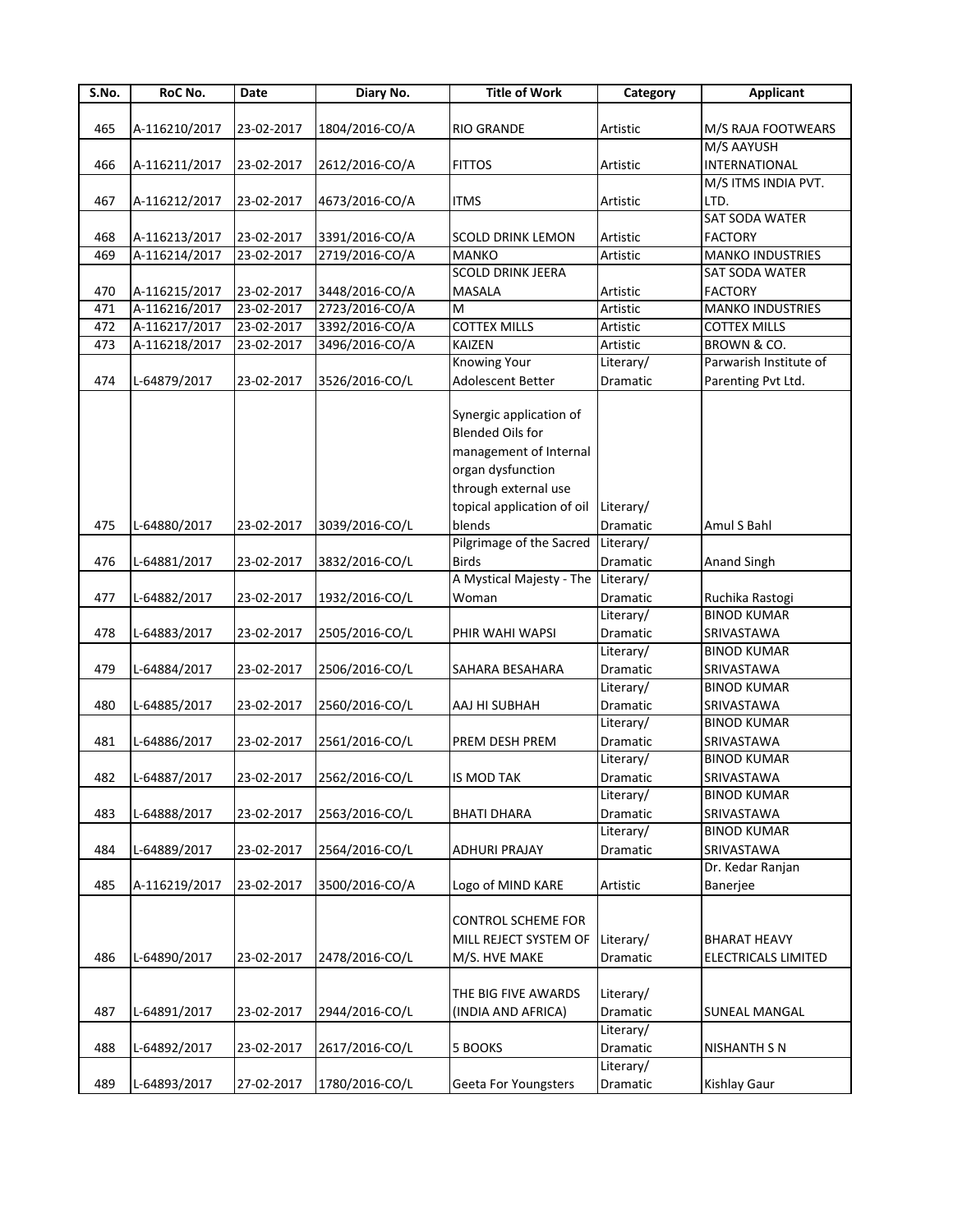| S.No. | RoC No.       | Date       | Diary No.       | <b>Title of Work</b>            | Category                | <b>Applicant</b>           |
|-------|---------------|------------|-----------------|---------------------------------|-------------------------|----------------------------|
|       |               |            |                 |                                 |                         |                            |
|       |               |            |                 |                                 |                         |                            |
|       |               |            |                 |                                 |                         | MISSION AND COMBAT         |
|       |               |            |                 |                                 |                         | SYSTEM RESEARCH AND        |
|       |               |            |                 | SOFTWARE DESIGN                 |                         | DESIGN CENTER              |
|       |               |            |                 | <b>DOCUMENT FOR TESTER</b>      |                         | DIVISION, HINDUSTAN        |
|       |               |            |                 | OF AIRCRAFT                     | Literary/               | <b>AERONAUTICS LIMITED</b> |
| 490   | L-64894/2017  | 27-02-2017 | 2526/2016-CO/L  | <b>COMPUTER</b>                 | Dramatic                | (HAL)                      |
|       |               |            |                 | QA CERTIFICATION                |                         | QA CERTIFICATION           |
|       |               |            |                 | SERVICES WITH BUST OF           |                         | <b>SERVICES PRIVATE</b>    |
| 491   | A-116220/2017 | 27-02-2017 | 2446/2016-CO/A  | <b>LION</b>                     | Artistic                | LIMITED                    |
|       |               |            |                 |                                 |                         |                            |
|       |               |            |                 |                                 |                         |                            |
|       |               |            |                 |                                 |                         | Vivekanandha Institute     |
|       |               |            |                 | Special Bus Management Computer |                         | Of Engineering And         |
| 492   |               |            |                 |                                 |                         |                            |
|       | SW-9002/2017  | 27-02-2017 | 1315/2016-CO/SW | System (SBMS) Software Software |                         | Technology For Women       |
|       |               |            |                 |                                 |                         |                            |
|       |               |            |                 | Prepare to win.                 |                         |                            |
|       |               |            |                 | Fundamentals of                 | Literary/               |                            |
| 493   | L-64895/2017  | 27-02-2017 | 2346/2016-CO/L  | building a great career         | Dramatic                | Kuber Rajan Maheshwari     |
|       |               |            |                 |                                 |                         | DASHMESH                   |
| 494   | A-116221/2017 | 27-02-2017 | 4162/2016-CO/A  | D (DEVICE)                      | Artistic                | MECHANICAL WORKS           |
|       |               |            |                 |                                 |                         |                            |
|       |               |            |                 | <b>PROLAPTONE DROPS +</b>       |                         | NANAK LABORATORIES         |
| 495   | A-116222/2017 | 27-02-2017 | 4161/2016-CO/A  | <b>TABLETS</b>                  | Artistic                | PVT. LTD.                  |
| 496   | A-116223/2017 | 27-02-2017 | 4150/2016-CO/A  | LIFESPAN                        | Artistic                | LIFESPAN                   |
|       |               |            |                 | <b>ESKCH (DEVICE OF</b>         |                         |                            |
| 497   | A-116224/2017 | 27-02-2017 | 4071/2016-CO/A  | HORSE)                          | Artistic                | K.S. ENTERPRISES           |
|       |               |            |                 |                                 |                         | DAYAL HOUSE                |
|       |               |            |                 |                                 |                         | <b>MANUFACTURING</b>       |
| 498   | A-116225/2017 | 27-02-2017 | 4072/2016-CO/A  | <b>DAYAL HOUSE</b>              | Artistic                | <b>DIVISION</b>            |
| 499   | A-116226/2017 | 27-02-2017 | 4073/2016-CO/A  | <b>TRIKUTA</b>                  | Artistic                | D.M. STEELS                |
|       |               |            |                 | DEHRADUN MATHI                  |                         |                            |
|       |               |            |                 | <b>WALE</b>                     |                         |                            |
| 500   | A-116227/2017 | 27-02-2017 | 4136/2016-CO/A  |                                 | Artistic                | <b>GURDEEP FOODS</b>       |
|       |               |            |                 |                                 | Literary/               | Zee Entertainment          |
| 501   | L-64896/2017  | 27-02-2017 | 2775/2016-CO/L  | Agent Raghav                    | Dramatic                | <b>Enterprises Limited</b> |
|       |               |            |                 |                                 |                         |                            |
|       |               |            |                 | <b>MELLA THIRANTHATHU</b>       | Literary/               | Zee Entertainment          |
| 502   | L-64897/2017  | 27-02-2017 | 2993/2016-CO/L  | KADHAVU                         | Dramatic                | <b>Enterprises Limited</b> |
|       |               |            |                 |                                 |                         |                            |
|       |               |            |                 |                                 | Literary/               | ZEE ENTERTAINMENT          |
| 503   | L-64898/2017  | 27-02-2017 | 2773/2016-CO/L  | Mutyala Muggu                   | Dramatic                | <b>ENTERPRISES LIMITED</b> |
|       |               |            |                 | THE SYMBOL OF                   |                         |                            |
| 504   | A-116228/2017 | 27-02-2017 | 4685/2016-CO/A  | KNOWLEDGE                       | Artistic                | ANIRUDHA KUMAR             |
|       |               |            |                 |                                 |                         | <b>SUPER CASSETTES</b>     |
|       |               |            |                 | YOUNG YOUNG REMIX -             |                         | <b>INDUSTRIES PRIVATE</b>  |
| 505   | SR-11852/2017 | 27-02-2017 | 2036/2016-CO/SR | ISHQ NE KRAZY KIYA RE           | Sound Recording LIMITED |                            |
|       |               |            |                 |                                 |                         | <b>SUPER CASSETTES</b>     |
|       |               |            |                 | TU DUA HAI DUA ISHQ             |                         | <b>INDUSTRIES PRIVATE</b>  |
| 506   | SR-11853/2017 | 27-02-2017 | 2034/2016-CO/SR | NE KRAZY KIYA RE                | Sound Recording LIMITED |                            |
|       |               |            |                 |                                 |                         | <b>SUPER CASSETTES</b>     |
|       |               |            |                 |                                 |                         |                            |
|       |               |            |                 | ISHQ ACHCHHA LAGATA             |                         | <b>INDUSTRIES PRIVATE</b>  |
| 507   | SR-11854/2017 | 27-02-2017 | 2032/2016-CO/SR | ISHQ NE KRAZY KIYA RE           | Sound Recording LIMITED |                            |
|       |               |            |                 |                                 |                         | <b>SUPER CASSETTES</b>     |
|       |               |            |                 | TU PAAS ITNE MERE               |                         | <b>INDUSTRIES PRIVATE</b>  |
| 508   | SR-11855/2017 | 27-02-2017 | 2031/2016-CO/SR | ISHQ NE KRAZY KIYA RE           | Sound Recording LIMITED |                            |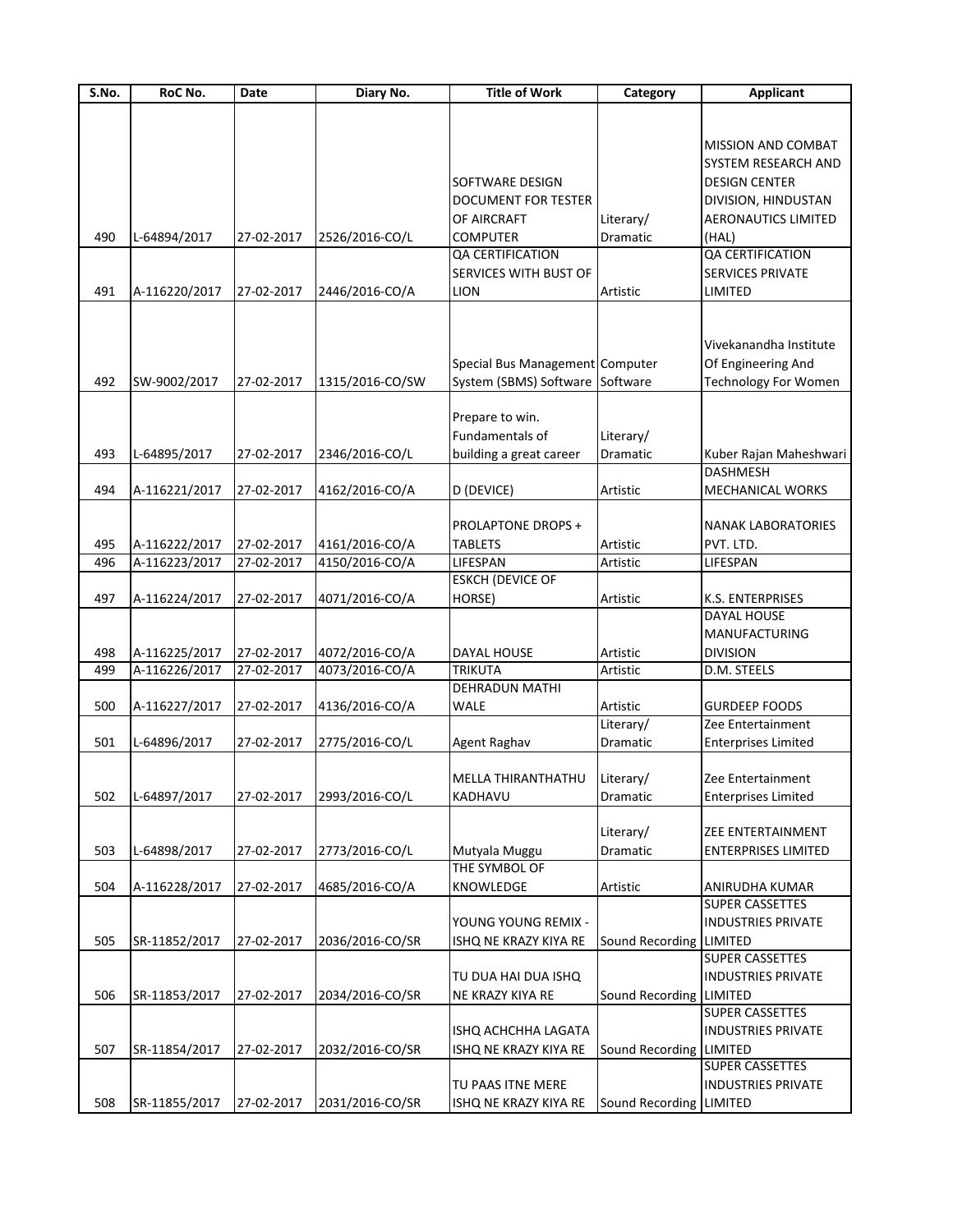| S.No. | RoC No.       | Date       | Diary No.                               | <b>Title of Work</b>          | Category                | <b>Applicant</b>          |
|-------|---------------|------------|-----------------------------------------|-------------------------------|-------------------------|---------------------------|
|       |               |            |                                         |                               |                         | <b>SUPER CASSETTES</b>    |
|       |               |            |                                         | TERE BIN NAHI ISHQ NE         |                         | <b>INDUSTRIES PRIVATE</b> |
| 509   | SR-11856/2017 | 27-02-2017 | 2030/2016-CO/SR                         | <b>KRAZY KIYA RE</b>          | Sound Recording         | LIMITED                   |
|       |               |            |                                         |                               |                         | <b>SUPER CASSETTES</b>    |
|       |               |            |                                         | KUCH DIN SE IK ISHQ NE        |                         | <b>INDUSTRIES PRIVATE</b> |
| 510   | SR-11857/2017 | 27-02-2017 | 2029/2016-CO/SR                         | <b>KRAZY KIYA RE</b>          | Sound Recording         | <b>LIMITED</b>            |
|       |               |            |                                         |                               |                         | <b>SUPER CASSETTES</b>    |
|       |               |            |                                         | <b>TADPAAVE ISHQ MEIN</b>     |                         | <b>INDUSTRIES PRIVATE</b> |
| 511   | SR-11858/2017 | 27-02-2017 | 2028/2016-CO/SR                         | ISHQ NE KRAZY KIYA RE         | Sound Recording         | LIMITED                   |
|       |               |            |                                         |                               |                         | <b>SUPER CASSETTES</b>    |
|       |               |            |                                         | YOUNG YOUNG LOUNDE            |                         | <b>INDUSTRIES PRIVATE</b> |
| 512   | SR-11859/2017 | 27-02-2017 | 2026/2016-CO/SR                         | ISHQ NE KRAZY KIYA RE         | Sound Recording         | LIMITED                   |
|       |               |            |                                         | PARTY DHOOM DHAAM             |                         | SUPER CASSETTES           |
|       |               |            |                                         | SE REMIX MSG 2                |                         | <b>INDUSTRIES PRIVATE</b> |
|       |               |            |                                         |                               |                         |                           |
| 513   | SR-11860/2017 | 28-02-2017 | 1994/2016-CO/SR                         | MESSENGER                     | Sound Recording         | LIMITED                   |
|       |               |            |                                         | SAPNON MEIN AANA              |                         | <b>SUPER CASSETTES</b>    |
|       |               |            |                                         | TERA MSG 2                    |                         | <b>INDUSTRIES PRIVATE</b> |
| 514   | SR-11861/2017 | 28-02-2017 | 1993/2016-CO/SR                         | MESSENGER                     | Sound Recording         | LIMITED                   |
|       |               |            |                                         |                               |                         | <b>SUPER CASSETTES</b>    |
|       |               |            |                                         | ROOH NASHIAAYI MSG 2          |                         | <b>INDUSTRIES PRIVATE</b> |
| 515   | SR-11862/2017 | 28-02-2017 | 1991/2016-CO/SR                         | <b>MESSENGER</b>              | Sound Recording         | <b>LIMITED</b>            |
|       |               |            |                                         |                               |                         | <b>SUPER CASSETTES</b>    |
|       |               |            |                                         | HULE MAALE GILL CHILA         |                         | <b>INDUSTRIES PRIVATE</b> |
| 516   | SR-11863/2017 | 28-02-2017 | 1988/2016-CO/SR                         | MSG 2 MESSENGER               | Sound Recording         | LIMITED                   |
|       |               |            |                                         |                               |                         | <b>SUPER CASSETTES</b>    |
|       |               |            |                                         | HASIN WADIYON MEIN            |                         | <b>INDUSTRIES PRIVATE</b> |
| 517   | SR-11864/2017 | 28-02-2017 | 1986/2016-CO/SR                         | MSG 2 MESSENGER               | Sound Recording LIMITED |                           |
|       |               |            |                                         |                               |                         | SUPER CASSETTES           |
|       |               |            |                                         | MSG THE MESSENGER             |                         | <b>INDUSTRIES PRIVATE</b> |
| 518   | SR-11865/2017 | 28-02-2017 | 1984/2016-CO/SR                         | MSG 2 MESSENGER               | Sound Recording         | <b>LIMITED</b>            |
|       |               |            |                                         |                               |                         | <b>SUPER CASSETTES</b>    |
|       |               |            |                                         | PARTY DHOOM DHAAM             |                         | <b>INDUSTRIES PRIVATE</b> |
| 519   | SR-11866/2017 | 28-02-2017 | 1982/2016-CO/SR                         | SE MSG 2 MESSENGER            | Sound Recording LIMITED |                           |
|       |               |            |                                         | MSG THE MESSENGER             |                         | <b>SUPER CASSETTES</b>    |
|       |               |            |                                         | <b>REMIX MSG 2</b>            |                         | <b>INDUSTRIES PRIVATE</b> |
| 520   | SR-11867/2017 | 28-02-2017 | 2018/2016-CO/SR                         | MESSENGER                     | Sound Recording         | <b>LIMITED</b>            |
|       |               |            |                                         | <b>SHREE ANJANI PUTRA</b>     |                         | M/s SHREE BALAJI          |
| 521   |               |            | A-116229/2017 28-02-2017 1435/2016-CO/A | Logo                          | Artistic                | <b>INDUSTRIES</b>         |
|       |               |            |                                         |                               |                         | SHREE BALAJI              |
|       |               |            |                                         |                               |                         | <b>INDUSTRIES</b> (Indian |
| 522   | A-116230/2017 | 28-02-2017 | 1440/2016-CO/A                          | <b>VEER HANUMAN Logo</b>      | Artistic                | Partnership firm)         |
|       |               |            |                                         |                               | Computer                | UnfoldU Online Solutions  |
| 523   | SW-9003/2017  | 28-02-2017 | 3466/2016-CO/SW                         | Unfoldu Website Script        | Software                | Pvt. Ltd.                 |
|       |               |            |                                         |                               |                         |                           |
|       |               |            |                                         |                               |                         |                           |
|       |               |            |                                         | "Exploration of               |                         |                           |
|       |               |            |                                         | Computation and               |                         |                           |
|       |               |            |                                         | <b>Information Technology</b> |                         |                           |
|       |               |            |                                         | for Disaster                  |                         |                           |
|       |               |            |                                         |                               |                         |                           |
|       |               |            |                                         | Management - A                | Computer                |                           |
| 524   | SW-9004/2017  | 28-02-2017 | 1033/2016-CO/SW                         | Multidisciplinary theme"      | Software                | Dr.SunithaAbburu          |
|       |               |            |                                         |                               | Computer                |                           |
| 525   | SW-9005/2017  | 28-02-2017 | 1392/2016-CO/SW                         | THE VOLATILITY GAME           | Software                | KANAK KUMAR JAIN          |
|       |               |            |                                         |                               | Computer                | Kashgan Technology        |
| 526   | SW-9006/2017  | 28-02-2017 | 1142/2016-CO/SW                         | kashgan                       | Software                | Private Limited           |